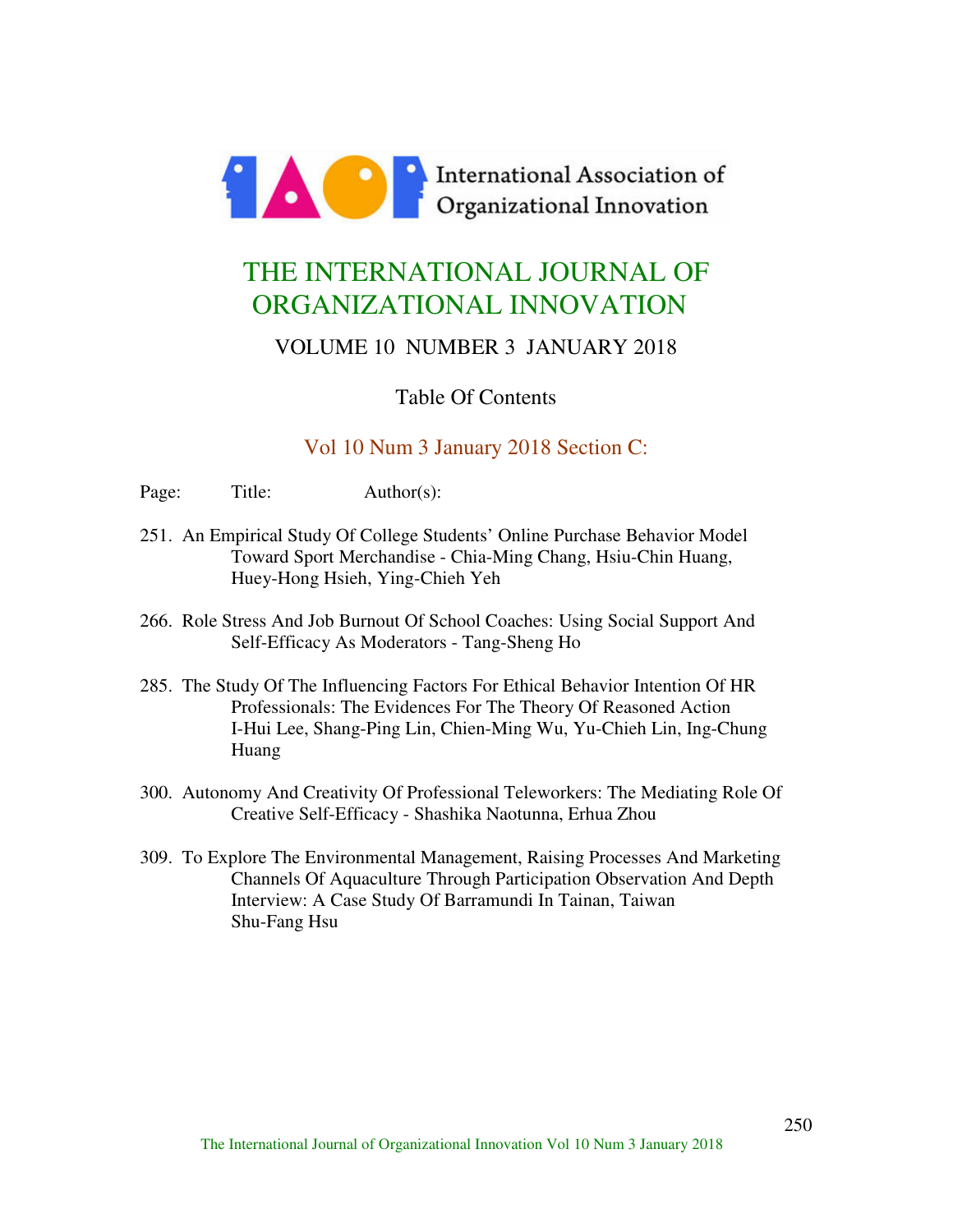

# AN EMPIRICAL STUDY OF COLLEGE STUDENTS' ONLINE PUR-CHASE BEHAVIOR MODEL TOWARD SPORT MERCHANDISE

Chia-Ming Chang Dept. of Physical Education, Health & Recreation, National Chiayi University, Chiayi 621, Taiwan

Hsiu-Chin Huang Dept. of Tourism, Leisure, and Entertainment Management, Tatung Institute of Technology, Chiayi 600, Taiwan

Huey-Hong Hsieh<sup>\*</sup> Dept. of Leisure Management, Taiwan Shoufu University, Tainan 721, Taiwan \*corresponding author:nancylin809@gmail.com

Ying-Chieh Yeh Dept. of Physical Education, Health & Recreation, National Chiayi University, Chiayi 621, Taiwan

#### Abstract

The purpose of this study is to explore the possible influences on college students' online purchase behavior, being extended to the impacts of sport merchandise features and website trust using the perspectives of Technology Acceptance Model (TAM). 406 college students were recruited for survey and the data were collected through online survey questionnaires and was analyzed using the structure equation modeling (SEM) methodology. The results show that website trust has a significantly positive impact on usage intention while sport merchandise features and perceived ease of use surprisingly exert no significant effect. Additionally, perceived ease of use is found to have a positive impact on perceived usefulness and perceived usefulness in turn has a positive influence on online usage intention. Finally, online website usage intention is indicated to significantly affect online purchase behavior. The study suggests the sport merchandisers to provide ease of use platform, increase web-trust and provide more attractive sport-related items to increase online buyers.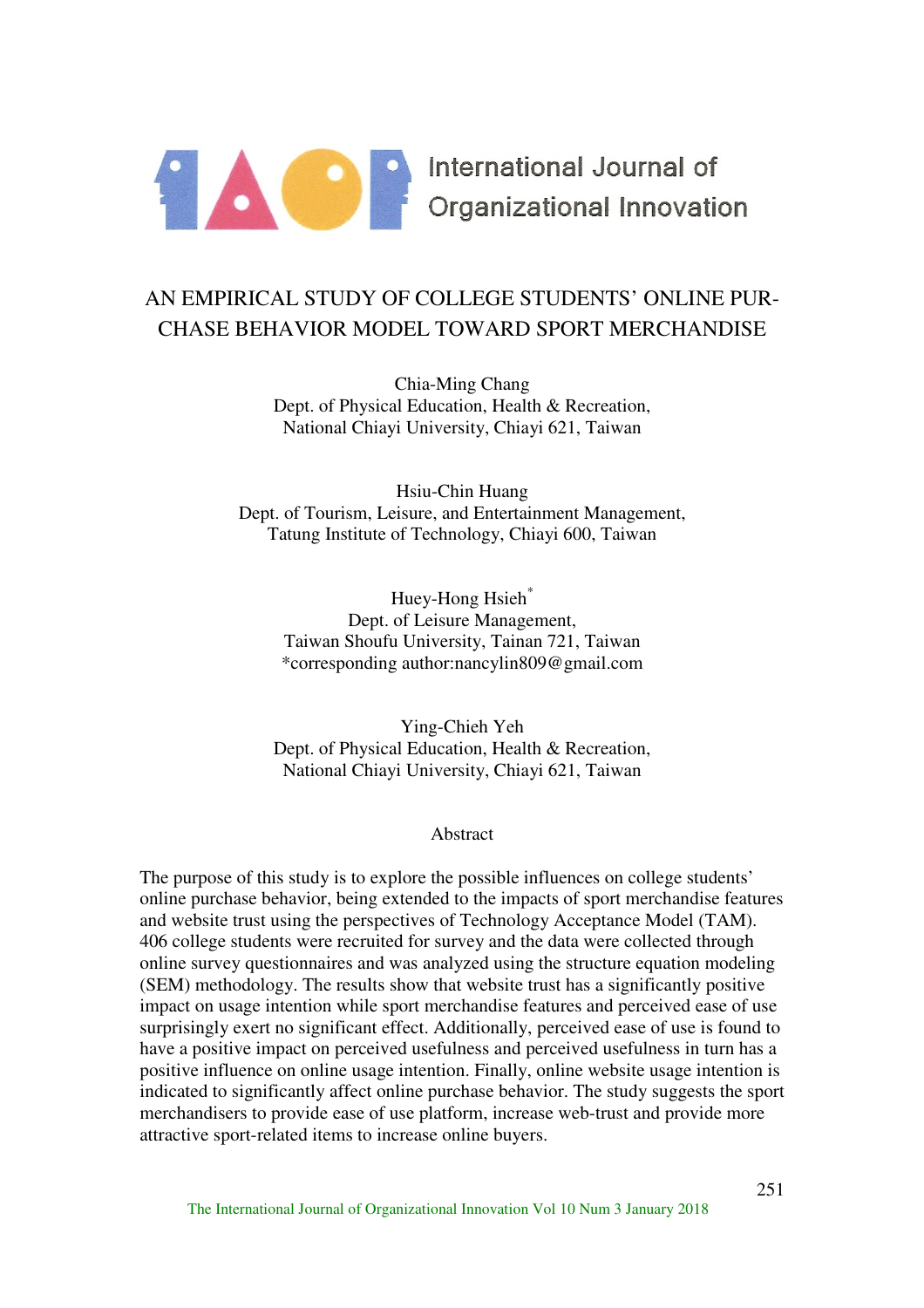# Keywords: Sports Merchandise, Online Purchase, Website Trust, Technology Acceptance Model

### Introduction

 With increasingly advanced information technologies, shopping in physical stores has been considerably shifted to a new trend of online shopping, which can be said to subvert human lifestyle. Accordingly, in modern business operational model, traditional entity stores have been widely transferred to online virtual stores. The appearance of internet not only changes consumption manners but also significantly affect the overall economic net. It has been reported that the development of online shopping websites strongly stimulates global consuming market (Quelch and Klein, 1996). The American research survey analysis has addressed that the development of internet online shopping trend makes the sport merchandise' manufacturers increase to 85% (Hur, Ko, and Valacich, 2007).

 Among them, the advantages of online purchase lie in the fact that the sale of sport merchandises with diverse types and styles accounts for larger market than merchandises sold by physical stores (Liberman, 2000). Nonetheless, facing the phenomenon that purchase from physical stores has been shifted to online purchase, a considerable part of online consumers still keep conservative attitude. The main factors explored have been indicated to be the lack of cognition, familiarity, and even trust toward the online shopping systems. Hence, it is believed that before conducting online trades, consumers will evaluate the utilized information technology and related issues (e.g., perceived usefulness, perceived ease of use, and usage intention

as analyzed in the Technology Acceptance Model) and then build up their trust toward the online websites as the basis for further decisions.

 Based on the Theory of Planned Behavior (Fischbein and Ajzen, 1975), Davis (1986) has modified to propose reformed theoretical model of the Technology Acceptance Model (TAM). On exploring consumer behavior, this model has been widely employed to examine computer users and technological users' perceived ease of use and perceived usefulness as independent variables and attitude, behavior intention, and usage behavior as dependent variables, further investigate the possible relations among the variables (Davis, 1989).

 In sum, this research attempts to focus on the aspects of college students' online shopping behavior, sport merchandise features, website trust, and TAM model to extend the investigation for sufficiently understanding college students' online purchase behavior model. Additionally, this study aims to explore how online purchase promotes college students' usage intention. Survey questionnaires were used as the main instrument for data collection. The structural equation modeling methodology (SEM) was employed as the statistical analysis approach for understanding college students' online purchase behavior toward sport merchandises.

### Literature Review and Conceptual Framework Development

 Kotler, Armstrong, Saunders, and Wong (1997) propose that product is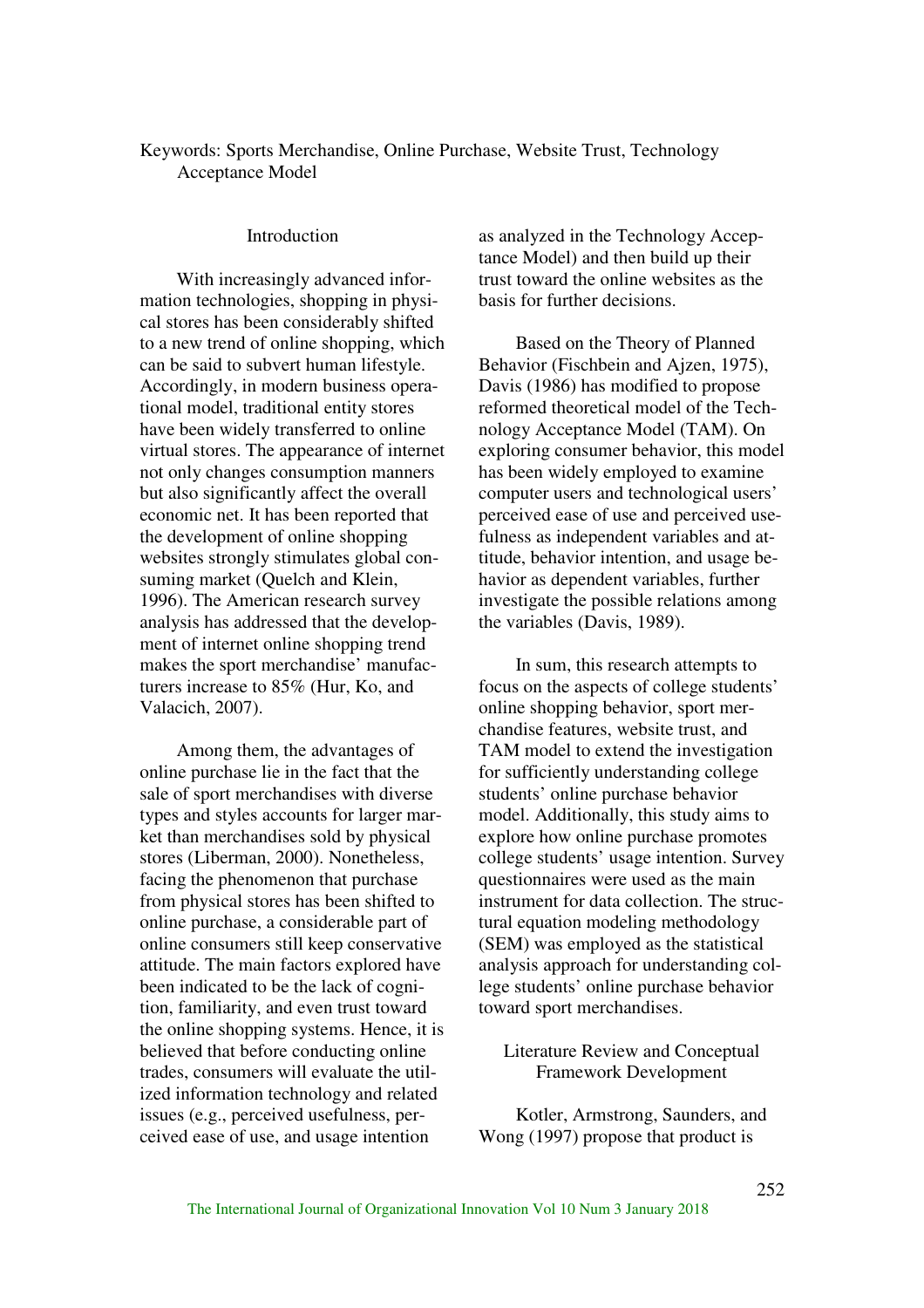used to satisfy human needs and desires and it represents the exchange objects in the marketing process. The objects can be not only tangible goods but also intangible services. Based on the above perspective, this study defines online sport merchandise features as online products that meet human sport needs and desire no matter they are tangible goods or intangible services.

 In the extant literature, a wide range of trust-related researches has been observed in different fields. Among them, McLain and Hackman (1999) view trust as a belief that causes human to react spontaneously, believe, and be willing to carry out actions. Based on this premise, this study defines trust as consumers' willingness to believe the reliability of intercourse between both sides during the online shopping transaction processes, which is also expressed as an expectation of faith. Perceived ease of use (PEOU) has been referred to as users' experience toward the operational ease and simultaneously shows users' level of mastering the new information technology. When users believe that they spend less effort in using the new information technology, they will be more willing to accept the system operation and express higher selfefficiency (Davis, 1989). Therefore, this study defines PEOU as users' experience toward the website's operational ease, which in turn shows their high acceptance and willingness to continue browsing.

 Perceived usefulness (PU) has been considered as users through applying related affairs generate self-efficiency and consequently make subjective evaluations. Davis (1989) believes that users will definitely keep positive attitude and are more willing to operate

once perceiving the usefulness of the new information technology. As a result, this study defines perceived usefulness (PU) as users through using the websites perceive their effectiveness and subsequently make subjective assessments on the generated practical benefits.

 Fishbein and Ajzen (1975) consider usage intention as users' willingness to implement some kinds of immediate behavior intention. Additionally, Liu (2003) defines usage intention as users' subjective intention to use the website functions in the future. Moreover, Taylor and Todd (1995) refer usage intention as users' responding actions to currents status, no matter positive or negative. To sum up previous perspectives, this study defines usage intention as users' willingness to continuously conduct online purchase.

 Pavlou and Fygenson (2006) address that how to effectively trigger consumers' desire of obtaining the products lies on how the businesses make consumers pay more attention to merchandises' related information before conducting online purchase behavior. Therefore, this study defines online purchase behavior as consumers through online environment contacts with entrepreneurs and obtained products' related information determine to directly conduct online purchase.

## *Sport Merchandise Features And Website Usage Intention*

 Lim and Dubinsky (2005) through applying TPB in e-commerce B2C and the Structural Equation Modeling (SEM) approach to explore the effects of variables including merchandise, convenience, interactivity, reliability, promotions, and navigation on purchase inten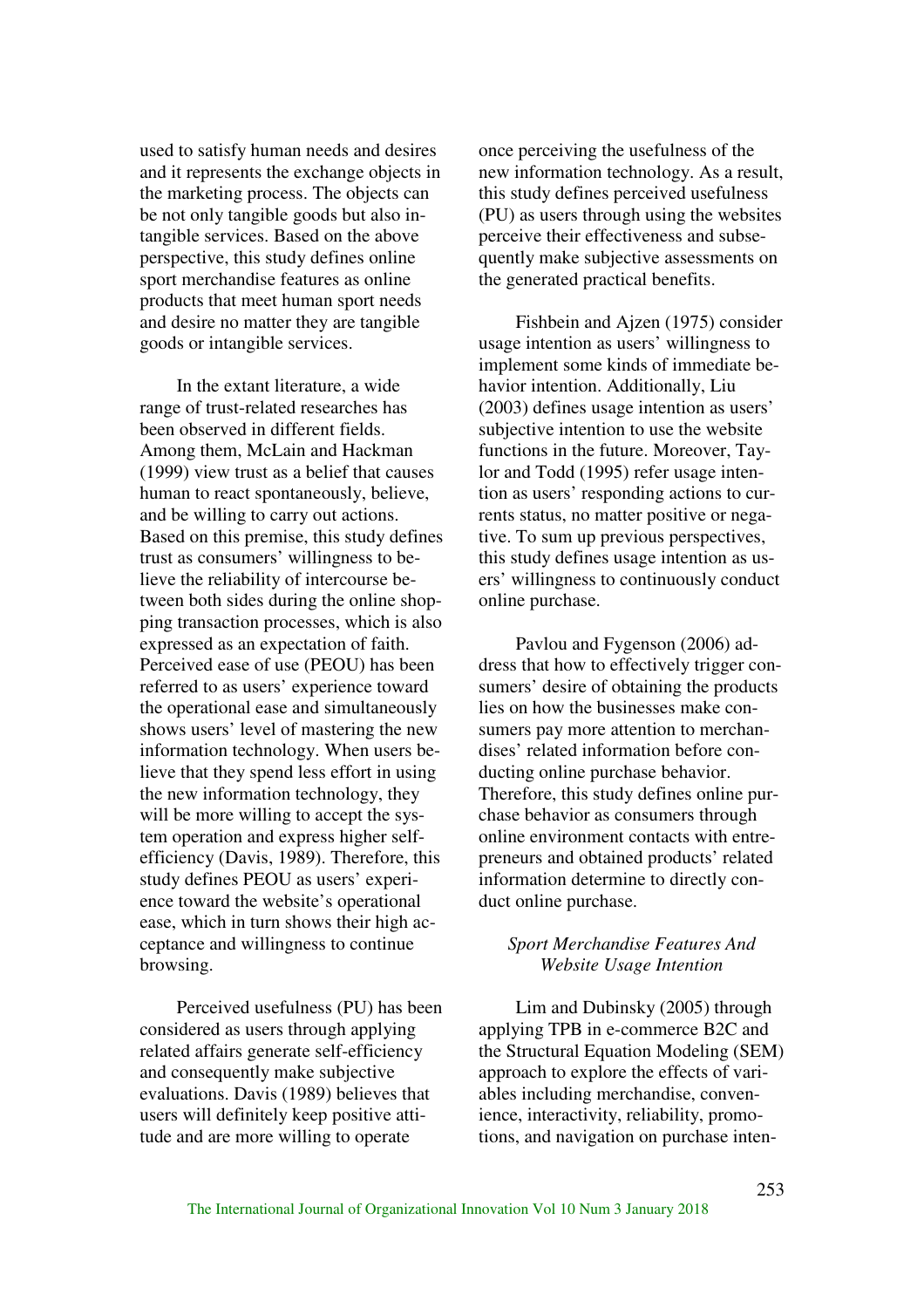tion find that merchandise, reliability, and navigation have significant impacts on usage intention. Among them, reliability is noteworthy acknowledged to be similar to website trust and navigation is considered similar to perceived ease of use. Hence, in order to complete the framework in this study, online sport merchandise features should be taken into account. In practice, the web browsers with diverse product features such as high quality of product information, variety of merchandise, and comparatively low price will positively affect consumers' usage intention. Accordingly, the first hypothesis is proposed as follows.

H1: Sport merchandise features have a positive impact on website usage intention.

 Website trust and usage intention In online shopping, business entities have been referred to as consumers conducting trading transactions through the websites. Throughout buying and selling transactions between both sides through the websites, certain risk factors potentially exist. In these situations, trust becomes a critical issue (Reichheld and Schefter, 2000). Hence, if the laws on online shopping are not fully developed, online transactions and product quality will cause significant challenges. However, consumer trusts on online shopping websites has been widely believed to be considerably determined by the websites' attitude criteria and users' evaluation on the websites. Once the websites' behavior is consistent and meets users' expectancy, the online shopping websites will be viewed as be trustworthy, which in turn effectively makes consumers willing to pay a higher fee in online transactions. Additionally, once the online shopping websites are

able to improve consumer trust, their consumption willingness will greatly increase (Gefen, 2000). As a result, the online shopping websites should attempt to maintain good relations between buyers and sellers while reducing the potential risks arising from online purchase processes.

 In e-commerce activities, Reichheld and Schefter (2000) propose that trust is the important prerequisite since opportunistic behaviors easily occur throughout online purchase activities. Yang, Chen, Wu, and Chang (2013) through constructing a behavioral model of consumers' usage behavior toward travel blogs point out that website experiences influence behavioral intentions after affecting message trust. In other words, message trust can enhance consumers' behavioral intention. Hence, it is expected that higher trust on online shopping websites stimulates higher usage intention. Accordingly, this study proposes the following hypothesis.

H2: Website trust has positive impact on usage intention.

 Perceived ease of use, perceived usefulness, and usage intention Davis, Bagozzi, and Warshaw (1989) proposed the TAM theoretical model as the generation of spontaneous acceptance on response to new information technologies, being extended into two different beliefs of (1) perceived ease of use (PEOU) which refers to users' acknowledgement of the ease of operation and shows users' level in mastering new information technologies and (2) perceived usefulness (PU) which refers to users through applying related affairs produce self-efficacy and then make subjective evaluations. However, when users get familiar with the new informa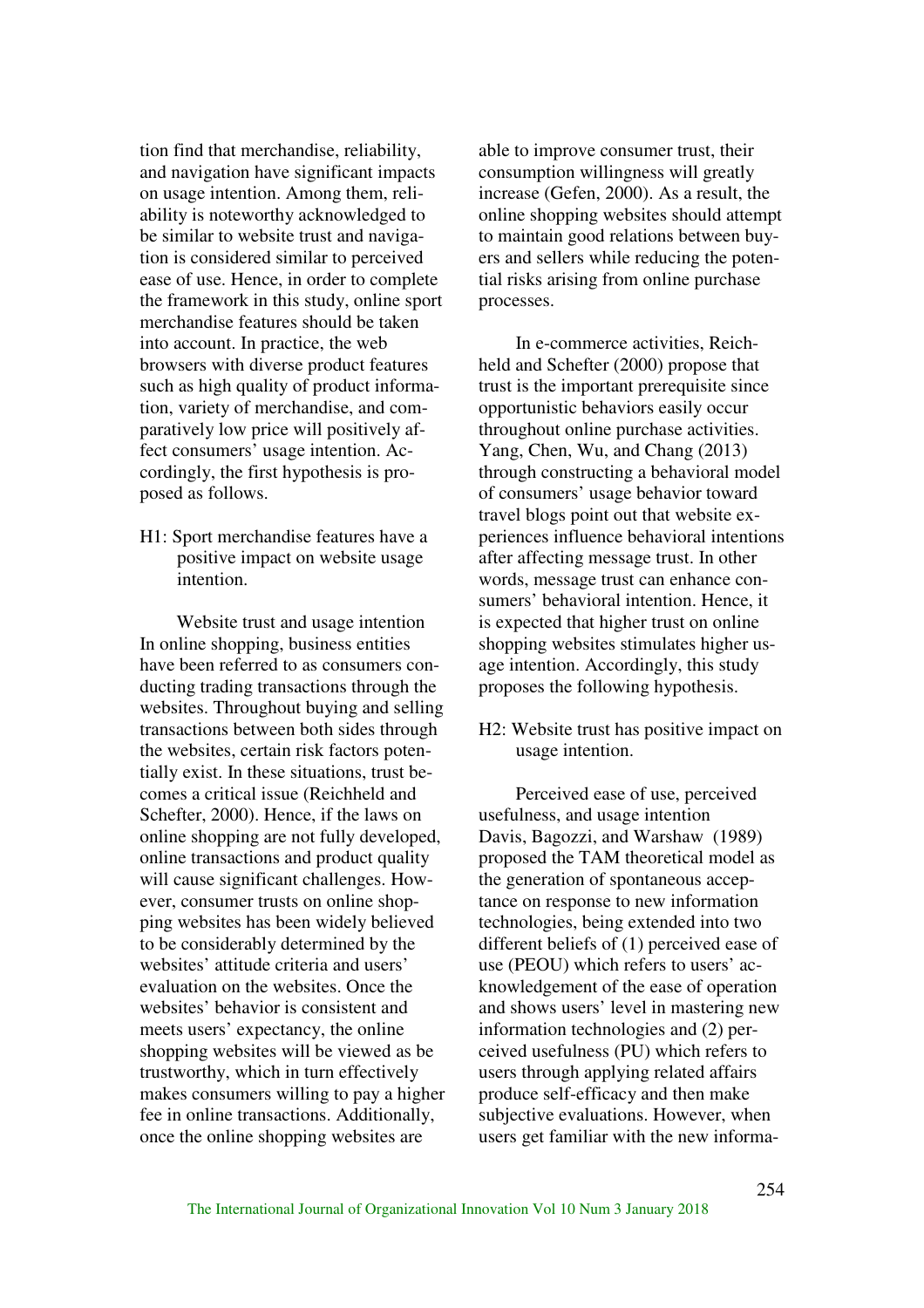tion technologies and information skills, the importance of their perceived ease of use and perceived usefulness will be changed (Davis, 1989; Karahanna and Straub, 1999; Karahanna, Straub, and Chervany, 1999).

 The basic logic of TAM suggests that users are based on the rational approach to choose to use an information technology (Gefen, 2000). Hence, websites with easier and more understandable user interface as well as more practical functions will considerably increase users' re-visit willingness (Lai, Huang, Chang, and Su, 2013). In other words, users with higher degree of perceived ease of use will exert a higher degree of perceived usefulness on new information technologies. Additionally, easier website operation can effectively allow users to complete the actions more easily, which in turn beneficially enhances their future usage intention toward the websites (Gefen and Straub, 2003). Moreover, Lai et al. (2013) indicated that perceived ease of use has significantly positive effects on both perceived usefulness and usage intention of digital music. Based on the above mentioned literature, this study proposes these following hypotheses.

- H3: Perceived ease of use has a positive impact on usage intention.
- H4: Perceived ease of use has a positive impact on perceived usefulness.
- H5: Perceived usefulness has a positive impact on usage intention.

# *Usage Intention And Online Purchase Behavior*

 Taylor and Todd (1995) refer usage intention as users' responding actions to

currents status, no matter positive or negative. In line with this, Fishbein and Ajzen (1975) consider usage intention as users' willingness to implement their immediate behavioral acts. Further elaborating, Liu (2003) defines usage intention as users' subjective intention to use the website functions in the future. However, a major part of previous ecommerce researches has mainly focused on the procurement of goods. It is noted that how to effectively trigger consumers' desire of obtaining the products lies on how the businesses make consumers pay more attention to related merchandise information before proceeding to online purchase behavior (Pavlou and Fygenson, 2006). Hence, once the items cannot obtain consumers' interest or identification as well as cause them to have no further intention to understand the products, consumers' possibility of purchasing the products will almost turn to zero. For this reason, in this IT era, online purchase behavior has been widely referred as consumers through online environment contacts with entrepreneurs and obtained products' related information determine to directly conduct purchase behavior. Consequently, usage intention is expected to directly influence online purchase behavior. Based on this premise, this study finally attempts to explore whether consumers' usage intention has a significant impact on their actual online purchase behavior. Accordingly, the final hypothesis is proposed as follows.

H6: Usage intention has a positive impact on online purchase behavior.

 In sum, according to the abovementioned studies and six proposed hypotheses, the conceptual framework was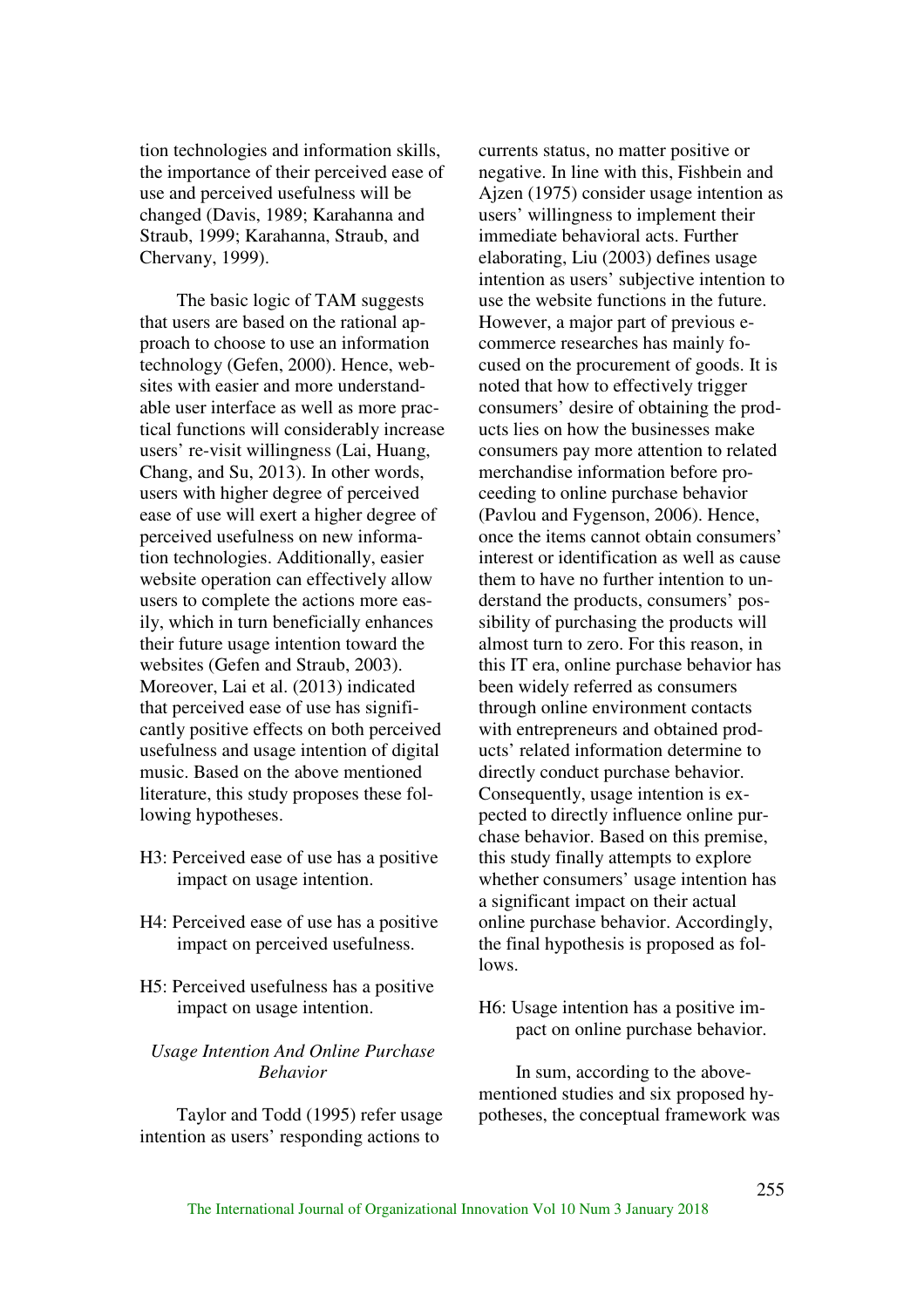

Figure 1. The conceptual framework

established, being shown in Figure 1 above.

### Research methods

### *Data Collection*

 The research data of this study were collected using online survey questionnaire approach. As such, the MY3Q platform (http://www.my3q.com) was employed for releasing questionnaires and receiving responses online from respondents. The scope of this study ranged from Northern to Central and Southern Taiwan and students of five colleges in each region were targeted as main research subjects. E-mails were initially sent to several students of each school who would be on behalf of the research to forward the e-mails to other students. Consequently, a total of 420

questionnaires were retuned. After eliminating incomplete responses and questionnaires with random answers, 406 valid questionnaires were valid for conducting data analysis, achieving a high response rate of 96.7%.

### *Questionnaire design and Measurement instruments*

 The questionnaire was divided into six parts including sport merchandise online consumer behavior scale, TAM scale, websites trust scale, usage intention, and respondents' basic information. The first part was sport merchandise online consumer behavior scale, being measured by a total of six questionnaire items based on Huang and Wu (2007). The second and the third parts were TAM scales, which covered two dimensions of perceived ease of use and per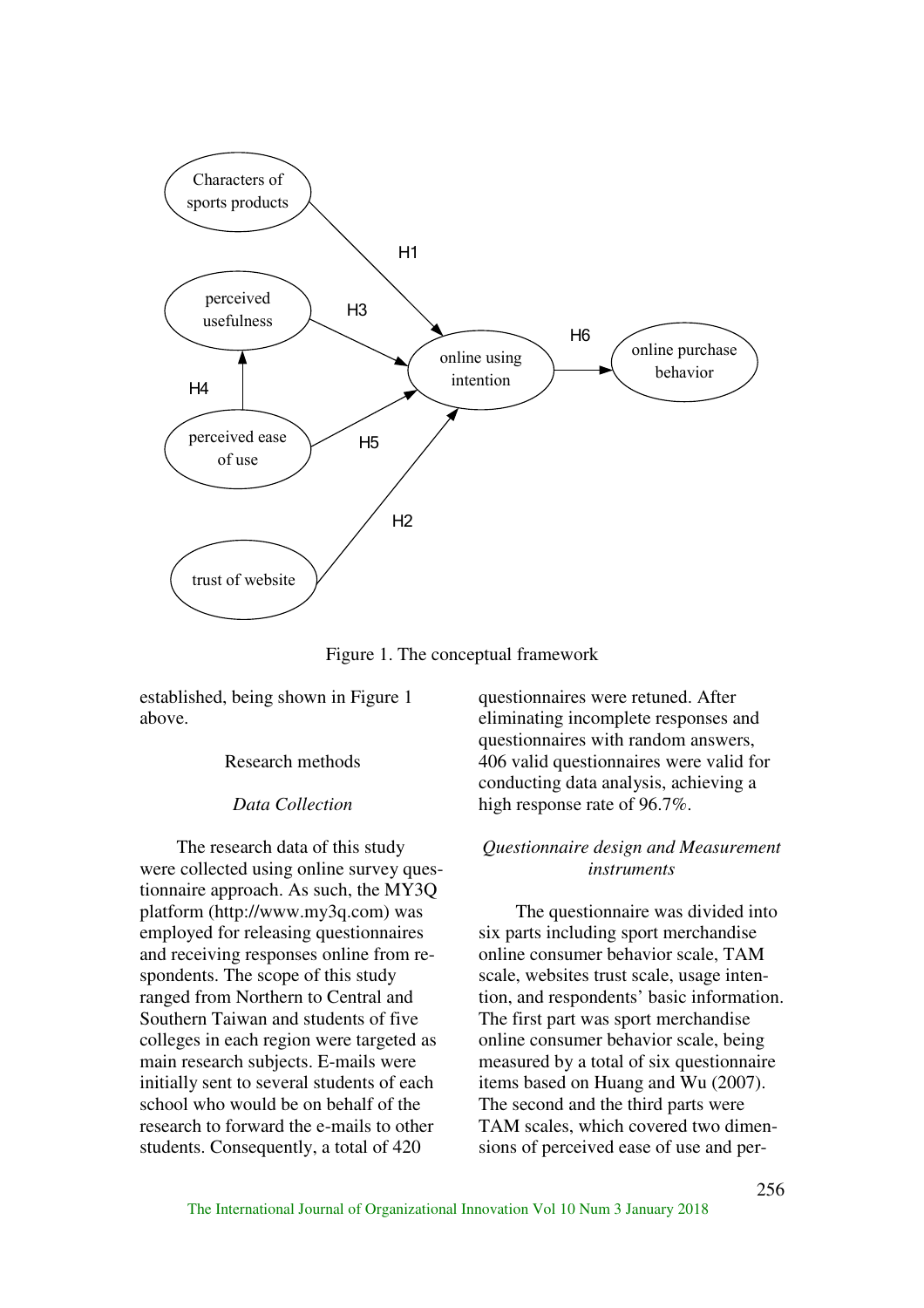ceived usefulness, being measured by a total of 8 questionnaire items adopted from Davis (1989). The fourth part aimed to investigate the website trust scale. Accordingly, a total of 5 questionnaire items were developed based on the scales suggested by Wu et al. (2008). The fifth part presented the usage intention scale, being evaluated by a total of six questionnaire items adopted from Huang and Wu (2007). Finally, the last part of the questionnaire attempted to collect respondents' basic information including gender, grades, years of using the network, average daily network use time, purchase frequency, and the amount of monthly disposable money. For reliability test, the Cronbach's  $\alpha$  was employed to determine the internal consistency of the proposed scales. The results showed that the achieved Cronbach's α for sport merchandise online consumer behavior scale, perceived ease of use scale, perceived usefulness scale, website trust scale, and usage intention scale were .89, .90, 0.88, .93, and .87, respectively, indicating a very high internal consistency and thus reliability for all scales.

#### Data Analysis

 For sufficient understanding of the complex relationships among proposed constructs and variables, structural equation modeling (SEM) approach was used to test theoretical hypotheses (Hair, Black, Babin, and Anderson, 2010). As such, LISREL version 8.80 was used to analyze the overall model. For assessment of fit for the proposed model, this study was based on Hair et al. (2010) and Huang et al. (2012) that the proposed model should be evaluated from overall model fit as well as fit of internal structure. Accordingly, fit indicators were employed, including absolute fit

indices (e.g., chi-square  $(\gamma 2)$ , goodness of fit index (GFI), and root mean square error of approximation (RMSEA)), incremental fit indices (e.g., non-normed fit index (NNFI) and comparative fit index (CFI)), and parsimony fit indices (e.g., parsimonious normed fit index (PNFI) and normed chi-square( $\gamma$ 2/df)).

#### Results

#### *Demographic Analysis Results*

 The demographic statistical analysis presented that out of 406 respondents, male students accounted for 42.1% (171 respondents) in comparison with 57.9% of female students (235 respondents), among whom 87 respondents were freshmen (21.4%), 145 were sophomore students (35.7%), 64 were third-year students (21.4%), and 110 were fourth- year students (27.1%). Regarding years of using the network, 3 respondents (0.7%) had been using less than 3 years, 18 (4.4%) from 3 to 5 years, 58 (14.3%) from 5 to 7 years, and 327 (80.5%) had been using more than 7 years. Noteworthy, in terms of average daily network use time, 83 respondents (20.4%) used less than 3 hours daily, 83  $(20.4\%)$  used from 4 to 7 hours, 160  $(14.9\%)$  used from 8 to 10 hours, and 66 (12.3%) used more than 11 hours daily. Concerning purchase frequency, 30 respondents (7.4%) had never conducted any online purchase before, 199 (49.0%) had purchased from 1 to 5 times, 114 (28.1%) from 6 to 10 times, 29 (7.1%) from 11 to 15 times, and 34 (8.4%) had experienced more than 15 times of online purchase. Finally, considering the amount of monthly disposable money, 187 respondents (46.1%) spent less than US\$165, 178 (43.8%) spent from US\$165 to US\$330, 30 (7.4%) spent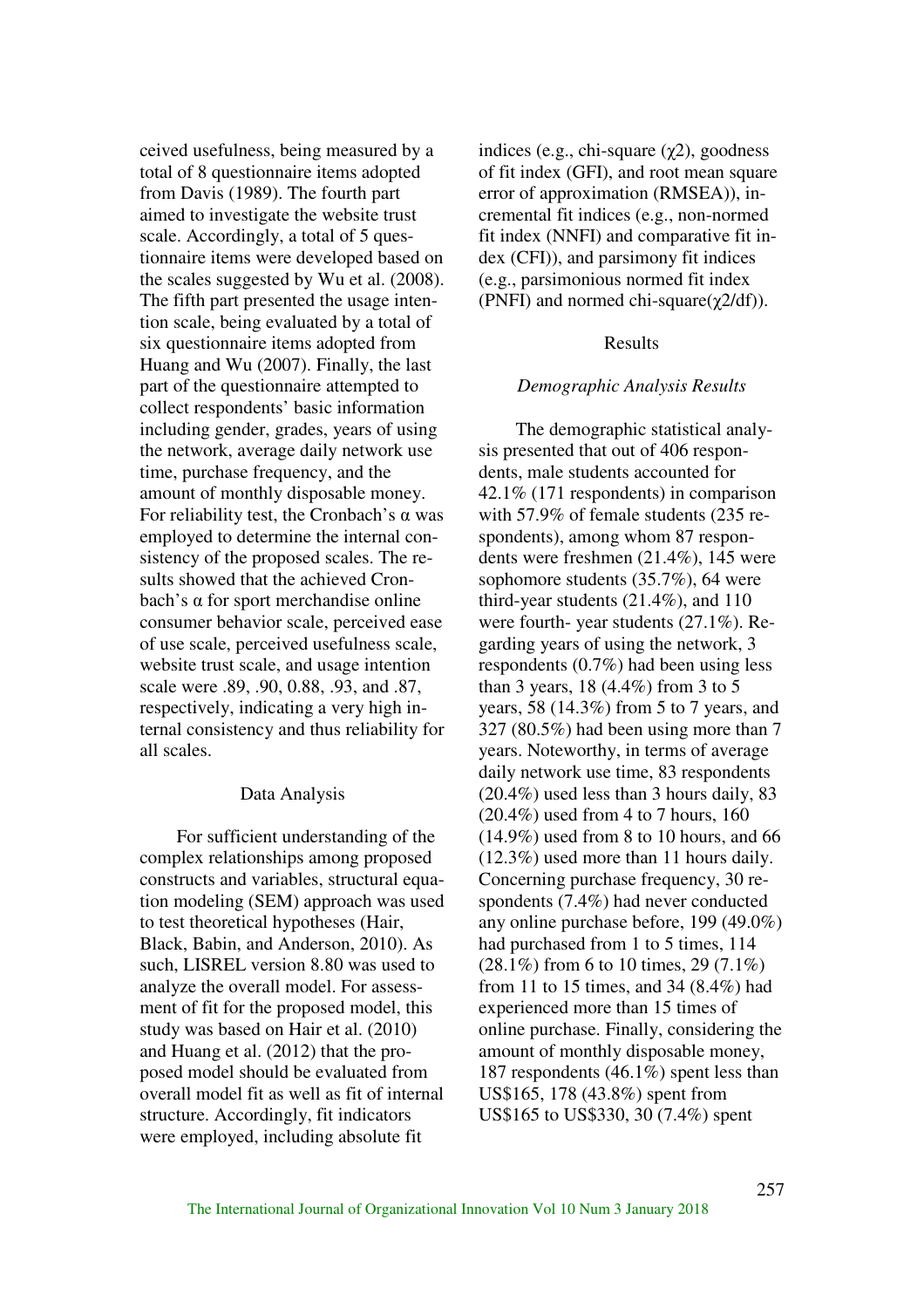from US\$330 to US\$500, and 11 (2.7%) spent more than US\$500 in total.

#### *SEM Model Evaluation*

 The overall model fit analysis results showed that the absolute fit indicator γ2 (γ2=1015.31, p= .00) reached a significant level, implying that a discrepancy existed between the covariance matrices of this model and of the empirical data. As such, the model should be rejected since it was easily affected by large samples. However, other achieved values presented converse results. Specifically, regarding goodnessof-fit measures, the SRMR value ( .06) and the RMSEA value ( .08) were less than the standard value  $(< .08)$ , indicating that the model was acceptable. Concerning relative fit measures, the NNFI value ( .97) and CFI value ( .97) were greater than the standardized value (> .90), suggesting the model was acceptable. In terms of parsimonious fit measures, the PNFI value ( .86) was greater than the standard value  $(> .50)$ , addressing the model was acceptable. In addition, the obtained value for χ2/df was 3.49, which was less the than standardized value of 3. In sum, on the basis that all model fit indicators passed the fitness test, the proposed model was proven to be acceptable for further analysis.

#### *Models Hypotheses Test*

 Figure 2 shows the structural parameter testing of the proposed hypotheses.

 Accordingly, the achieved value for γ1 standardized parameter was .01  $(t=1.21)$ , which did not reach the significant level. Hence, H1 was not supported. In other words, sport merchandise features had no directly positive impact on online usage intention.

 Regarding hypothesis H2, the value for γ2 standardized parameter was .39  $(t=7.63)$ , which reached the significant level. Therefore, H2 was supported, implying the directly positive impact of website trust on usage intention. In terms of hypothesis H3, the value for γ3 standardized parameter was .09  $(t=1.69)$ , which did not reach the significant level. Consequently, H3 was not supported, indicating that perceived ease of use exert no directly positive impact on online usage intention.

 Concerning hypothesis H4, the value for γ4 standardized parameter was .86 ( $t=15.81$ ), which reached the significant level. As a result, H4 was supported. Hence, it was assumed that perceived ease of use had a directly positive impact on perceived usefulness. Similarly, hypothesis H5 reached the significant level with the γ5 standardized parameter of .42 (t=4.28) and subsequently was supported, suggesting the directly positive impact of perceived usefulness on website usage intention. Moreover, hypothesis H6 reached the significant level with the γ6 standardized parameter of  $.24$  (t=4. 54). Hence, H6 was supported, which in turn addressed that usage intention had a directly positive impact on online purchase behavior. Finally, it was noted that the statistical analysis showed no direct impacts of sport merchandise features and perceived ease of use on online usage intention. Instead, it was observed that perceived ease of use after affecting perceived usefulness exerted an indirect influence on online usage intention. Therefore, it was concluded that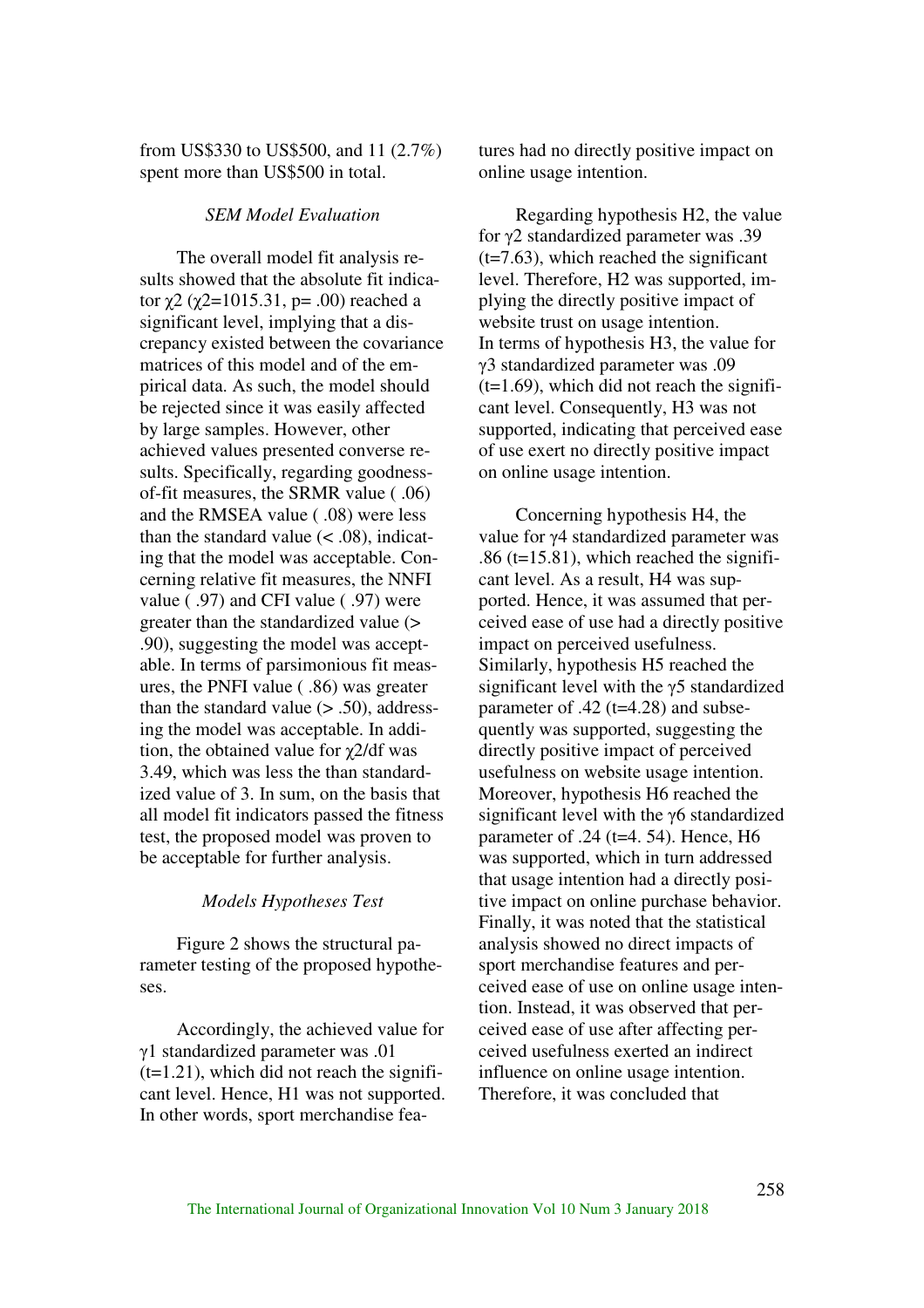

Figure 2. Standardized Parameter Estimation Of Overall Model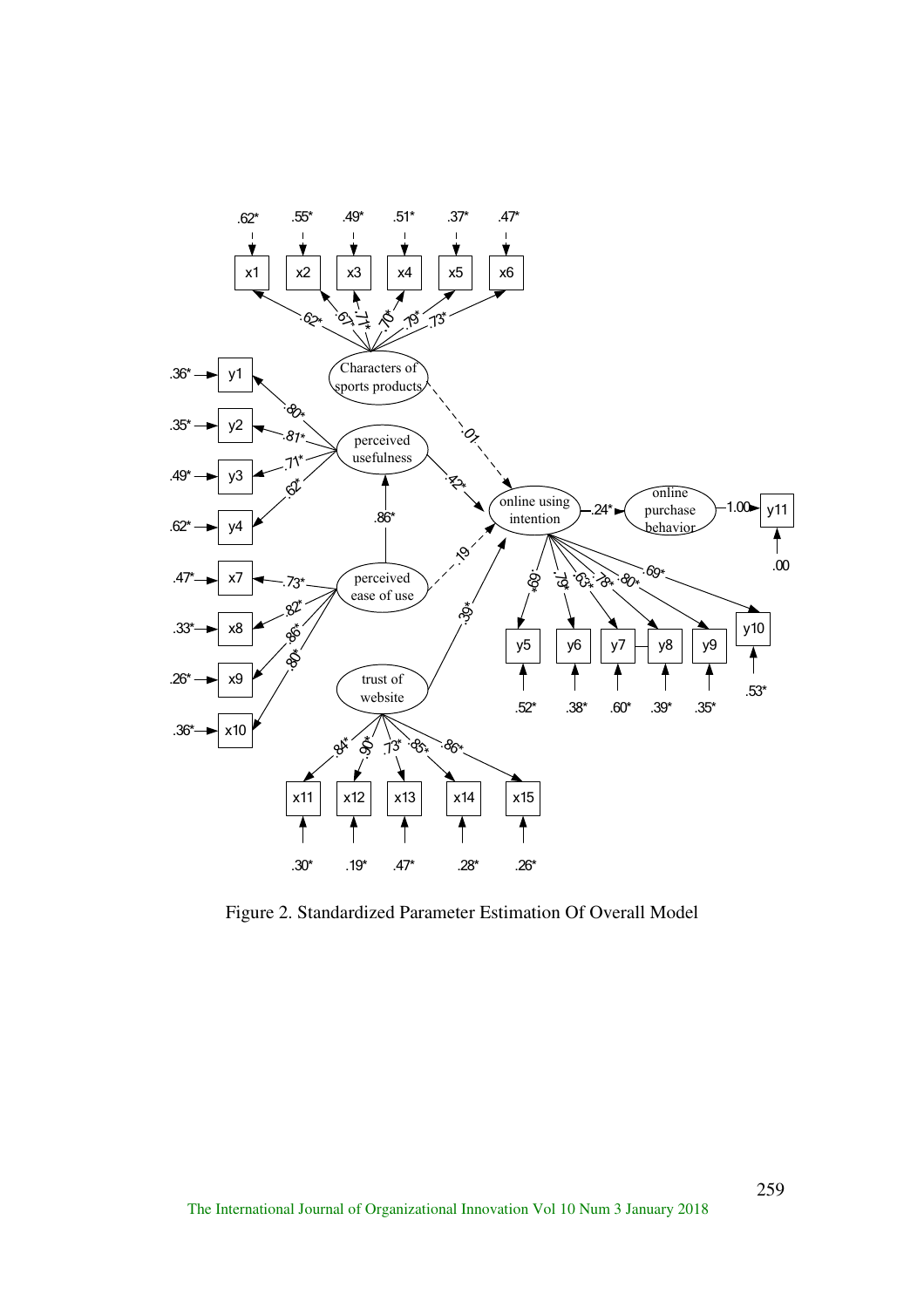perceived usefulness had a mediating effect on the relationship between perceived ease of use and online usage intention.

### **Discussion**

 In this study, except for unsupported hypotheses H1 and H3 that did not have significant impacts, the other four hypotheses all reached significant level and proved the relationships among the variables proposed in the structural model. The results are described in details as follows.

1. Sport merchandise features and usage intention - Surprisingly, the results find that sport merchandise features do not affect consumers' usage intention. According to Cheng et al. (2000), the main factors leading to the existence of various typical sport merchandise categories lie on the attempts to meet and satisfy customer demands. However, when conducting online purchase consumers are merely based on the product information from the websites to determine whether the product meets their needs. Additionally, in Taiwan, it is maybe yet popular to establish sport- related product online shopping websites. Moreover, the relevant information connections and navigation are not like those in USA and Europe with effective organizational

system structures. Hence, on response to annually increasing sport events, managers of large websites are strongly recommended to seriously consider and emphatically promote this aspect.

2. Website trust and usage intention - Website trust has been claimed to have a positive impact on usage intention. In situations that certain risk factors potentially exist when transactions between sellers and consumers are conducted through the website, website trust is generally acknowledged to exert a significant impact on consumers' usage intention. Therefore, it can be concluded that website trust is a critical factor that need to be emphatically promoted once businesses attempt to stimulate consumers' usage intention, which in turn supports the finding of Reichheld and Schefter (2000).

3. Perceived ease of use and usage intention - In this study, perceived ease of use (PEOU) is found to have no positive impact on usage intention. Noteworthy, perceived ease of use in the extant literature has been referred to as users' acknowledgement of the operational ease, simultaneously shows users' level of mastering new information technology. Therefore, it can be explained that online users with a certain level of mastering new informa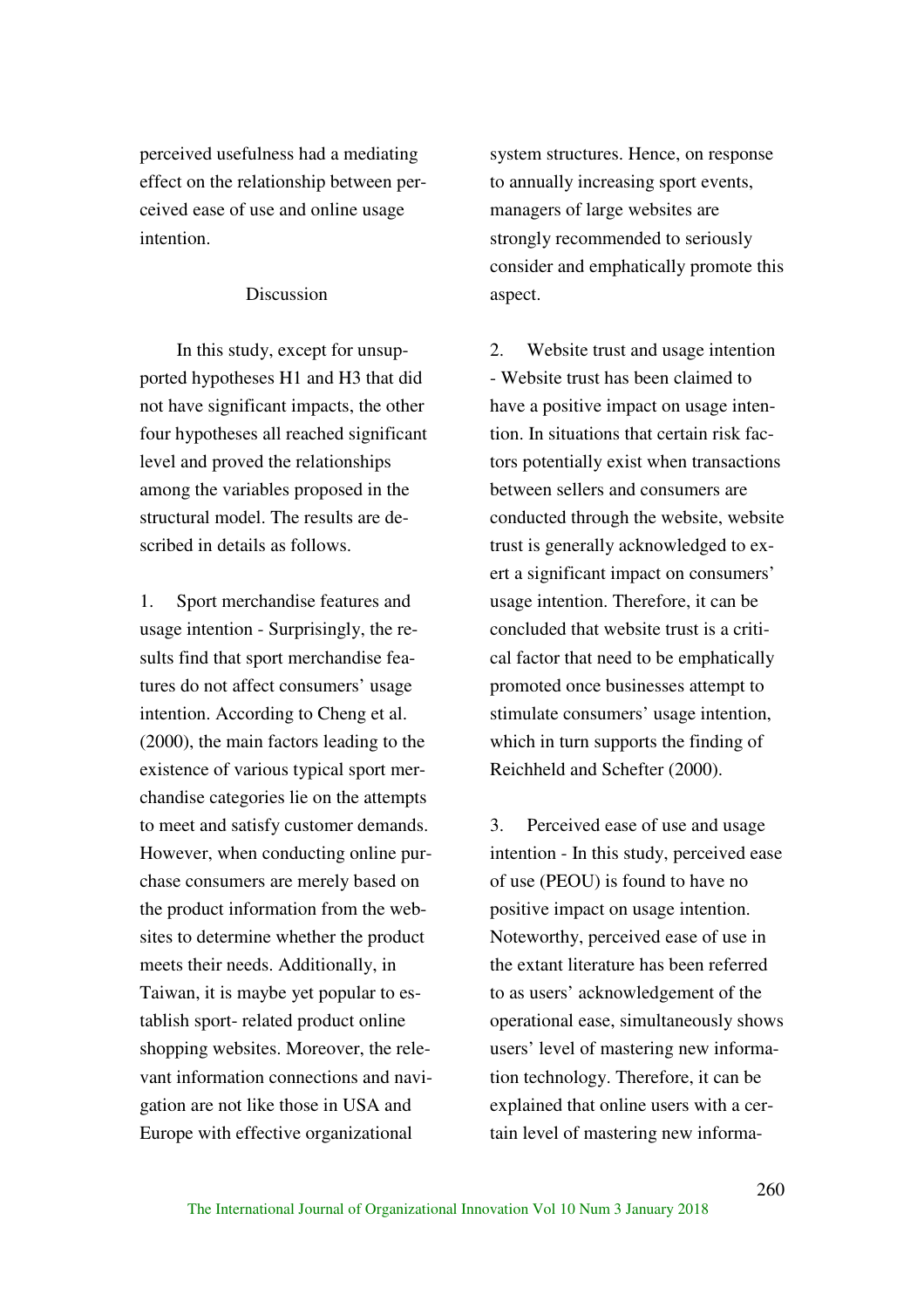tion technology will express higher perceived ease of use on interface operations since they find it is not difficult. For this reason, from the single variable of perceived ease of use, it is observed that when users are familiar with this information technology, the perceived importance will be changed considerably.

4. Perceived ease of use and perceived usefulness - Perceived ease of use has been indicated to have a positive impact on perceived usefulness, which is consistent with previous studies (Davis et al. 1989; Lai et al. 2013). It is noted that in TAM model, perceived ease of use and perceived usefulness are widely employed to measure users' degree of acceptance to new information technology. Therefore, it is assumed that when consumers' perceived ease of use is higher, their degree of perceived usefulness on new information technology is higher.

5. Perceived usefulness and usage intention - Perceived usefulness is proven to exert a positive impact on usage intention. In other words, consumers' higher perceived ease of use leads to higher degree of perceived usefulness on new information technology, which in turn significantly promotes their usage intention in the future. This finding has strongly supported previous studies (Gefen and Straub, 2003; Yang et al. 2013).

6. Usage intention and online purchase behavior - Usage intention has been proven to positively affect online purchase behavior. The result is in the line with Liu (2003) and Pavlou and Fygenson (2006) that users' subjective intention will affect their actual online purchase behavior and purchase frequency. Therefore, it is concluded that user's online usage intention has considerable explanatory power on their actual purchase behavior.

#### Recommendations

 This study finds that perceived ease of use exerts the strongest impact on college students' online purchase behavior toward sport merchandise. Therefore, the findings suggest industrial entrepreneurs should firstly attempt to understand users' demands and emphatically design website features that contain the information and contents users want to obtain. For instance, the websites should be in accordance with consumer demands for items such as apparel, sneakers, and equipment appliances, etc. to present further detailed information of different functional sneakers and prices, suitable description of the objects as well as provide experience sharing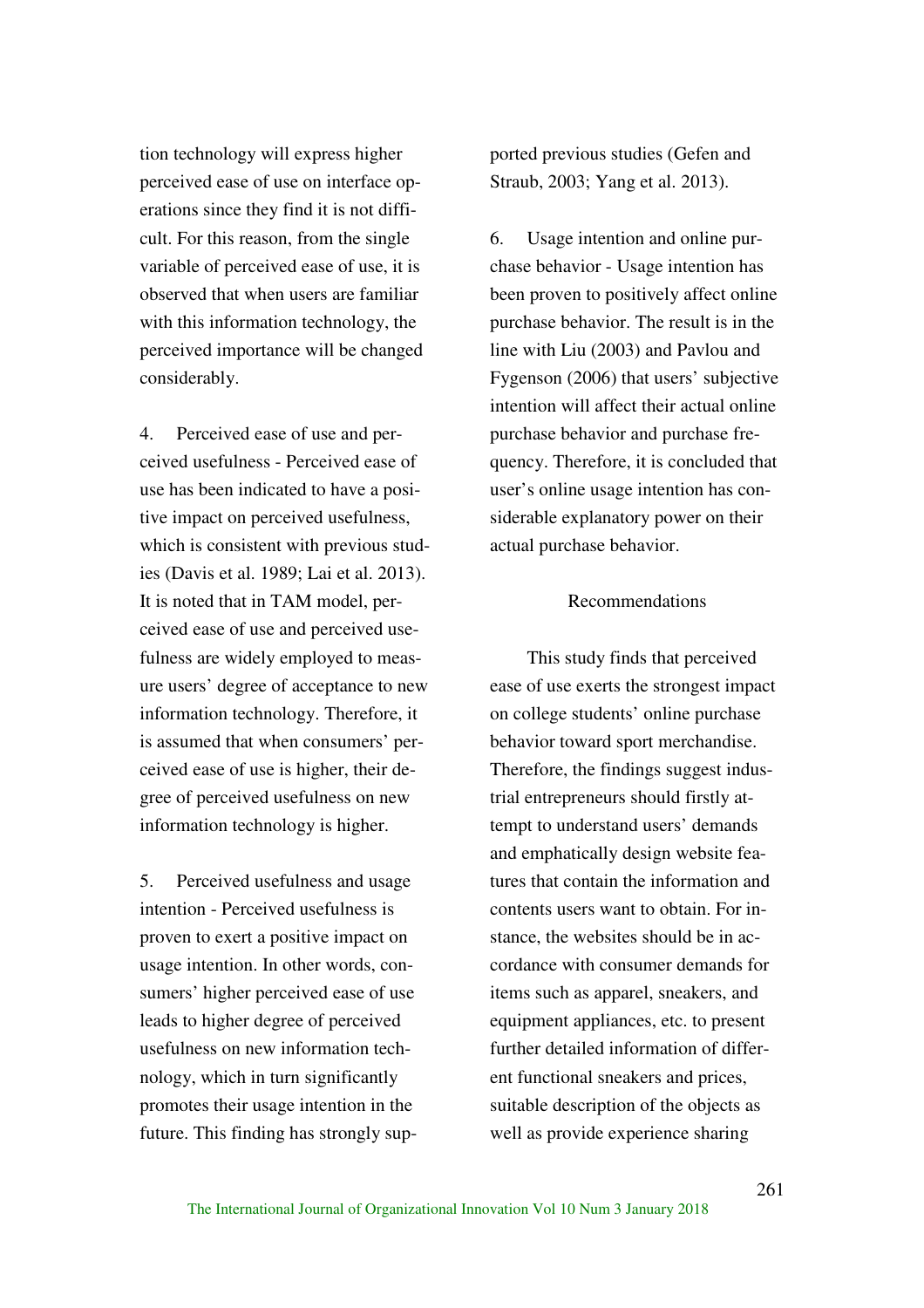forum for users who have bought the products for effectively enhancing product quality trust. Since consumers when conducting online shopping are unable to have the opportunities for trial or actually feel the product quality, the websites are recommended to provide more descriptions and explanations to consumers' common queries since this endeavor speedily increases consumers' trust on the products and their purchase willingness through reducing their seeking time and suspect toward product applicability. Once consumers can easily find the suitable sport products in a short time, they will definitely generate a high degree of satisfaction.

 Nonetheless, the results indicate that perceived ease of use do not affect online usage intention. In other words, perceived ease of use is unable to directly make users generate usage intention. This can be explained that the operation modes of websites recently are very similar to one another. Therefore, it is essential to show their ideal or suitable sport products containing elements which consumers concern. Once spending less time in seeking expected products, consumers' usage intention will be strongly stimulated.

 In addition, website trust has been proven to be an important factor affecting college students' online purchase behavior toward sport merchandise. Noteworthy, factors causing consumers' hesitation to online stores in the extant literature mainly lie on concerns of trading security, privacy, credit card, ATM crimes, etc. Due to this fact, it is strongly suggested that websites should be able to provide guarantee for consumers regarding information security and safety consumption accreditation system description. For instance, the websites should cooperate with related organizations or institutes (e.g., Consumer Protection Committee, Consumers' Foundation, and Fair Trade Commission) to safeguard consumer rights and interests in trading. Once clearly understanding those online stores can be in line with the business network to tightly safeguard consumer rights and interests, their online purchase desire will significantly increase.

## References

- Cheng, C. F., Wu, K. H., & Hsiao, C. H. (2000). Sport marketing, Hwa-Tai Company Press, Taipei, Taiwan
- Davis, F. D. (1986). A technology acceptance model for empirically testing new end-user information systems: Theory and results. Un-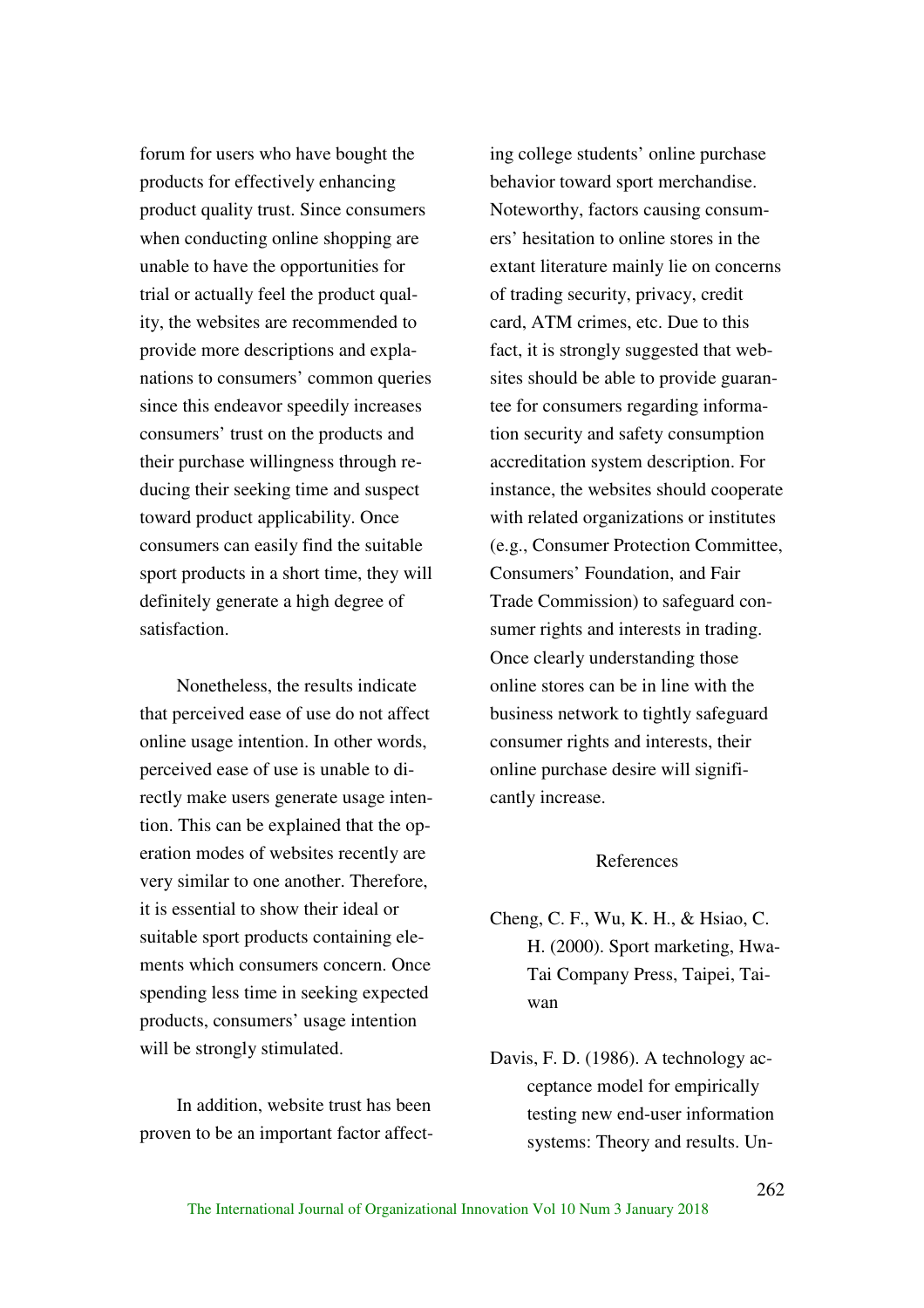published Doctoral Dissertation, MIT Sloan School of Management, Cambridge, MA.

- Davis, F. D. (1989). Perceived usefulness, perceived ease of use, and user acceptance of information technology. Management Information Systems Quarterly, 13, 319-340.
- Davis, F. D., Bagozzi, R. P., & Warshaw, P. R. (1989). User acceptance of computer technology: A comparison of two theoretical models. Management Science, 35, 982–1003.
- Fishbein, M., & Ajzen, I. (1975). Belief, attitude, intention, and behavior: An introduction to theory and research, Addison-Wesley, Reading, MA.
- Gefen, D. (2000). E-Commerce: The role of familiarity and trust. Omega, 28(6), 725-737.
- Gefen, D., & Straub, D. W. (2003). Managing user trust in B2C eservices. E-Service Journal, 2(2), 7-23.
- Hair, J. F., Black, W. C., Babin, B. J., & Anderson, R. E. (2010). Multivariate data analysis (7th ed.),

Pearson Prentice Hall, Upper Saddle River, NJ.

- Huang, H. C., Lai, Y. H., Chang, C. M., Lu, R. S., & Lai, W. C. (2012). Exploring the Facebook influence team identification on Chinese Professional Baseball League (CPBL): A perspective of social influence model. Energy Education Science and Technology, Part B. Social and Educational Studies, 4(SI-1), 1363- 1368.
- Huang, J. M., & Wu, M. J. (2007). The construction of consumer behaviors Scale of sport goods from online shops. NCYU of Physical Education, Health & Reaction, 6(1), 134-147.
- Hur, Y., Ko, Y. J., & Valacich, J. (2007). Motivation and concerns for online sport consumption. Journal of Sport Management, 21, 521-539.
- Karahanna, E., & Straub, D. W. (1999). The psychological origins of perceived usefulness and perceived ease-of-use. Information & Management, 35, 237-250.
- Karahanna, E., Straub, D. W., & Chervany, N. L. (1999). It adoption

The International Journal of Organizational Innovation Vol 10 Num 3 January 2018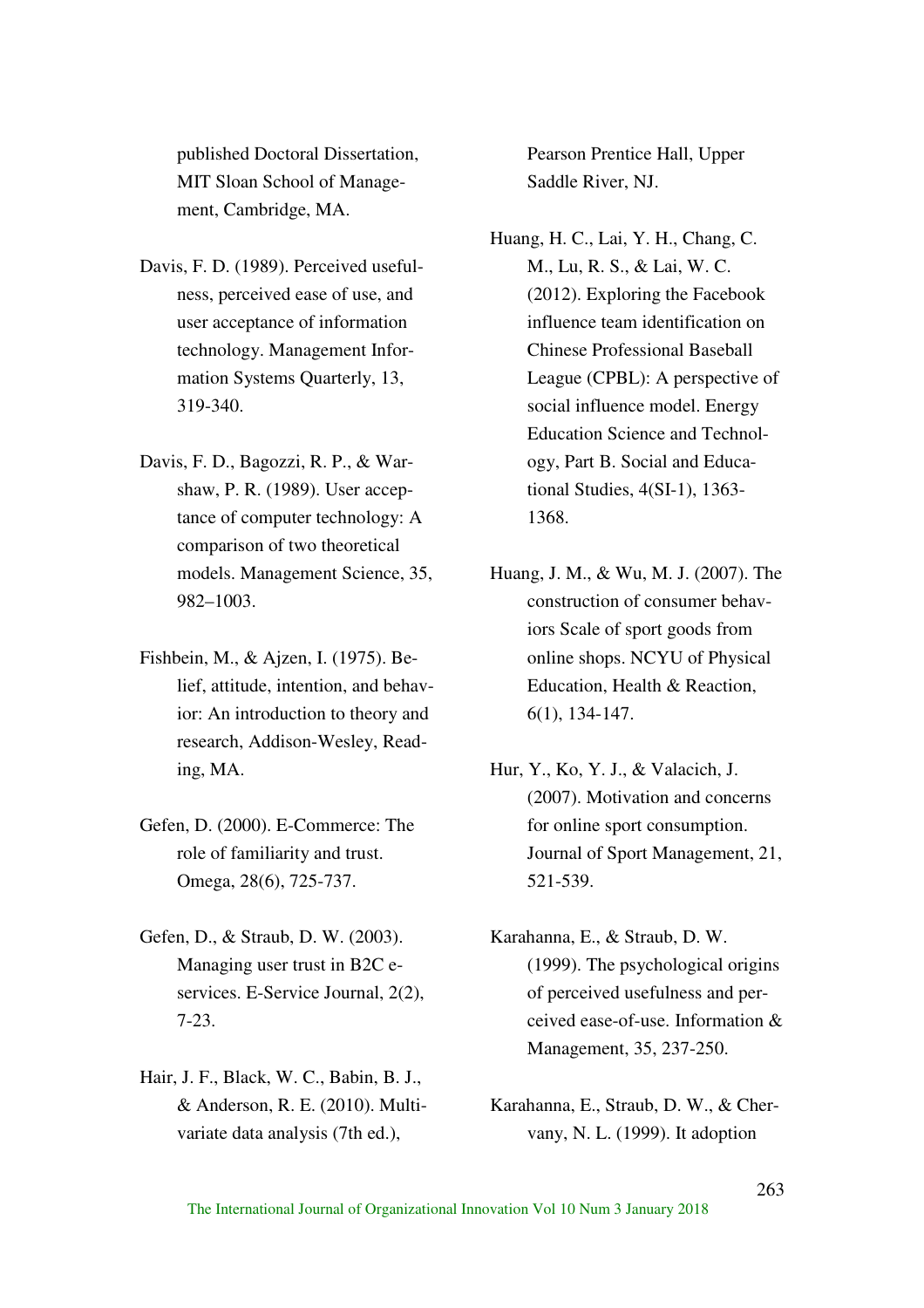across time. Management Information Systems Quarterly, 23(2), 183-213.

- Kotler, P., Armstrong, G., Saunders, J., & Wong, V. (1997). Principles of marketing (2nd ed.), Prentice Hall, Englewood Cliffs, New Jersey.
- Lai, Y. H., Huang, H. C., Chang, C. M., & Su, Y. C. (2013). Affecting Taiwanese college students' digital music download behavioral intention: An empirical study. Research Journal of Applied Sciences, Engineering and Technology, 5(6), 2118-2121.
- Lai, Y. H., Huang, H. C., Lu, R. S., & Chang, C. M. (2013). The effects of website trust, perceived ease of use, and perceived usefulness on consumers' online booking intention: Evidence from Taiwan B&B sector. Life Science Journal, 10(2), 1516-1523.
- Liberman, N. (2000). Internet sports ventures establish pecking order. Retrieved October 2, 2012 from The Sport Business Journal database. http://www.sportsbusinessjournal.

com/article/15051

- Lim, H., & Dubinsky, A. J. (2005). The theory of planned behavior in e-commerce: Making a case for interdependencies between salient beliefs. Psychology & Marketing, 22(10), 833-855.
- Liu, T. S. (2003). A study on acceptance of web registry of clinical appointment in a medical center. Unpublished Master Thesis, Ming Chuan University, Taiwan.
- McLain, D. L., & Hackman, K. (1999). Trust, risk and decision-making in organizational change. Public Administration Quarterly, 23(2), 152-176.
- Pavlou, A. P., & Fygenson, M. (2006). Understanding & predicting electronic commerce adoption: An extension of the theory of planned behavior. Management Information System Quarterly, 30(1), 155-143.
- Quelch, J. A., & Klein, L. K. (1996). The Internet and international marketing. Sloan Management Review, 37(3), 60–75.
- Reichheld, F. F. & Schefter. P. (2000). E-loyalty: your secret weapon on the web. Harvard Business Review 78(4), 105-113.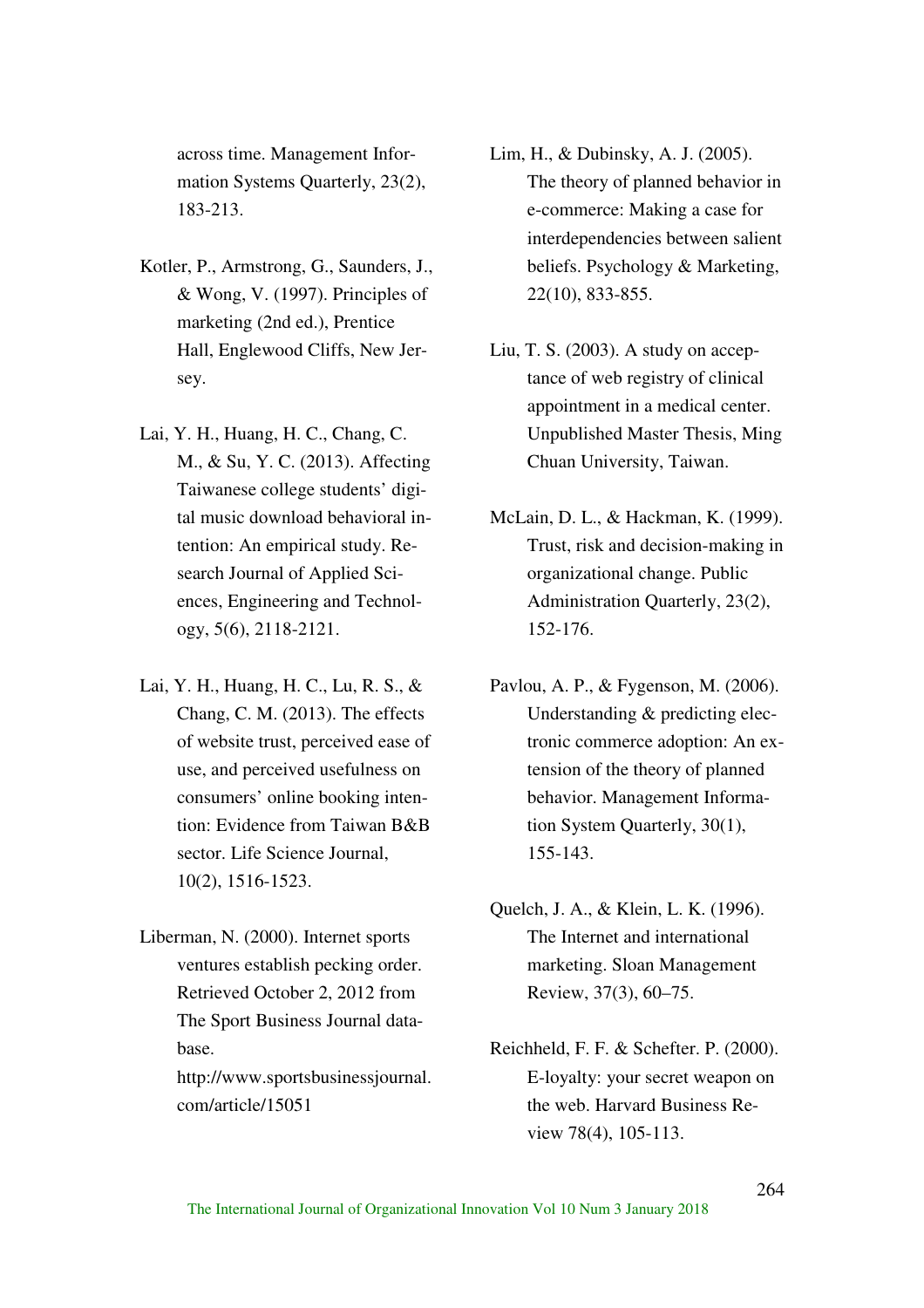- Taylor, S., & Todd, P. A. (1995). Assessing it usage: the role of prior experience. Management Information System Quarterly, 19(4), 561-570.
- Wu, Y. H., Chu, S. Y., & Fang, W. C. (2008). An empirical study of trust and tam-an example of online shopping. Journal of Information Management, 15(1), 123-152.
- Yang, W. C., Chen, K. C., Wu, C. L., & Chang, C. M. (2013). A behavioral model of consumer's usage of travel blogs. Life Science Journal, 10(2), 1468-1474.
- Yu, C. C., Lu, R. Y., & Chen, Y. J. (2012). Relationships among community characteristics, loyalty, and continuance intention of community users: an empirical study of brand fan page community on Facebook. Journal of Business Administration, 95, 71- 100.
- Zakaria, E. (2005). *Asas pembelajaran koperatif dalam matematik*. Shah Alam: Karisma Publications.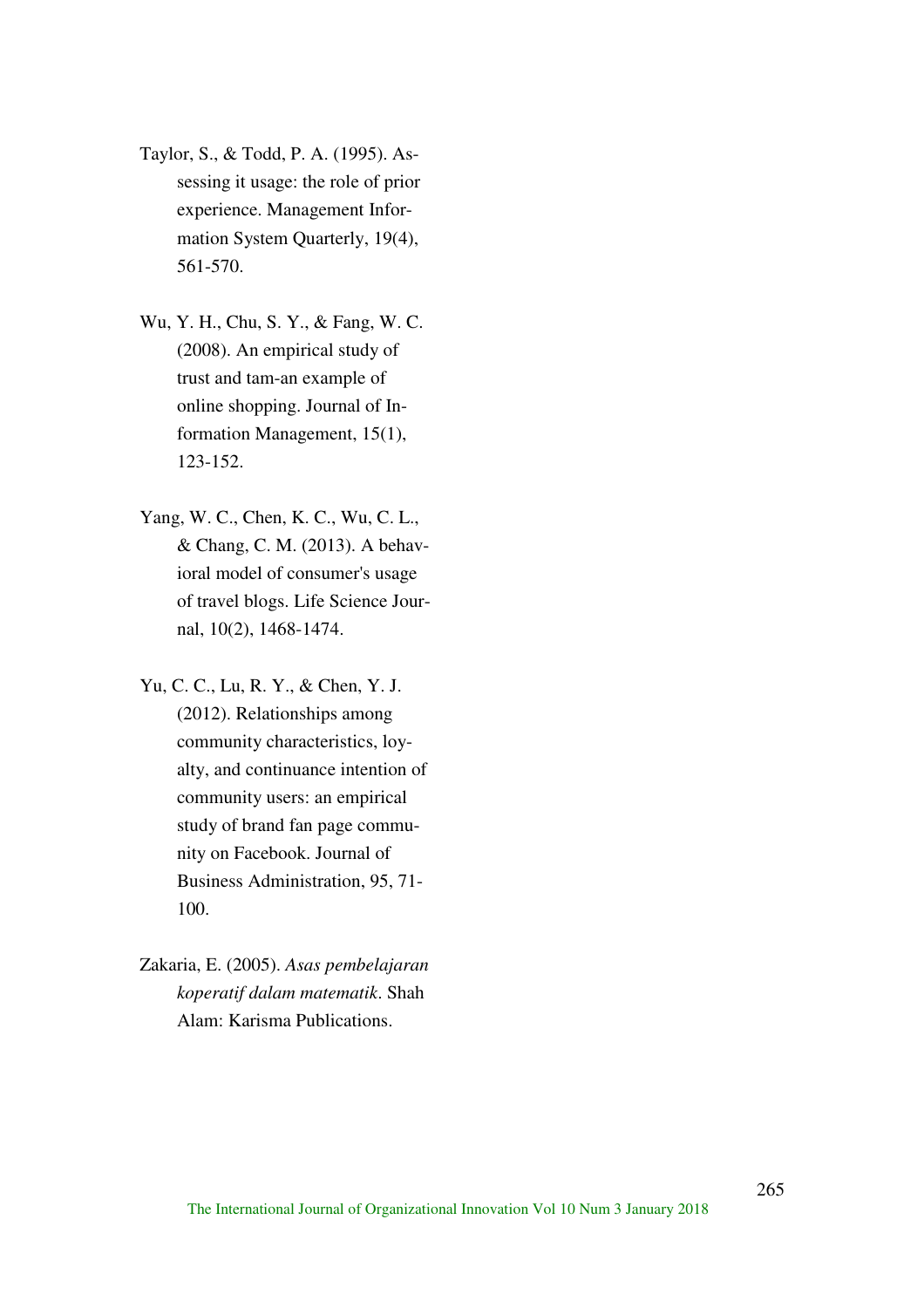

# ROLE STRESS AND JOB BURNOUT OF SCHOOL COACHES: USING SOCIAL SUPPORT AND SELF-EFFICACY AS MODERATORS

Tang-Sheng Ho Dep. of Physical Education, Health & Recreation, National Chiayi University, Chiayi 621, Taiwan johnson521119@yahoo.com.tw

#### Abstract

The purpose of this study aims to understand the correlations among role stress, role stress and self-efficacy of school coaches in Taiwan. The present research designed three valid and reliable scales as instruments of the study, namely the Social Support Scale for Sport Coaches, Role Stress Scale for Sport Coaches, Self-Efficacy Scale for Sport Coaches, and Job-Burnout Scale of Sport Coaches. By adopting partial least square statistic software to conduct analysis, this study discovered the following results: (1) school coaches' role stress and job burnout are positively correlated; on the correlation of role stress to job burnout, this research found that: (1) self-efficacy obtains a significant, negative moderator effect; (2) general coaching efficacy obtains a significant, negative moderator effect on the correlation; (3) individual coaching efficacy obtains a negative however insignificant moderator effect; (5) social support does not obtain moderator effect on this correlation; (6) social support obtains a negative moderator effect while self-efficacy obtain no influence when these two are tested.

Keywords: partial least square, instrument validation, individual coaching efficacy, general coaching efficacy, moderator effect.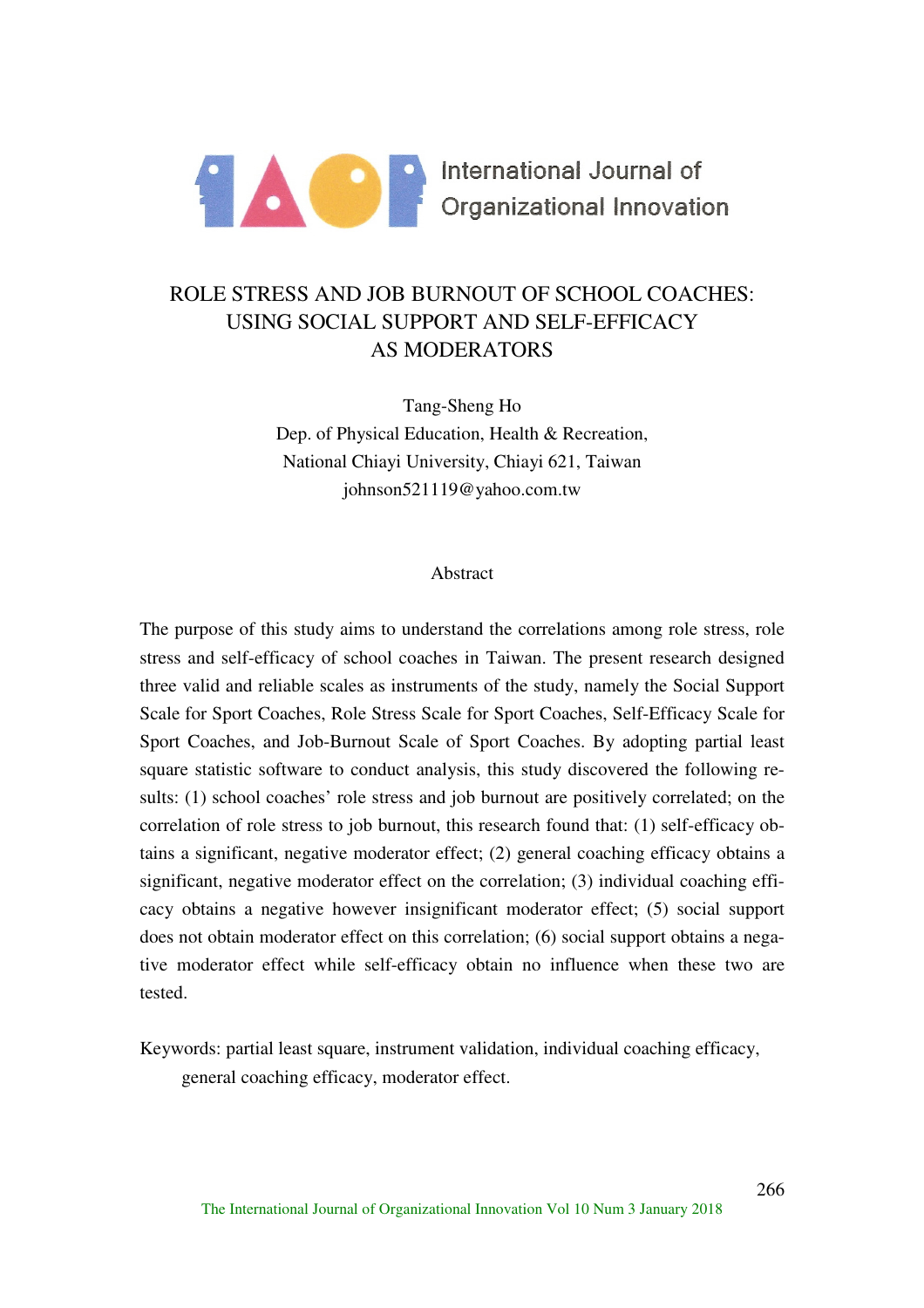# **Introduction**

#### *Research Motivation*

 Individuals are facing stress in daily life and a high level of it is detrimental toward individual health, wellbeing, and performance in every aspect. Stress is a tense physical or emotional feeling. Due to the incapability to cope and response to change from stressful emotion, it often results in anxiety and discomfort. (Vijayashree & Mund, 2011). However, an adequate level of stress is mandatory for one's alertness and activeness. According Srivastav (2010), stress is additive in nature, and individual should prevent the development and increase of stress as well as maintain stress in a reasonable balance. Role stress is a general social phenomenon that has aroused several researchers' notice. Trayambak, Kumar and Jha (2012) postulated that role stress and pressure received from work are positively correlated. As pressure from work heightened, it would affect working enthusiasm and efficiency, eventually become detrimental to workers' physical and mental health (Frey, 2007). Since school coach is an occupation prone to higher role stress, the present study aimed to understand more of this issue.

 Job burnout is a mental, physical, and emotional exhaustion caused by chronic and continuing stress (Cheng, 2008; Sharma, 2007; Yu, Lin, & Hsu, 2009). It is found in varieties of occupations and thus become the center of attention to researchers. Job burnout is a combination of reactions resulted from working pressure, physical and mental fatigue. The major characteristics of job burnout include the irresponsibility during service or work, emotional and physical deterioration, fatigue, irritation and anxiety (Zhang, Zhang, Zhou, Qiu, & Zhou, 2010). According to Anand, Nagle, Misra and Dangi (2013), job burnout and role stress are significantly and positively correlated. School coaches are often affected by stress from social support and role-stress in the process of training student athletes; therefore, how to adapt to stress and lower job burnout is an issue for school coaches.

 Social support is referred to the interpersonal care and support received from people of other relations, including work, family and other contexts (Guralnick, Hammond, Neville, & Connor, 2008). According to Friedman (2000), social support is negatively correlated to stress. Singh, Amish and Singhi (2015) conducted a research and revealed that the enhancement of social support could diminishing role stress and further leads to job satisfaction within an organization. Lambert, Altheimer and Hogan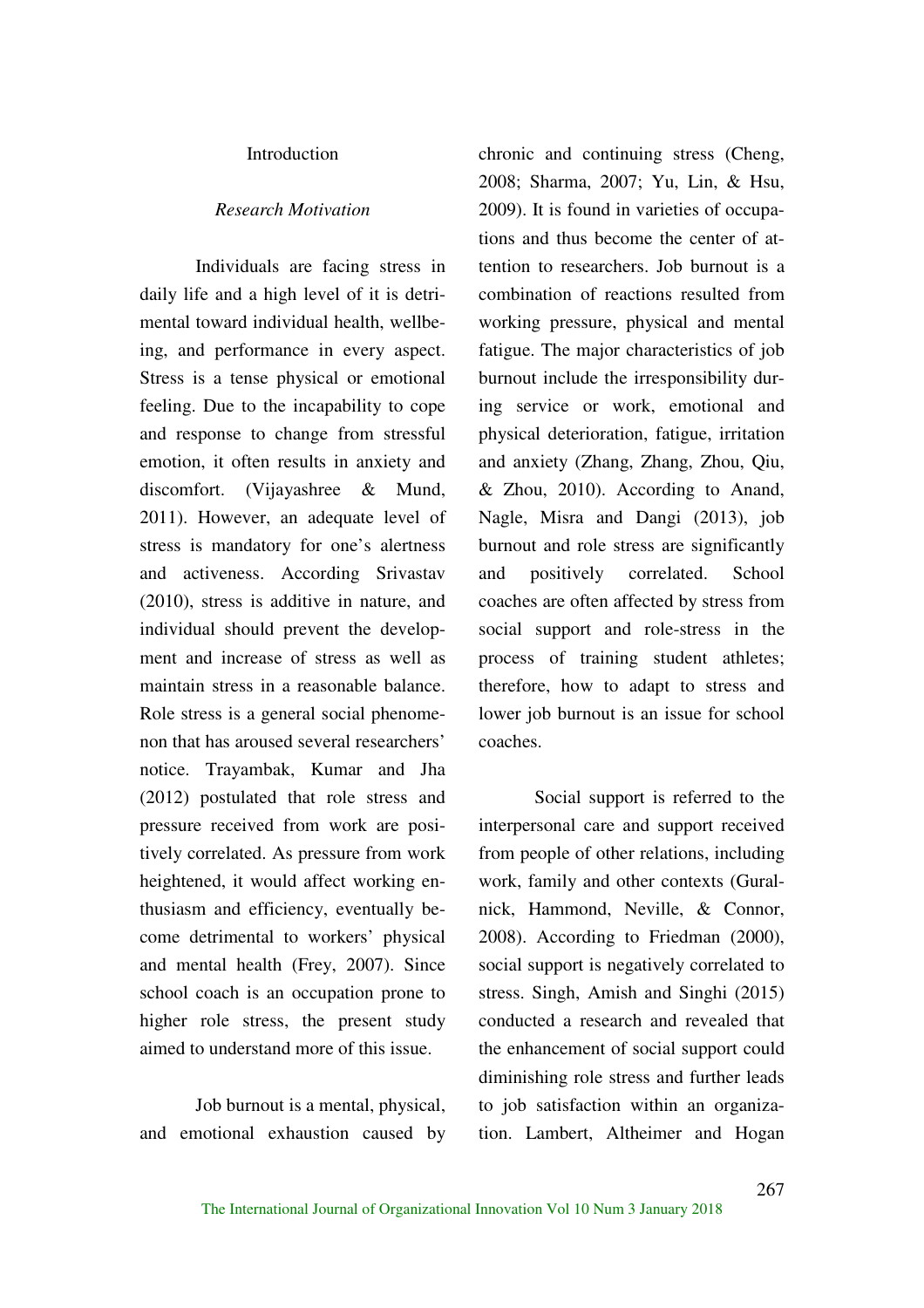(2010) posited that social support is influential to job burnout. Social support could reduce stress, diminish the negative impact of stress and job burnout, as well as enhance working performance (Hauck, Snyder, & Cox-Fuenzalida, 2008; Lin, 2009). Thus, the study believes that an increase in social support and encouragement from others could reduce school coaches' role stress and job burnout. Furthermore, social support is an important aspect to enhance selfefficacy, and research had indicated that self-efficacy and social support are positively correlated (Wang, Qu, & Xu, 2015).

 Self-efficacy is also a factor of stress and burnout. Several studies have discovered and affirmed that selfefficacy and stress form an inverse relationship that self-efficacy is a preventive factor toward stress (Blecharz et al., 2014; Schawarzer & Hallum, 2008; Shen, 2009; Vaezi & Fallah, 2011; Yu et al., 2009). Benight and Bandura (2004) pointed out that social support is effective as an individual obtains a high level of self-efficacy. In addition, related research claimed that social support and self-efficacy are positively correlated (Shen, 2009). Brouwers, Evers and Tomic (2001) conducted a research on school teachers and discovered that the effects of social support and selfefficacy are significant toward teachers'

consciousness and predictive to teachers' job burnout. Hahn, Binnewies, Sonnentag and Mojza (2011) suggested that self-efficacy enhance the efficiency of recovery from job burnout.

 The researcher discovered that there are little research conducted to examine the moderator effect of social support and self-efficacy toward school coaches' role stress and job burnout. Therefore, the study aims to understand whether there is a moderating effect for the two on school coaches' role stress and job burnout. This study thus recruited school coaches in Taiwan as research subjects, including elementary, junior high, high school, and collegiate coaches. In hope of finding appropriate intervention to coaches' burnout, the research further discusses the relationships among role stress, social support, self-efficacy, and job burnout, providing suggestions and implications, which may raise social attention.

# *Research Purpose and Hypothesis*

From aforementioned references and discussion, the present research generated the following purposes hypothesis:

1. Discuss the correlations between school coaches' role stress and job burnout.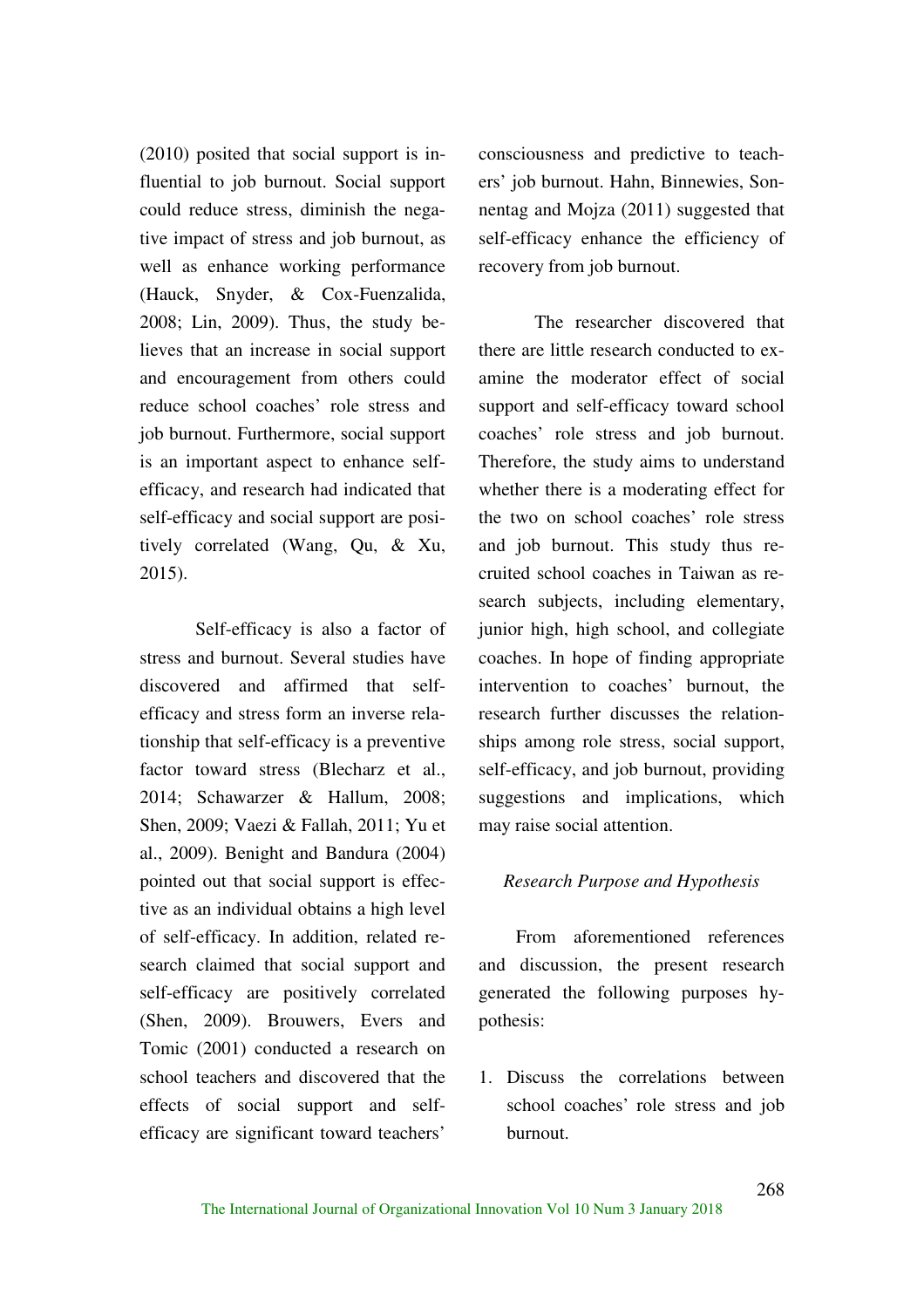2. Discover the moderator effect of school coaches' self-efficacy and social support on the correlation of role stress to job burnout.

And further generated the following hypothesis:

- H1: School coaches' role stress positively affects job burnout.
- H2: Self-efficacy obtains a significant moderator effect on school coaches' role stress to job burnout.
- H3: Individual coaching efficacy obtains a significant moderator effect on the correlation of role stress to job burnout.
- H4: General coaching efficacy has significant moderator effect on the correlation of role stress to job burnout.
- H5: Social support has significant moderator effect on the correlation of role stress to job burnout.
- H6: Self-efficacy and social support obtain significant moderator effects on the correlation of role stress to job burnout.

# Methodology

#### *Participants*

To achieve the purpose and examine the hypothesis of the study, this study conducted pilot testing and formal testing. The purpose of pilot testing is to design valid and reliable scales for formal study, the present study randomly recruited 120 school coaches as subjects of the study. For formal testing, 258 school coaches were recruited. These school coaches were coming from different levels of schools, including elementary school, junior high school, high school and universities.

### *Instruments and Pilot Testing*

The instruments of present study were Social Support Scale for Sport Coaches (SSSSC), Role Stress Scale for Sport Coaches (RSSSC), Self-Efficacy Scale for Sport Coaches (SESSC) and Job-Burnout Scale for Sport Coaches (JBSSC) to examined school coaches' received social support, role stress, selfefficacy and job-burnout in occupational environment. All instruments were pilot tested and examined by exploratory factor analysis and reliability test to ensure the validity and reliability of the scale.

Factor analysis was conducted to detect the underlying structure of items of all scales (SSS, RSS, SES & JBS). Examination of the Kaiser-Meyer Olkin (KMO) measure of sampling adequacy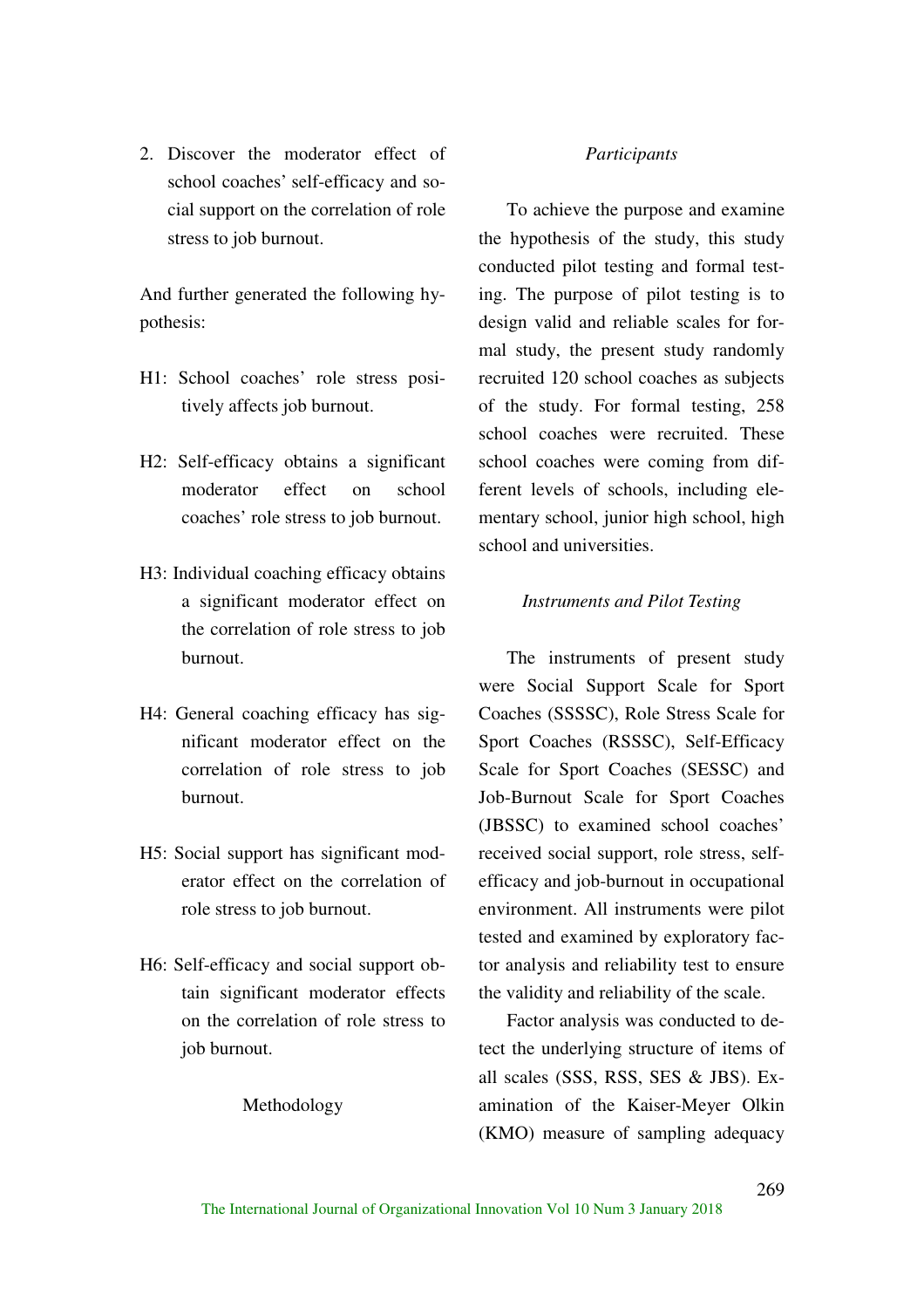was conducted. From the result, the KMO values of the SSS, RSS, SES and JBS were .930, .933, .901 and .913 respectively; and, all scales have achieved significance ( $p < .001$ ). Therefore, all four scales were adequate for further procedure of factor analysis. Principle Component Analysis (PCA) with a Varimax (orthogonal) rotation was then conducted because of the conceptual simplicity and ease of description.

# *Social Support Scale for Sport Coaches (SSSSC)*

The SSSSC was adapted from Lee's (2008) Social Support Scale for Elementary School Teachers. After pilot testing, the researcher modified the original draft of SSSSC to formal draft; the formal version of SSSSC is a five-point Likert scale ranging from strongly disagree (one point) to strongly agree (five points) and consisting of 21 items that categorized into three factors, namely Administrative Support, Collegial Support and Family Support. All three factors obtained the sum of squared loadings greater than one. Therefore, the present study and following analysis had specified the number of factors as three.

The eigenvalues of Administrative Support, Collegial Support and Family Support were 13.33, 4.45 and 2.16 respectively. These factors have eigenvalues over Kaiser's criterion of 1 and a combination explained 67.72% of the variance. The value of Cronbach's α of the SSSSC was .95, for subscales (factors) in the SSSSC, the Cronbach's α coefficients were .94 (Administrative Support), .92 (Collegial Support), and .93 (Family Support).

# *Role Stress Scale for Sport Coaches (RSSSC)*

The RSSSC was adapted from the Role Stress Scale for Elementary School Teachers by Cheng (2008). After pilot testing, the original draft of RSSSC was modified to formal draft; the formal version of RSSSC is a five-point Likert scale ranging from strongly disagree (one point) to strongly agree (five points) and containing 15 items that categorized into three factors, namely Work Load, Role Ambiguity and Role Conflict. All three factors obtained the sum of squared loadings greater than one. Therefore, the present study and following analysis had specified the number of factors as three.

These factors all have eigenvalues over Kaiser's criterion of 1 and a combination explained 58.08% of the variance. The eigenvalues of Work Load, Role Ambiguity and Role Conflict were 11.21, 1.73 and 1.58 respectively. The value of Cronbach's α of the RSSSC was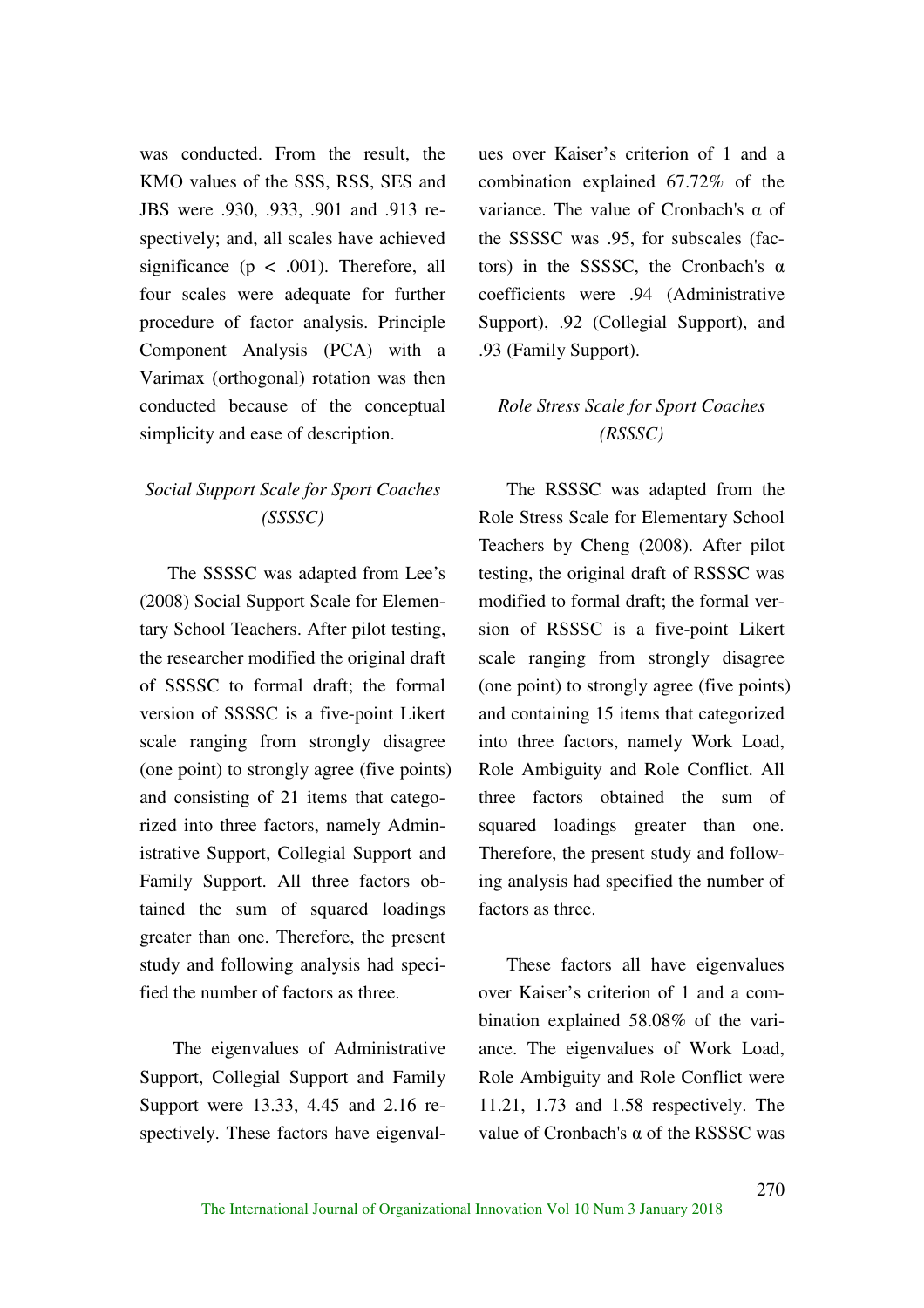.95; the Cronbach's α coefficients of the subscales (factors) of RSSSC were .86 (Work Load), .84 (Role Ambiguity), and .92 (Role Conflict).

# *Self-Efficacy Scale for Sport Coaches (SESSC)*

The SESSC was adapted from Chu-Chen's (2002) Self-Efficacy Scale for School Teachers. The researcher modified the original draft of SESSC to formal draft based on the result of pilot testing; the formal version of SESSC is a five-point Likert scale ranging from strongly disagree (one point) to strongly agree (five points) and comprising of 10. From the result of factor analysis, two factors obtained the sum of squared loadings greater than one. Therefore, the present study and following analysis had specified the number of factors as two. These two dimensions are General Teaching Efficacy and Individual Teaching Efficacy. Individual coaching efficacy was the amount of confidence of school coaches shown toward athletes' training, as well as the ability of positive coaching and adjustment; general coaching efficacy indicates the extent of coaches' influence toward athletes from the environment.

The eigenvalue of General Teaching Efficacy was 4.75 and Individual Teaching Efficacy, 1.45. These factors have eigenvalues over Kaiser's criterion of 1 and a combination explained 44.31% of the variance. The value of Cronbach's α of the SESSC was .84; for subscales (factors) of the SESSC, the Cronbach's  $\alpha$ coefficients were .70 (General Teaching Efficacy) and .81 (Individual Teaching Efficacy).

# *Job-Burnout Scale of Sport Coaches (JBSSC)*

The JBSSC was adapted from Chen's (2003) Job-Burnout Scale for Junior High School Administrators. After pilot testing, the researcher modified the original draft of JBSSC to formal draft; the formal version of JBSSC is a five-point Likert scale ranging from strongly disagree (one point) to strongly agree (five points) and consisting of 15 items. The result of factor analysis revealed that only three factors obtained the sum of squared loadings greater than one. Therefore, the present study and following analysis had specified the number of factors as three. These three factors are Emotional Exhaustion, Diminished Sense of Achievement and Dehumanization.

The eigenvalues of Emotional Exhaustion, Diminished Sense of Achievement and Dehumanization were 5.89, 1.37 and 1.03 respectively. These factors obtain eigenvalues over Kaiser's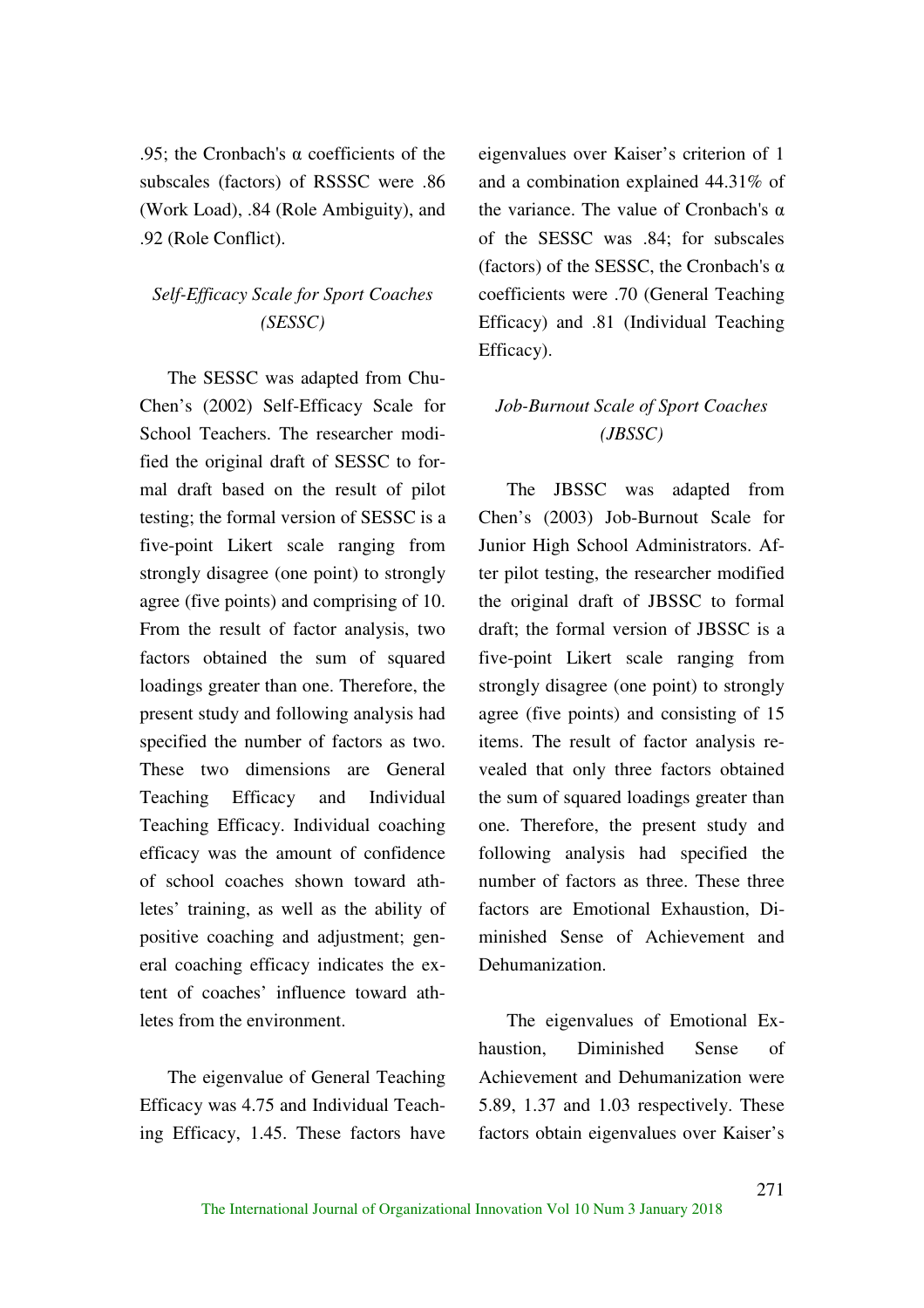criterion of 1 and a combination explained 54.82% of the variance. The value of Cronbach's α of the SSSSC was .89; for subscales (factors) in the JBSSC, the Cronbach's  $\alpha$  coefficients were .72 (Emotional Exhaustion), .92 (Diminished Sense of Achievement), and .93 (Dehumanization).

### *Formal Study*

The participants of the formal study were school coaches form varieties of schools in Taiwan. The researcher had issued 300 scales to school coaches that were randomly chosen for formal study, and retrieved 258 valid scales.

# *Validity and reliability of Scales in Formal Study*

The present research performed con-

firmatory factor analysis to examine the validity and reliability of the adopted scales. By using Warp PLS 5.0 statistical software (Kock, 2015), item reliability, convergent validity and discriminant validity were examined (Hulland, 1999).

### *Item Reliability*

This study adopted composite reliability (CR) and Cronbach's α coefficient to examine the reliability of scales in formal study. It was suggested that the CR value and Cronbach's α coefficient of examined scales should both surpass .7 to be deemed reliable (Fornell & Larcker, 1981; Nunnally & Bernstein, 1994). From table 1, it shows that the values of CR and Cronbach's α coefficient of all scales of the study are greater than .7, which means that the scales adopted in formal study obtain reliability.

| Latent variables | Composite reliability | Cronbach's $\alpha$ |
|------------------|-----------------------|---------------------|
| <b>SSSSC</b>     | .955                  | .950                |
| <b>RSSSC</b>     | .945                  | .938                |
| <b>SESSC</b>     | .865                  | .826                |
| <b>JBSSC</b>     | 933                   | റാ                  |

#### Table 1. Results of Item Reliability

#### *Convergent Validity of Scales*

The purpose of convergent validity aims to understand whether the dimensions are theoretically related or not related by investigating the factor loading between observed variables and latent variables. According to Hair, Black, Babin and Anderson (2009), scale items with factor loading lower than .5 should be deleted. This study examined the convergent validity of each scale, and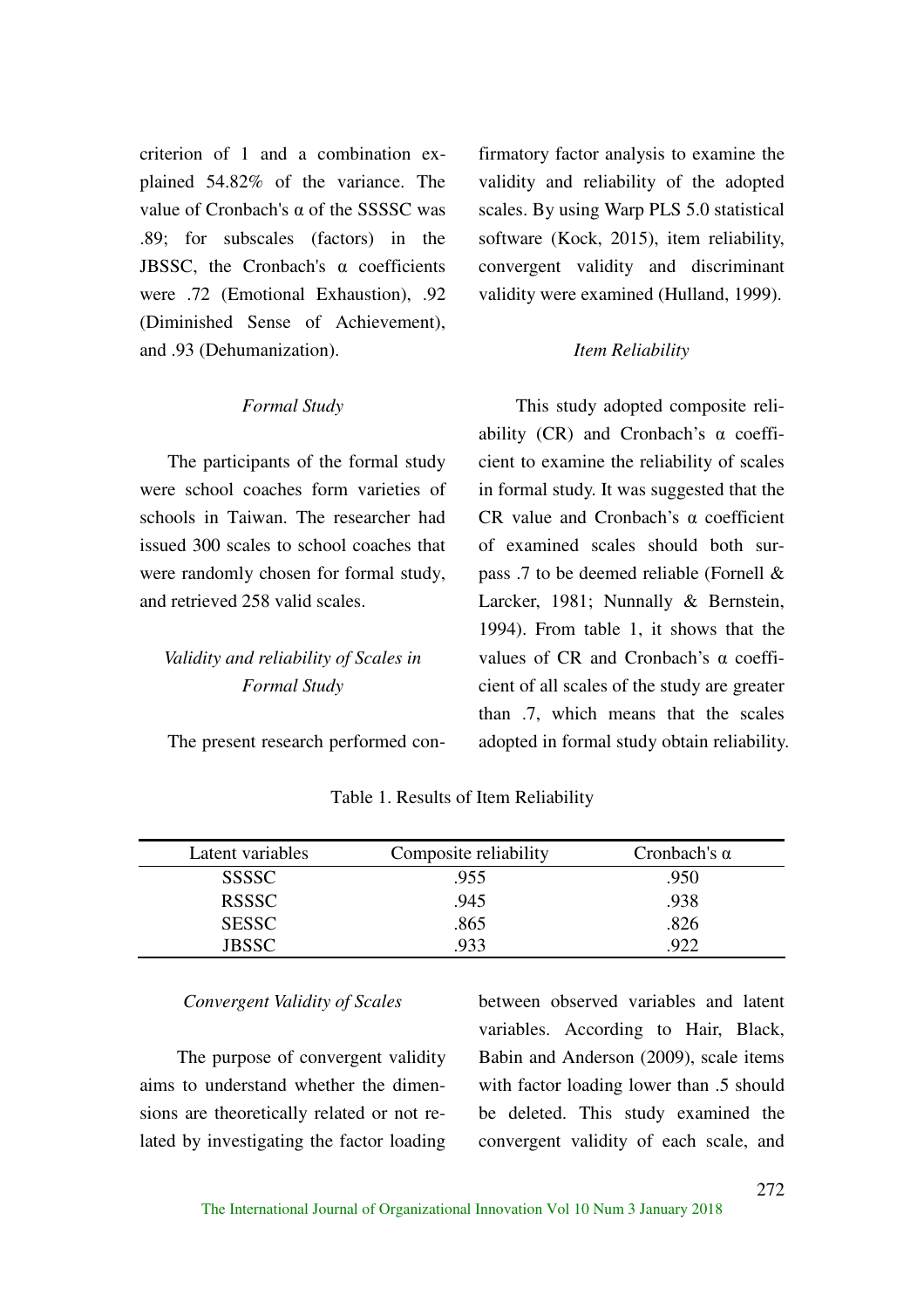found that the factor loadings of the SSSSC were ranging from .63 to .76; RSSSC, .63 to .83; SESSC, .52 to .73; and, JBSSC, .55 to .76. All scales obtain factor loadings that are greater than .5, which indicates that all scales have good convergent validity; that is, dimensions of each scale are theoretically related (Hair et al., 2009).

#### *Discriminant Validity of Scales*

The intention of discriminant validity test aims to prove that dimensions that are not supposed to be theoretically related are indeed unrelated. The method of testing discriminant validity is to examine the value of the square root of average variances extracted (AVE) from individual latent variables, the value should exceed the value of co variation of its latent variable and the others within the model (Chin, 1998). Also, the square root of AVE should equal to or above .50. As shown in table 2, the values of square roots of AVE of latent variables are ranging from .628 to .721. The value of square root of AVE of each latent variable is greater than the related coefficient values, this indicates that the measuring model has good discriminant validity.

Table 2. *The discriminant validity of each latent variable mode* 

|                    | Role Stress | <b>Job Burnout</b> | Self-Efficacy | Social Support |
|--------------------|-------------|--------------------|---------------|----------------|
| <b>Role Stress</b> | .721        | .594               | $-279$        | $-.326$        |
| <b>Job Burnout</b> | .594        | .695               | $-.387$       | $-.340$        |
| Self-Efficacy      | $-.279$     | $-.387$            | .628          | .411           |
| Social Support     | $-.326$     | $-.340$            | 411           | .708           |

Note: values of square roots of AVE extracted are shown diagonally.

# *Relationship Among Role Stress, Job Burnout, Self-Efficacy, Social Support*

This study adopted Partial Least Square (PLS) as the statistical method to examine the relationships among social support, role stress, self-efficacy and job burnout of school coaches. According to Hulland (1999), the method includes two stages, structural model analysis and explanatory power.

#### *Structural Model*

Prior to the test of structural models proposed in this study, the validity and reliability of the measurement model must be ensured. When Adopting PLS as the statistical method to test the structural model, two criteria must be considered: (1) standardized path coefficients and (2) explanatory power. When standardized path coefficients achieve sig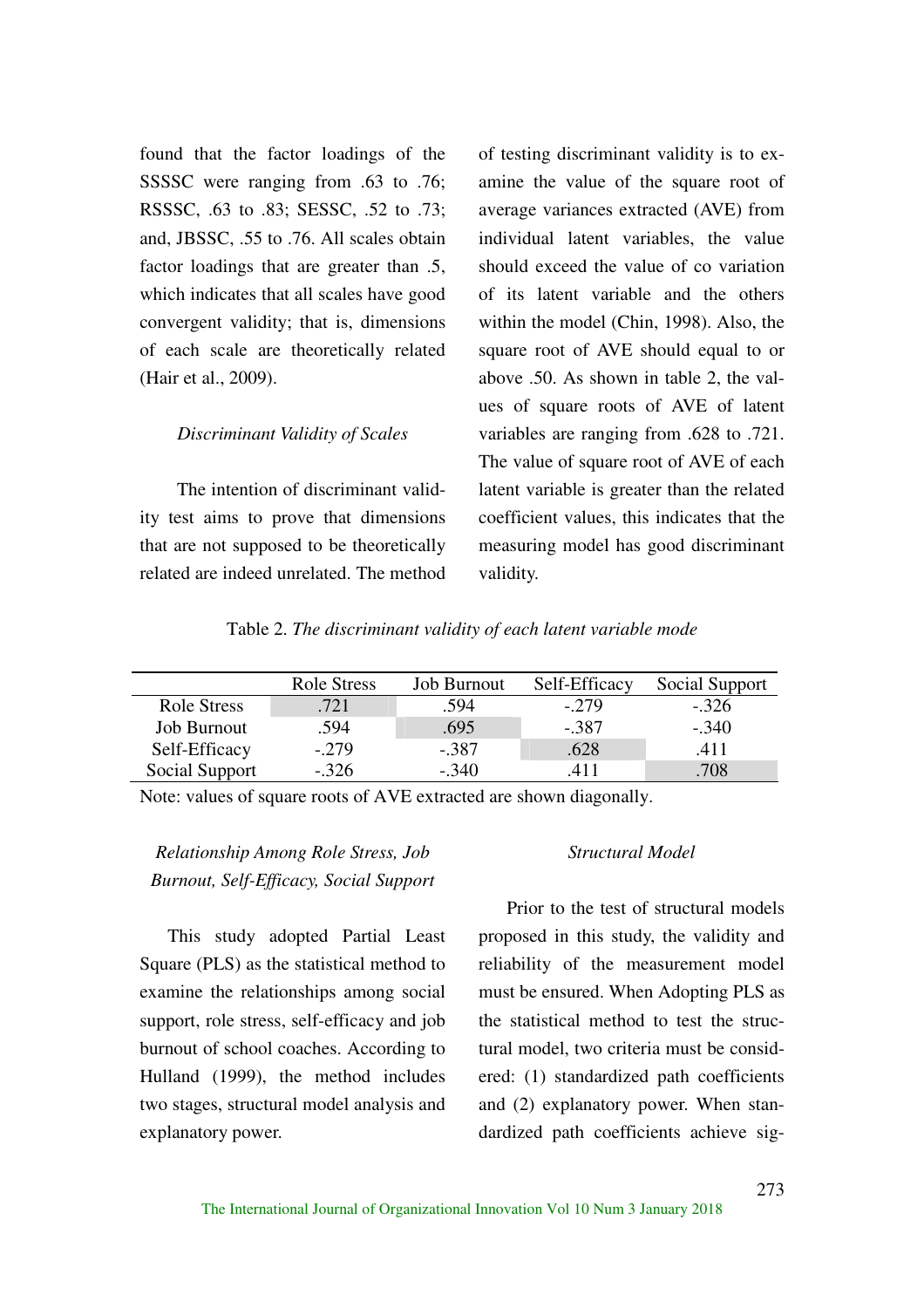nificance indicates that the hypothesis of the study are supported.

### *Explanatory Power*

The  $\mathbb{R}^2$  value represents the predictive power of the research model, that is, the percentage of the variance explained of exogenous variable to endogenous variable. A higher  $R^2$  value indicates a stronger predictive power. The results indicate that role stress could explain 38% of the variance of school coaches' job burnout (see figure 1). Role stress and self-efficacy could explain the variance explained of school coaches' job burnout by 44% (figure 2), for school coaches' job burnout, 43% (figure 3). Figure 4 reveals that role stress and social support could explain 39% of variance participants' job burnout. And, figure 5 indicates that role stress, selfefficacy and social support could explain the variance of participants' job burnout by 45%.

#### Results

### *Descriptive Statistics*

The present study recruited school coaches in Taiwan as the participants of

formal study. Within these recruited coaches, 195 were males and 63 females. The age of recruited coaches, 73 coaches were under 30 years old, 129 coaches are between 30-40 years old, 38 between 41-50 years old, and 18 beyond 51 years old. And, 92 coaches were married and 166 single. Among the recruited school coaches, 175 coaches graduated with bachelor degree, and 83 with master degree. In coaching experience, 100 coaches have less than 5 years of coaching experience, 106 have been coaching for 6-10 years, 32 for 10-20 years, 20 for more than 21 years of coaching experience.

# *The Effect of Role Stress Toward Job Burnout*

The study revealed the significance of relevance between school coaches' role stress and job burnout ( $\beta$ 1 = .62, *p* < .05), which also indicated positive relation (see figure 1). That is, as school coaches felt more role stress, the effect of job burnout becomes stronger. Also, role stress obtained 38% of explanatory power toward job burnout  $(R^2 = .38, p <$ .05). Thus, the first hypothesis H1 is supported by this finding.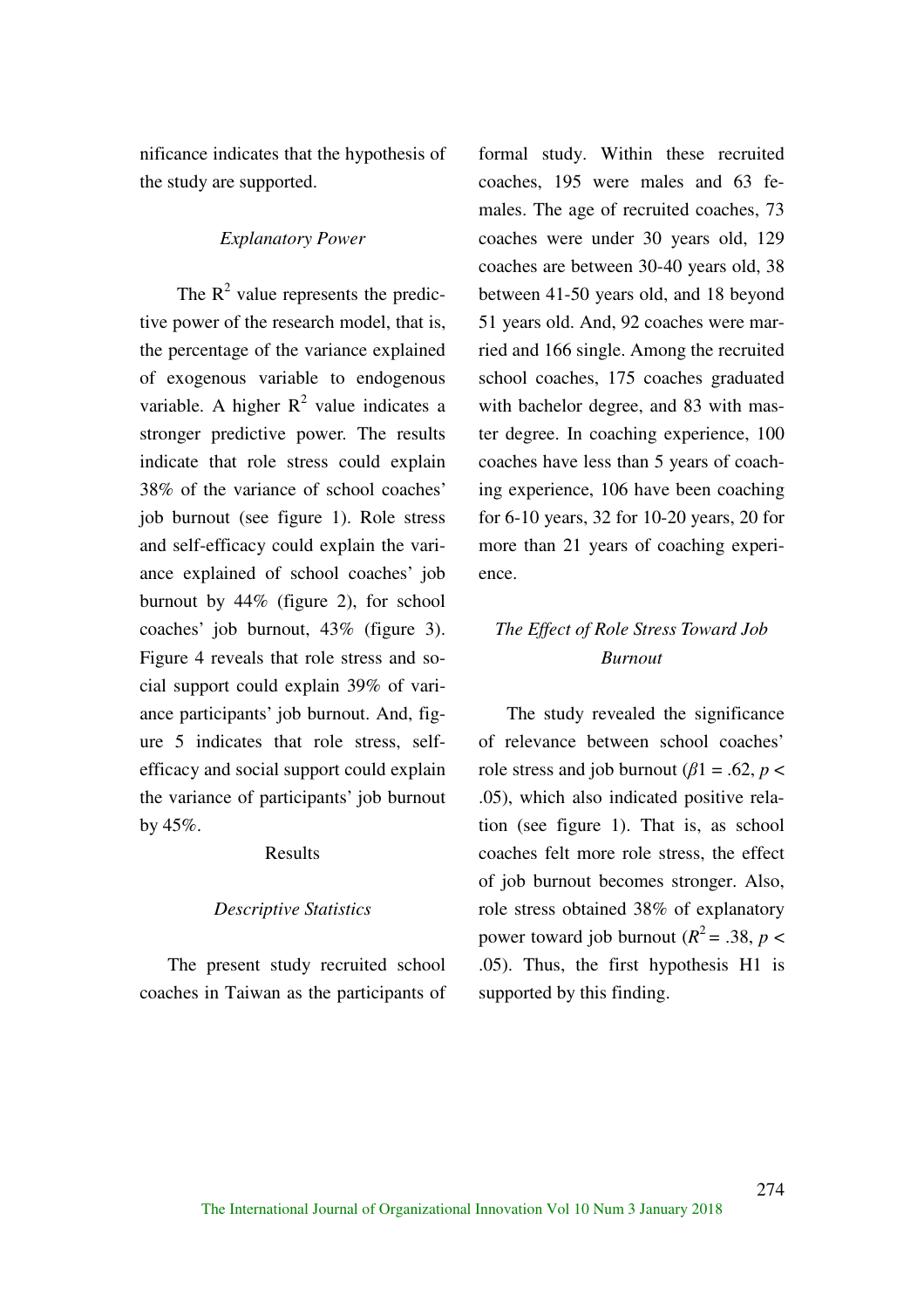

Figure 1. The effect analysis of role stress to job burnout ( $p < .05$ )

# *The Effect of Self-Efficacy Toward Role Stress and Job Burnout*

The result of the study has revealed that (1) the correlation between role stress and job burnout had achieved significance ( $β2 = .48, p < .05$ ) and (2) selfefficacy obtained a significant and negative moderator effect on the relation of role stress and job burnout significance

 $(\beta$ 3 = -.28,  $p < .05$ ). The predictive power of role stress to job burnout indicated 44% of explanatory power  $(R^2 =$ .44,  $p < .05$ ). This indicates that greater the school coaches' role stress is, greater the sense of job burnout (see Figure 2). However, an increasing self-efficacy could lower the impact of role stress to job burnout, thus this result supported H2.



Figure 2. The moderator effect of self-efficacy on the correlation of role stress to job burnout ( $p < .05$ ).

*The Effect of Self-Efficacy Dimensions Toward Role Stress and Job Burnout* 

This study found that the moderator effect of individual coaching efficacy did not reach significance ( $\beta$ 4 = -.10, *p* > .05), which failed to support Hypothesis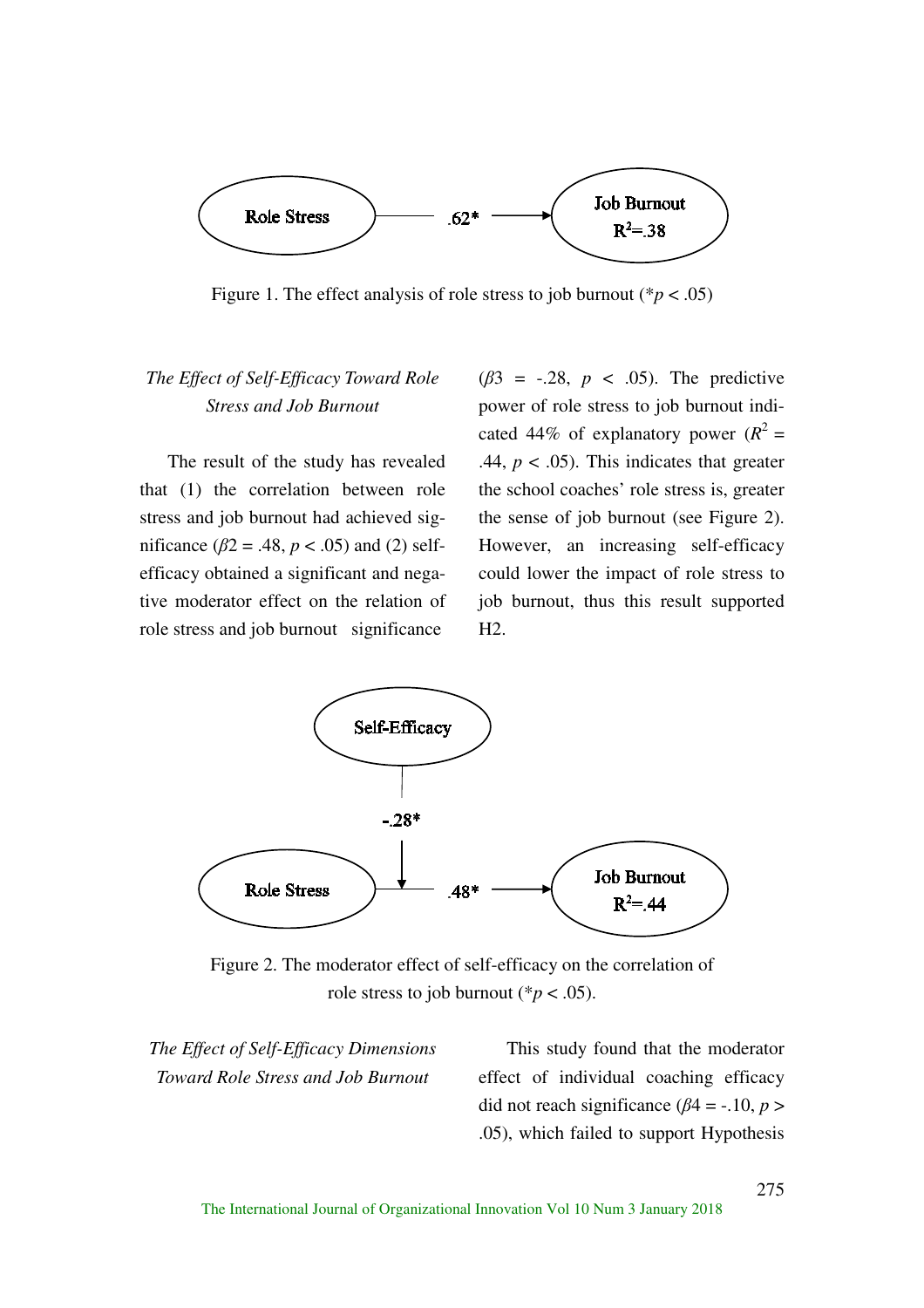3. The predictive power of role stress to job burnout  $(R^2 = .43, p < .05)$  obtained 43% of explanatory power. General coaching efficacy was found negatively moderating the correlation of role stress and job burnout ( $\beta$ 5 = -.24,  $p < .05$ ),

which indicates that the moderator effect of general coaching diminishes the effect of role stress to job burnout (see figure 3), this result supported the Hypothesis 4 of the study.



Figure 3. The moderator effect of individual and general coaching self-efficacy on the correlation of role stress to job burnout. (\**p* < .05)

# *The Effect of Social Support Toward Role Stress and Job Burnout*

This study discovered that role stress and job burnout were significantly correlated ( $\beta$ 6 = .57, p < .05); however, the moderator effect of social support on the correlation of role stress to job burnout

 $(\beta$ 7 = -.09, p > .05) did not achieve sig-

nificance. Further, on the predictive power of role stress to job burnout  $(R^2 = .39$ ,  $p < .05)$  revealed that role stress had 39% of explanatory power on job burnout (see figure 4). This indicates coaches' role stress and job burnout are positively related and the moderator variable (social support) does not influence the correlation of role stress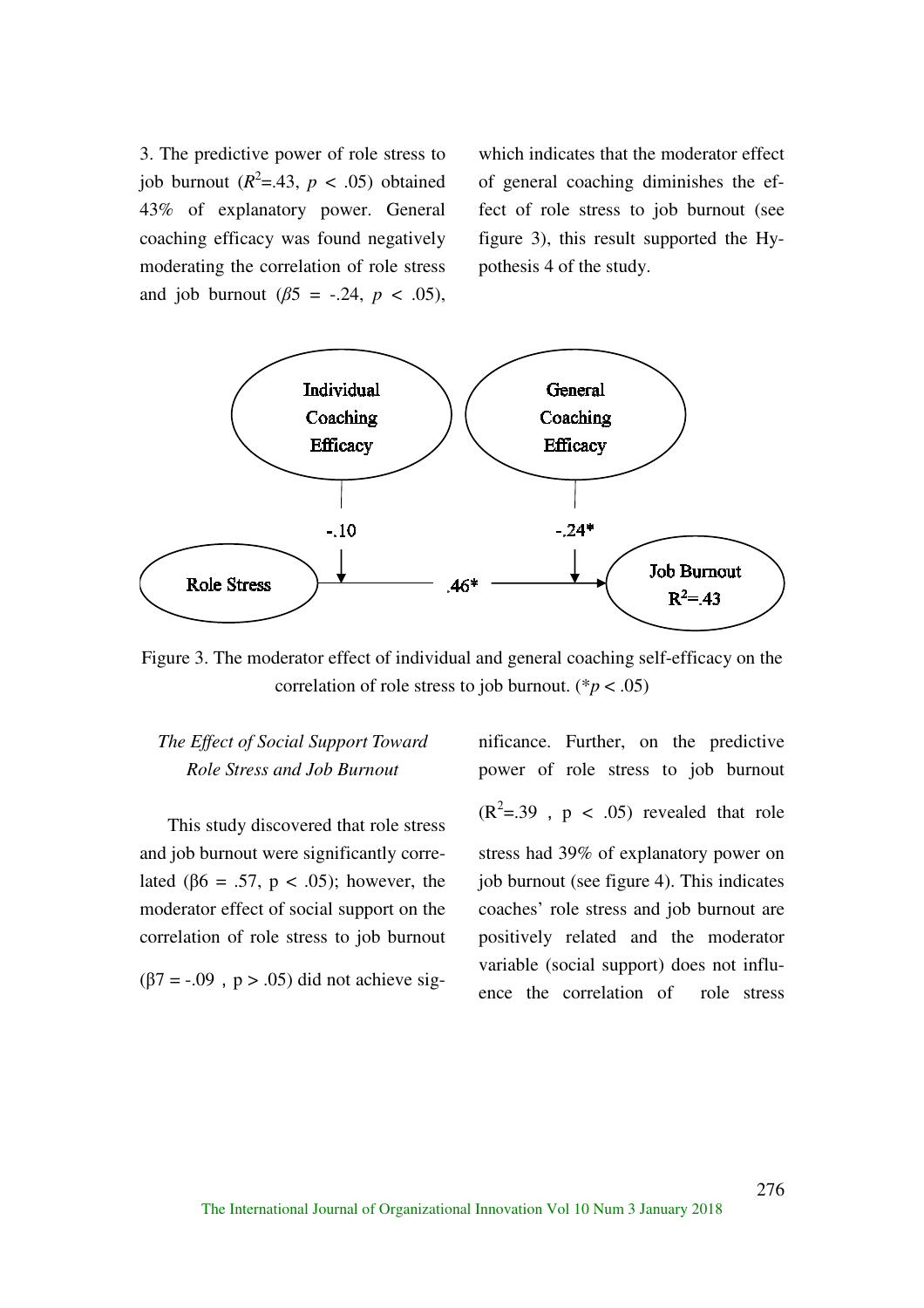

Figure 4. The moderator effect of social support on the correlation of role stress to job burnout. (\**p* < .05)

to job burnout, which also indicates that Hypothesis 5 is unsupported.

# *The Effect of Self-Efficacy and Social Support Toward Role Stress and Job Burnout*

This study revealed that both selfefficacy and social support obtained a significant moderator effect of on the correlation of role stress to job burnout  $(\beta 8 = .51, p < .05)$ ; further, the moderator effect of self-efficacy was negatively significant to the correlation of role stress to job burnout ( $\beta$ 9 = -.32, *p* < .05), social support obtains no significant ef-

fect to the correlation  $(\beta 10 = -0.09, p >$ 

.05). Moreover, the predictive power of role stress to job burnout achieved 45% of explanatory power  $(R^2 = .45, p < .05)$ . for illustration see figure 5:



Figure 5. The moderator effect of self-efficacy and social support on the correlation of role stress to job burnout ( $p < .05$ ).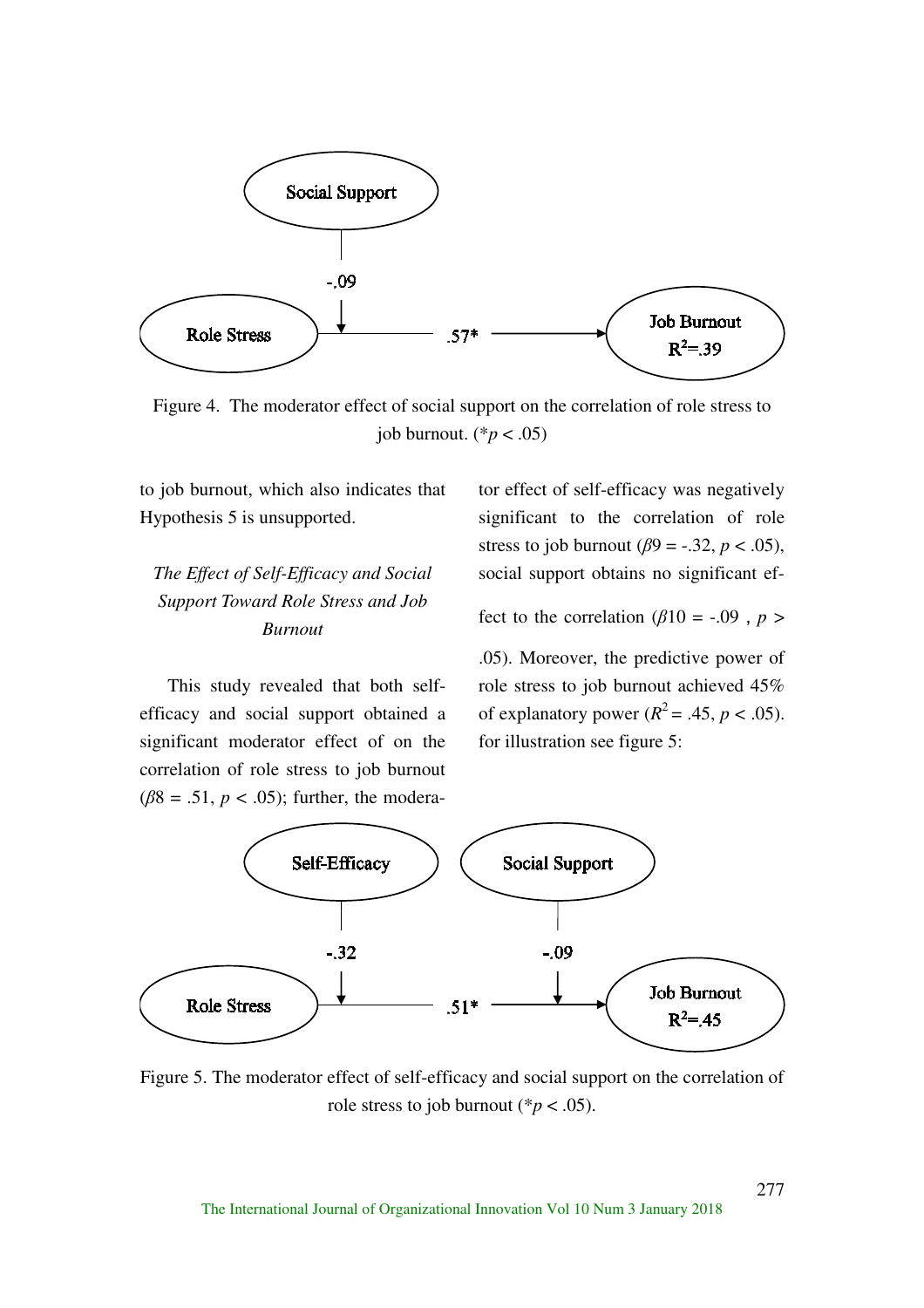# **Discussion**

It is generally accepted that school coaches' role stress is correlated to job burnout (e.g., Malinauskas, Malinauskiene and Dumciene, 2010). Hu and Chou (2013) also asserted that when school coaches are repeatedly demanded to conduct intense training on athletes over a long period of time tend to have severe job burnout. According to the results, the study affirms that school coaches' role stress has positive predictive power on job burnout and positively correlate to job burnout. The study' findings perhaps resulted in the continually increased workload and lengthened working time. Furthermore, the accumulation of demands and expectations from both superiors and public may also contributed to school coaches' role stress and job burnout.

The study was theoretically grounded on Bandura's self-efficacy theory (Bandura, 1977). According to the results of the current study, role stress is positively correlated to job burnout; and, self-efficacy obtains a reverse moderator effect on this correlation. Further, this study discovered selfefficacy and job burnout have immediate effect. That is, school coaches' selfefficacy plays a role to diminish the negative influence of role stress and job burnout.

School coaches' self-efficacy obtains two dimensions – individual coaching efficacy and general coaching efficacy. The study discovered that novice school coaches' coaching experiences and general coaching efficacy formed a positive relation, and school coaches' individual coaching efficacy accumulated as years and experiences grew. Moreover, low individual coaching efficacy tended to occur to coaches with experiences of 10 years or less. This study found that general coaching efficacy displays a negative significant moderator effect on the correlation of role stress to job burnout.

It was generally believed that social support obtains positive effect on physical and mental health, and diminishes the negative impact of job stress to an individual (House, 1981; Johnson & Hall, 1988; Thoits, 1986). Also, it was suggested that a fundamental structure formed by social support, stress awareness and job burnout obtains predictive power over job burnout (Nikolaos, 2012). However, the study results revealed that social support and job burnout are negatively correlated and do not form a significant correlation; and, social support obtains no moderator effect on the correlation of role stress to job burnout.

The outcome of analysis indicates that self-efficacy is the major influence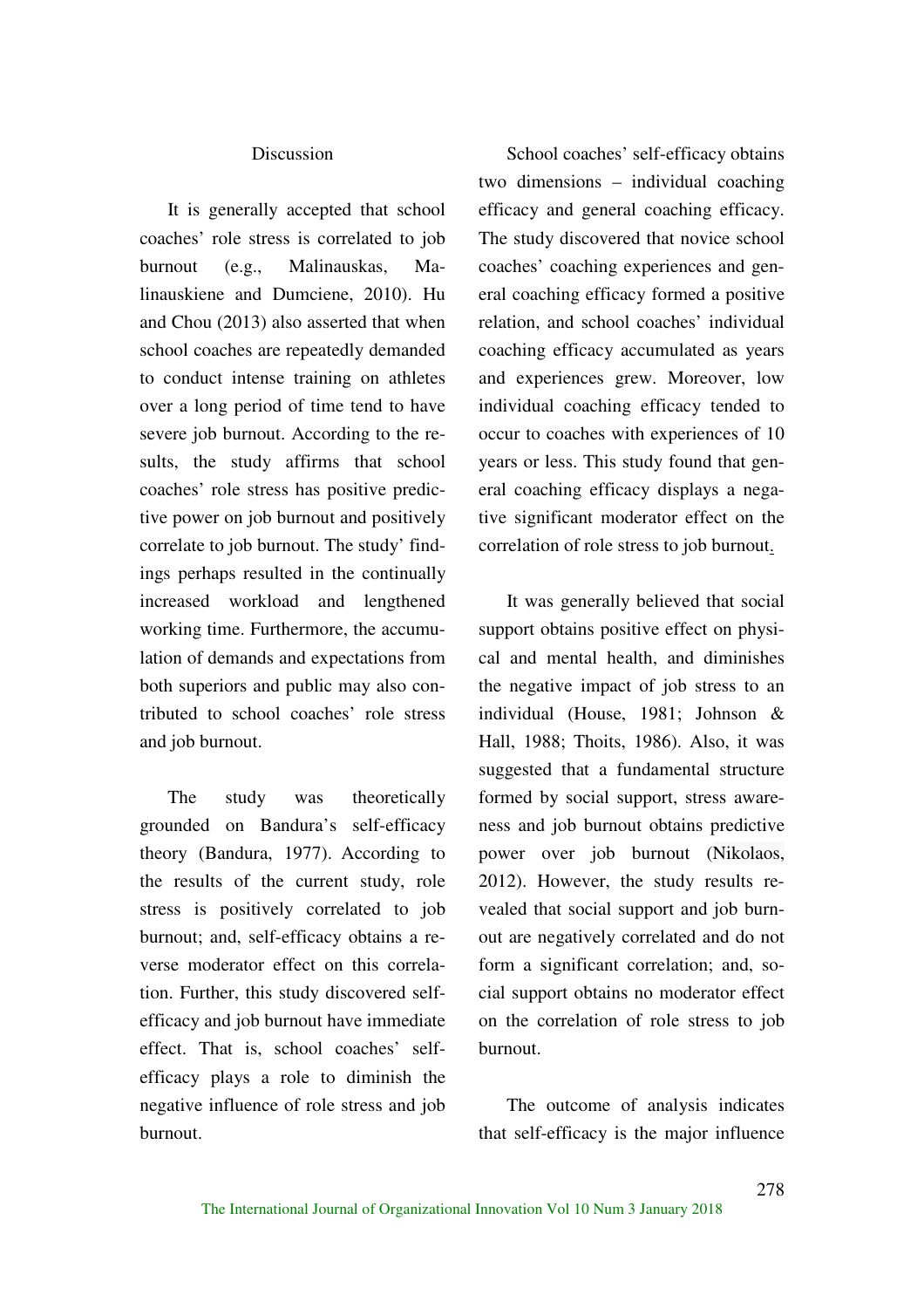of school coaches' role stress and job burnout; therefore, the Hypothesis 6 is partially supported. Previous studies have indicated the reverse correlation of self-efficacy to job burnout, that is, a significant increase in self-efficacy often diminishes the negative effect of job burnout significantly (Klassen & Durksen, 2014; Rangriz, Bakhtiary, & Khaksar, 2013). The result of present study also shares similarities with this claim. The findings of the present study reveal that social support obtains no moderator effect on the correlation of role stress to job burnout, and further inferred that the self-efficacy of school coaches is essential to role stress and job burnout.

#### Suggestion

Based on the findings, the study suggests that coaches should seek guidance from experienced coaches, improve time management and event arrangement. Since this study have discovered that role stress is one of the problematic causes that negatively effects coaches' performance and health, therefore this study suggest that coaches should redefine their roles by increasing the amount of assistance from working environment and family. Further, they should endeavor to maintain the balance between work and family by lowering the workload.

To avoid the negative effect of job burnout, this study suggest that school coaches should learn to construct reasonable expectations of their own profession and career and avoid any over simplification and idealization. By so doing, coaches can cultivate and improve their adaptability to the stress and emotional conflict in their career, as well as rational feeling and thinking. Furthermore, coaches have to construct the ability of self-counseling and seek peer counseling.

The present study discovered that school coaches' social support has no moderator effect to role stress and job burnout. However, supportive superiors, colleagues and family was found effective toward releasing of physical and psychological symptoms and stress awareness. The study suggested that coaches should participate activities that uniting superiors, colleagues and family. These activities help enhancing the communication between spouses and children, and further strengthening school coaches' social support diminishing role stress and job burnout.

This study discovers that selfefficacy of coaches is the key to efficient training. This study deems that the essence of self-efficacy is progressive and development, rather than the traditional view of coaching experience accumula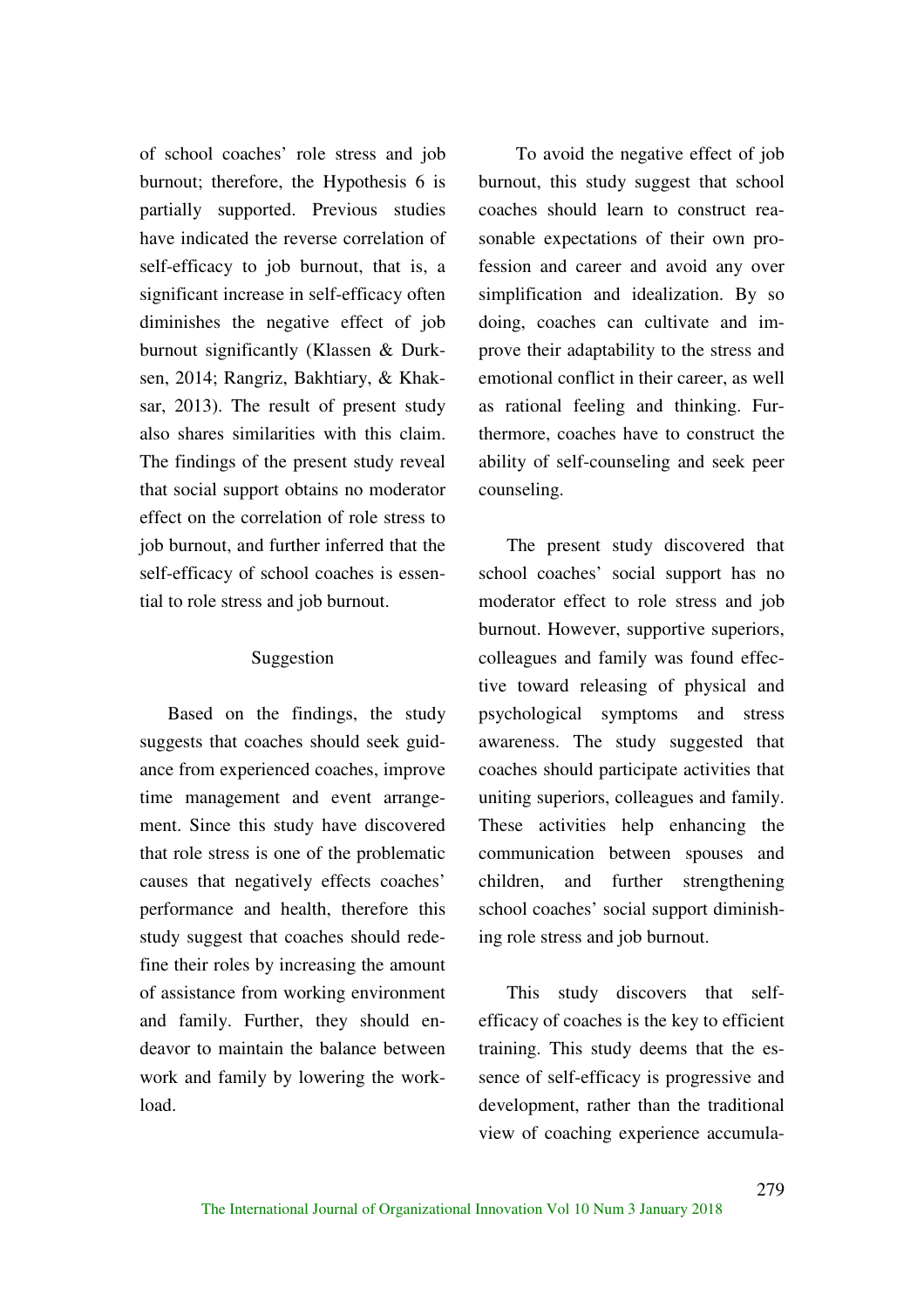tion. In the competitive environment of sports, emphasizing self- efficacy among coaches is inevitable, therefore coaches should not only seek improvements in training skills but also improvements on the awareness, self-control, as well as the confidence to enhance overall selfefficacy.

The study adopted questionnaires to examine the correlations and moderator effects of role stress, social support, selfefficacy and job burnout of school coaches in Taiwan. Although this method is time-saving, easy to predict,

### References

- Anand, K, Nagle, YK., Misra, N., & Dangi, S 2013 Influence of organizational role stress on perceived burnout among military aircrew. *International Journal of Scientific and Research Publications, 3*(2), 1-5.
- Bandura, A. (1977). Self-efficacy: Toward a unifying theory of behavioral change. *Psychological Review, 84*(2), 191-215. doi: 10.1016/0146-6402(78)90002-4
- Benight, C. C., & Bandura, A. (2004). Social cognitive theory of posttraumatic recovery: The role of

however, limitations still exist. For instance, it was difficult to discover details of coaches' thoughts about their social support and self-efficacy. Thus, it was suggested that other than questionnaires, interviews or participation observations could be made to probe into the opinions of coaches. Regarding role stress and job burnout, the present researcher deems that future questionnaires should include open questions or interviews to understand the details of causes of job burnout, thus provide administrators and counselors with references to avoid serious effect of job burnout.

> perceived self-efficacy. *Behaviour Research and Therapy, 42*, 1129- 1148. doi:10.1016/j.brat.2003.08.008

- Blecharz, J., Luszczynska, A., Scholz, U., Schwarzer, R., Siekanska, M., & Cieslak, R. (2014). Predicting performance and performance satisfaction: The role of mindfulness and beliefs about the ability to deal with social barriers in sport. *Anxiety, Stress, and Coping, 27*(3), 270-287. doi:10.1080/ 10615806.2013.839989
- Brouwers, A., Evers, W. J. G., & Tomic, W. (2001). Self-efficacy in eliciting social support and burnout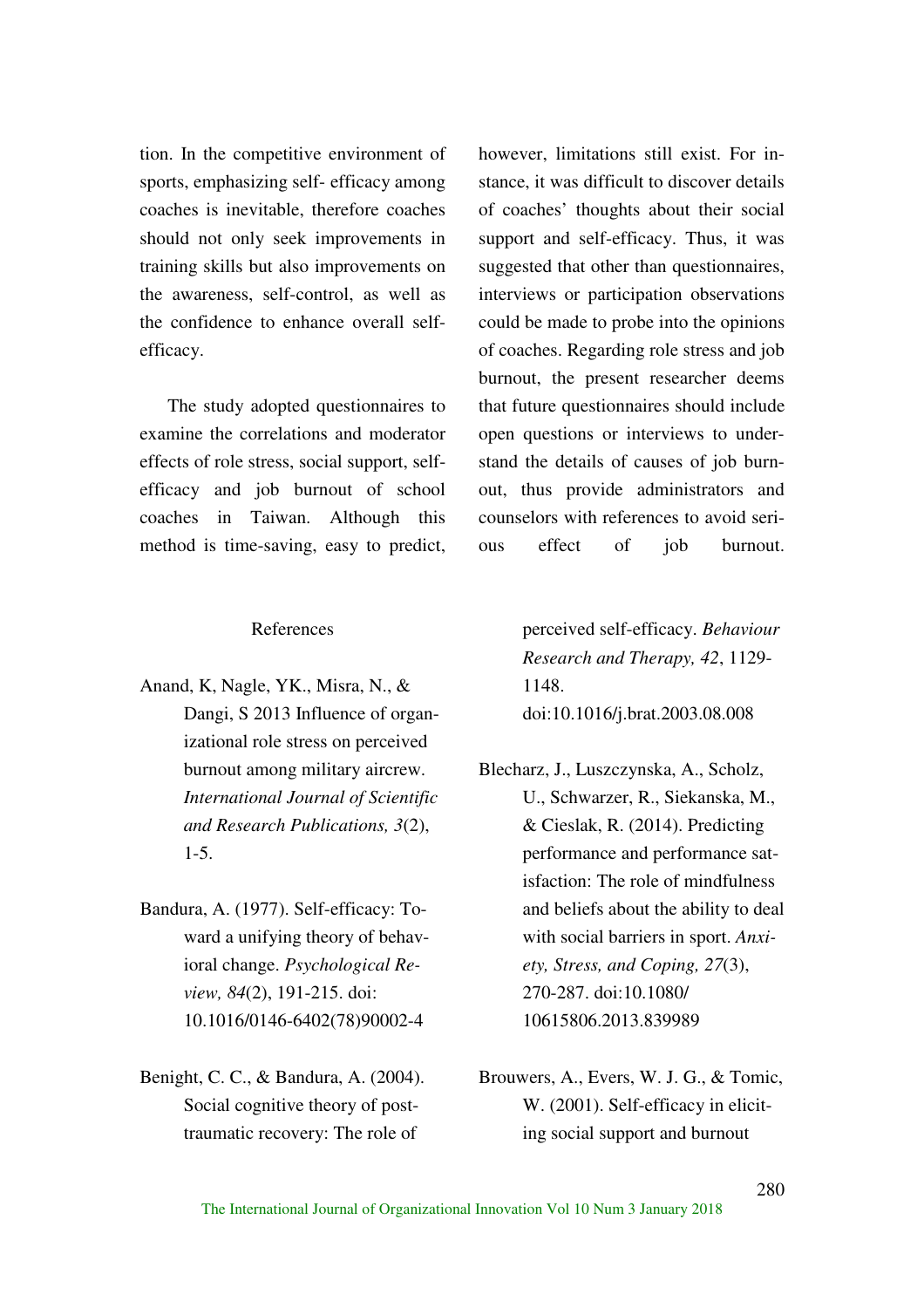among secondary-school teachers. *Journal of Applied Social Psychology, 31*(7), 1474-1491. doi:10.1111/j.1559- 1816.2001.tb02683.x

- Chen, L. F. (2003). *A study on the relationship between job stress and occupational burnout of director of student affairs in junior high schools.* (Master thesis). Retrieved from http://handle.ncl. edu.tw/11296/ndltd/50308360421 688239303
- Cheng, M. N. (2008). *Job stress, selfefficacy, burnout, and intention to leave among kindergarten teachers in Taiwan.* (Doctoral dissertation, Florida Lynn University). Retrieved from http:// gradworks.umi.com/33/23 /3323285.html
- Chin, W. W. (1998). The partial least squares approach for structural equation modeling. In G. A. Marcoulides (Eds.), *Modern Methods for Business Research* (pp. 295- 336). Mahwah, NJ: Lawrence Erlbaum Associates.
- Chu-Chen, H. S. (2002). *The relationship between teacher self-efficacy and professional knowledge of teachers in elementary schools*.

(Master thesis). Retrieved from http://handle.ncl.edu.tw/11296/ndl td/49789638277830298394

- Fornell, C., & Larcker, D. F. (1981). Evaluating structural equation models with unobservable variables and measurement error. *Journal of Marketing Research, 18*(1), 39-50. doi: 10.2307/ 3151312
- Frey, M. (2007). College coaches' experiences with stress-"problem solvers" have problems, too. *The Sport Psychologist, 21*(1), 38-57.
- Friedman, I. A. (2000). Burnout in teachers: Shattered dreams of impeccable professional performance. *Journal of Clinical Psychology, 56*(5), 595-606.
- Guralnick, M. J., Hammond, M. A., Neville, B., & Connor, R. T. (2008). The relationship between sources and functions of social support and dimensions of childand parent-related stress. *Journal of Intellectual Disability Research, 52*(12), 1138-1154. doi:10.1111/j.1 365-2788.2008.01073.x
- Hahn, V. C., Binnewies, C., Sonnentag, S., & Mojza, E. J. (2011). Learning how to recover from job stress: Ef-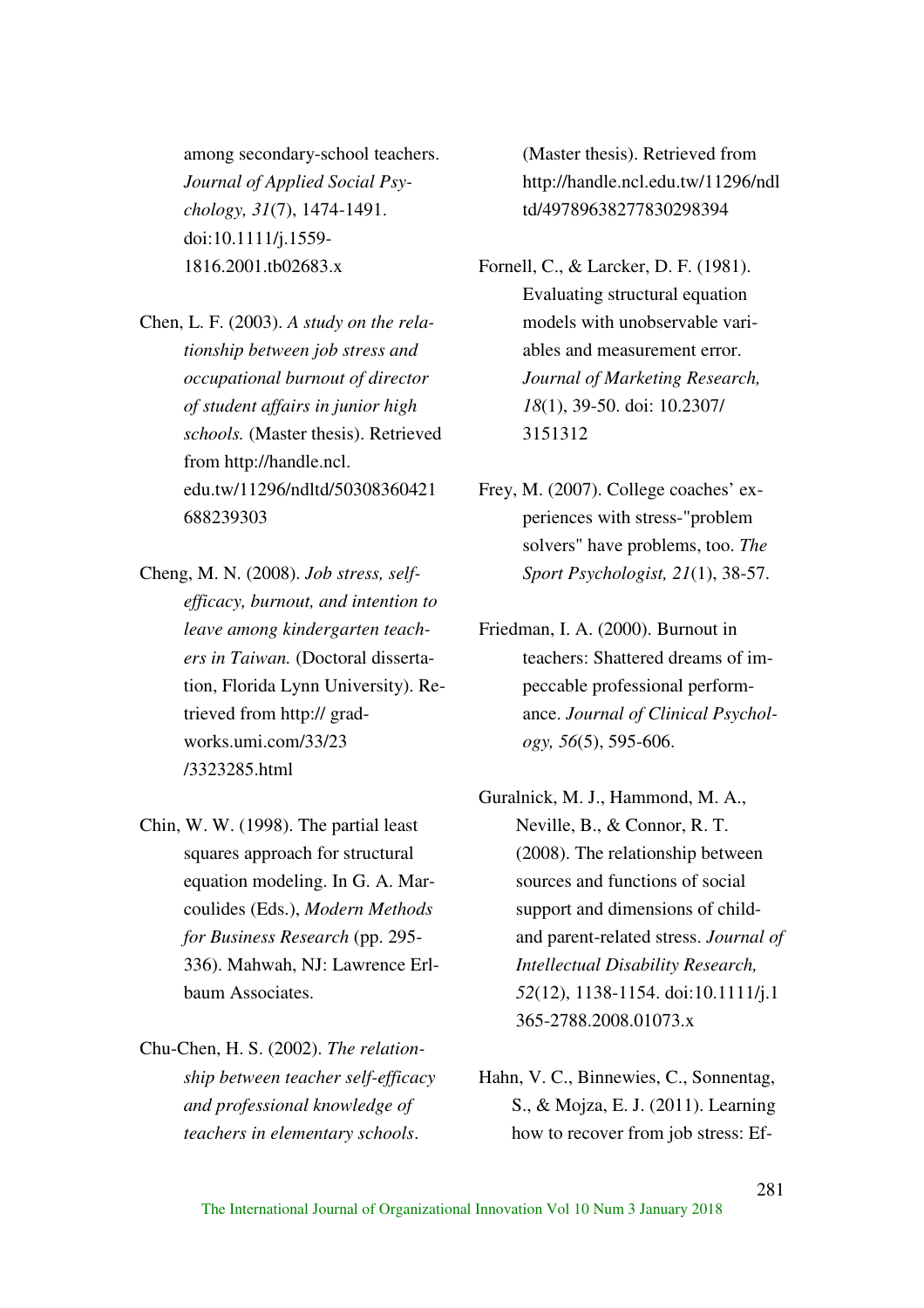fects of a recovery training program on recovery, recovery-relates selfefficacy, and well-being. *Journal of Occupational Health Psychology, 16*(2), 202-216. doi:10.1037/a0022169

- Hair, J. F., Black, W. C., Babin, B. J., & Anderson, R. E. (2009). *Multivariate data analysis.* Englewood Cliffs, NJ: Prentice Hall.
- Hauck, E. L., Snyder, L. A., & Cox-Fuenzalida, L. E. (2008). Workload variability and social support: Effects on stress and performance. *Current Psychology, 27*(2), 112- 125. doi:10.1007/s121440089026-x
- House, J. S. (1981). *Work stress and social support.* Reading. MA: Addison Wesley.
- Hu, K. Y., & Chou, C. C. (2013). Exploring sport coach's passion and burnout of varsity team in school. *The University Physical Education and Sports, 124*, 39-44.
- Hulland, J. (1999). Use of partial least squares (PLS) in strategic management research: A review of four recent studies. *Strategic Management Journal, 20*(2), 195-204. doi:10.1002/(SICI)1097-

0266(199902)20:2<195:AID-SMJ13>3.0.CO; 2-7

- Johnson, J. V., & Hall, E. M. (1988). Job strain, work place social support, and cardiovascular disease: A cross-sectional study of a random sample of the Swedish working population. *American Journal of Public Health, 78*(10), 1336-1342.
- Klassen, M. R., & Durksen, T. L. (2014). Weekly self efficacy and work stress during the teaching practicum: A mixed methods study. *Learning and Instruction*, 33, 158-169. doi:10.1016/ j.learninstruc.2014.05.003
- Kock, N. (2015). *Warp PLS 5.0 User Manual*. Laredo, Texas: Script Warp Systems.
- Lambert, E. G., Altheimer, I., & Hogan, N. L. (2010). Exploring the relationship between social support and job burnout among correctional staff. *Criminal Justice and Behavior, 37*(10), 1217-1236. doi:10.1177/0093854810379552
- Lee, S. M. (2008). *A study on the relationship among teachers' job stresses, social support and burnout in elementary schools* (Master thesis). http://handle.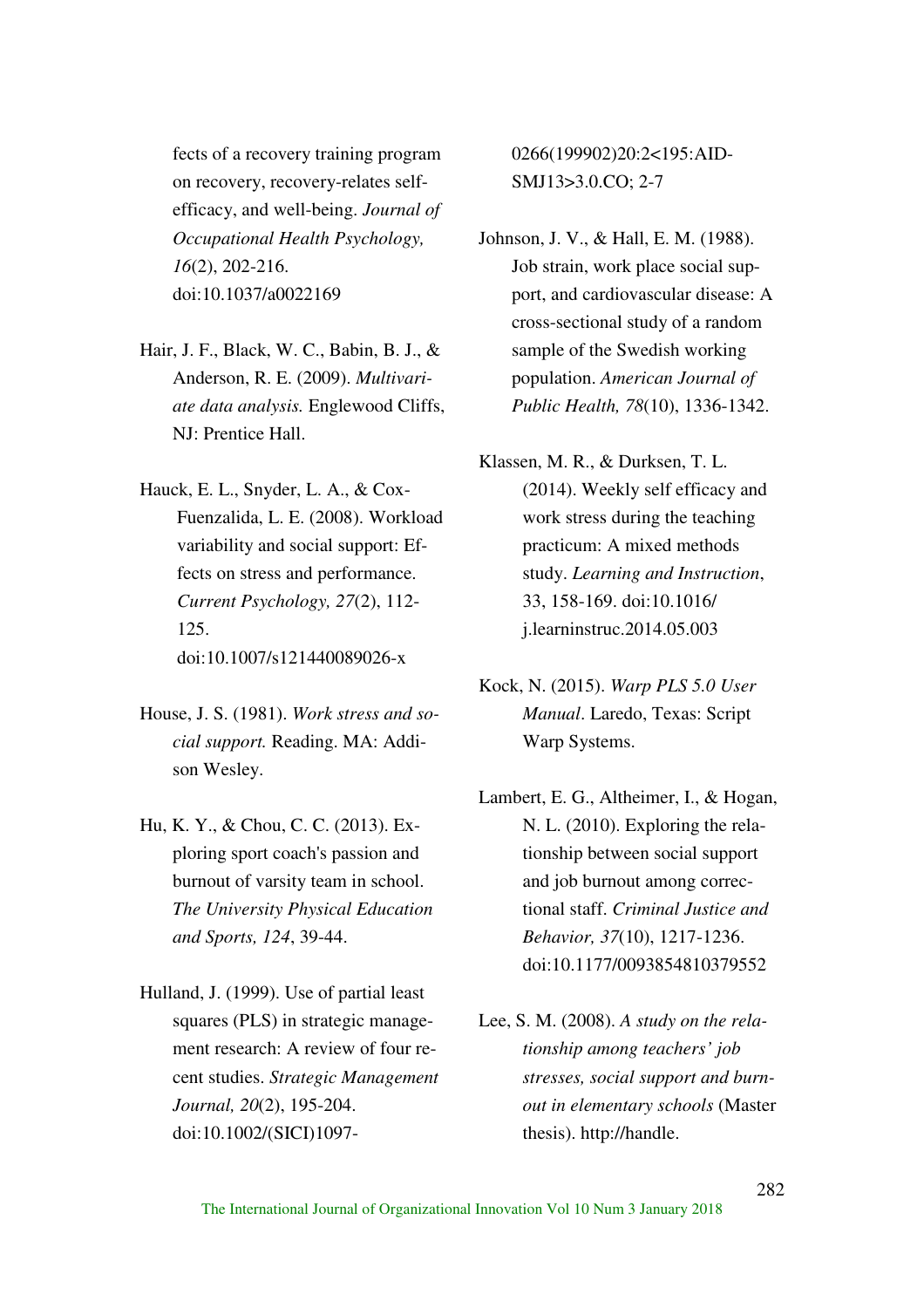ncl.edu.tw/11296/ndltd/047624703 11936831200

- Lin, C. H. (2009). Exploring facets of a social network to explicate the status of social support and its effects on stress. *Social Behavior and Personality, 37*(5), 701-710. doi:10.2224/sbp.2009.37.5.701
- Malinauskas, R., Malinauskiene, V., & Dumciene, A. (2010). Burnout and perceived stress among university coaches in Lithuania. *Journal of Occupational Health, 52*(5), 302- 307. doi: 10.1539 /joh.O10006
- Nafian, S., Moradi, M. R., & Shams, A. (2016). Relationship between burnout with self-efficacy among Super League coaches in selected sports. *Sport Psychology Studies, 14*, 79-98.
- Nikolaos, A. (2012). An examination of a burnout model in basketball coaches. *Journal of Physical Education and Sport, 12*(2), 171-179.
- Nunnally, J. C., & Bernstein, I. H. (1994). *Psychometric theory* (3rd ed.). New. York; McGraw-Hill.
- Rangriz, H., Bakhtiary, Z., & Khaksar, M. (2013). Examination the relationship between implementation

of enterprise resource planning (ERP) and the productivity of human Resources in Zobahan Isfahan company. *International Journal of Economy, Management and Social Sciences, 2*(10), 34-43.

- Schwarzer, R., & Hallum, S. (2008). Perceived teacher self-efficacy as a predictor of job stress and burnout: Mediation analyses. *Applied Psychology: An International Review, 57*, 152-171. doi: 10.1111/j.1464- 0597.2008.00359.x
- Sharma¸ R. R. (2007). Indian model of executive burnout. *Vikalpa, 32*(2), 23-38. doi:10.1177/ 025609092 0070203
- Shen, Y. E. (2009). Relationships between self-efficacy, social support and stress coping strategies in Chinese primary and secondary school teachers. *Stress and Health: Journal of the International Society for the Investigation of Stress, 25*(2), 129-138. doi:10.1002/smi.1229
- Singh, A. P., Amish, S., & Singhi, N. (2015). Organizational role stress and social support as predictors of job satisfaction among managerial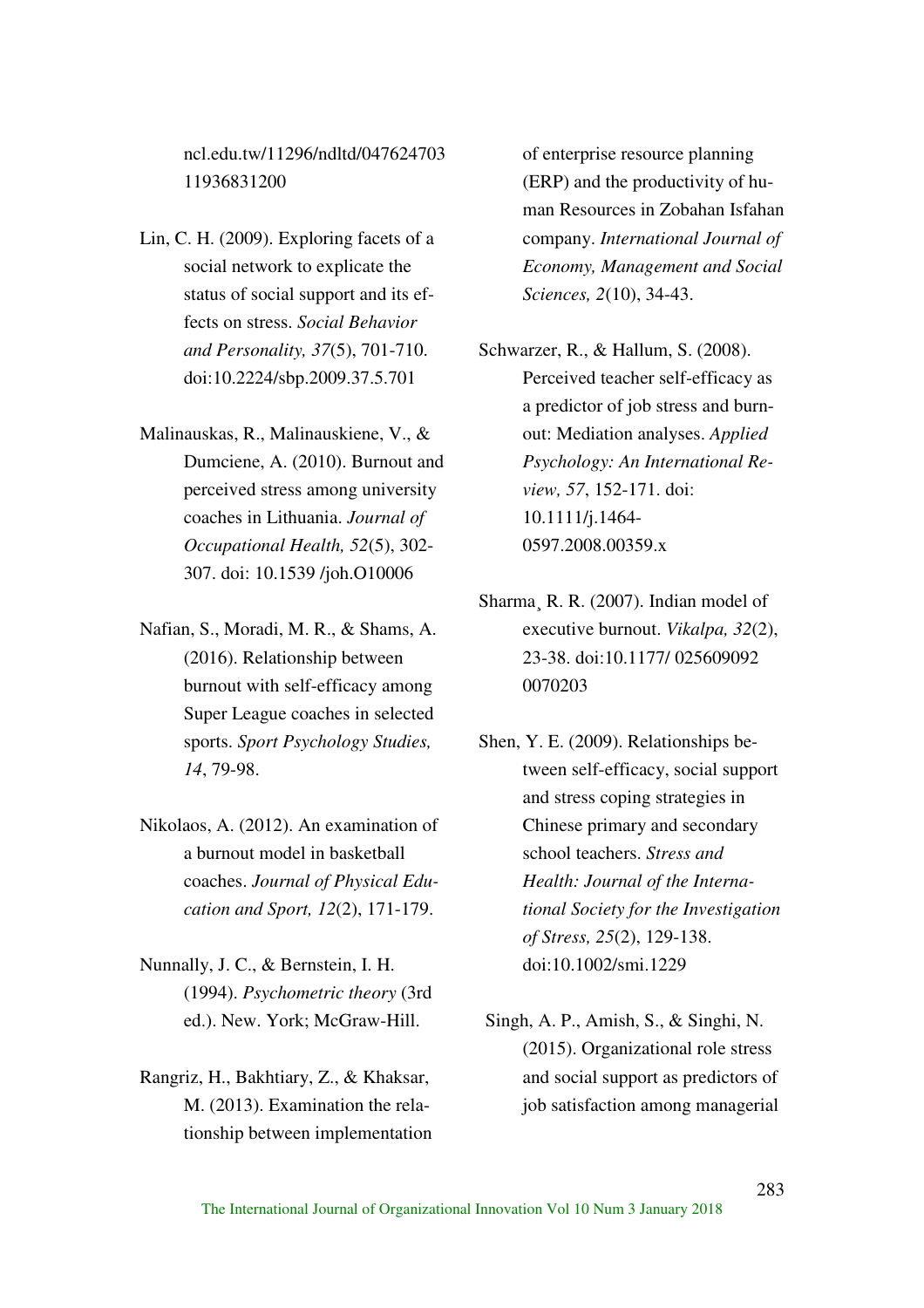personnel. *Journal of Psychosocial Research, 10*(1), 1-10.

- Srivastav, A. K. (2010). Heterogeneity of role stress. *Research and Practice in Human Resource Management, 18*(1), 16-27.
- Thoits, P. A. (1986). Social support as coping assistance. *Journal of Consulting and Clinical Psychology, 54*(4), 416-423. doi: 10.1037/0022-006X.54.4.416
- Trayambak, S., Kumar, P., & Jha, A. N. (2012). A conceptual study on role stressors, their impact and strategies to manage role stressors. *IOSR Journal of Business and Management, 4*(1), 44-48.
- Vaezi, S., & Fallah, N. (2011). The relationship between self-efficacy and stress among Iranian EFL teachers. *Journal of Language Teaching and Research, 2*(5), 1168-1174. doi: 10.4304 /jltr.2.5.1168-1174
- Vijayashree, L., & Mund, P. (2011). Role stress and coping: A case ITES company. *Mustang Journal of Business and Ethics, 2*, 107- 119.
- Wang, C. M., Qu, H. Y., & Xu, H. M. (2015). Relationship between so-

cial support and self-efficacy in women psychiatrists. *Chinese Nursing Research, 2*(4), 103-106. doi:10.1016/j.cnre.2015.10.002

- Yu, M. C., Lin, C. C., & Hsu, S. Y. (2009). Stressors and burnout: The role of employee assistance programs and self-efficacy. *Social Behavior and Personality: An International Journal, 37*(3), 365- 377.
- Zhang, Y. Q., Zhang, Y. H., Zhou, T., Qiu, Z., & Zhou, H. Q. (2010). Research on relation between occupational stress and burnout of sports coach in China. *China Sport Science and Technology, 46*(2), 71-75.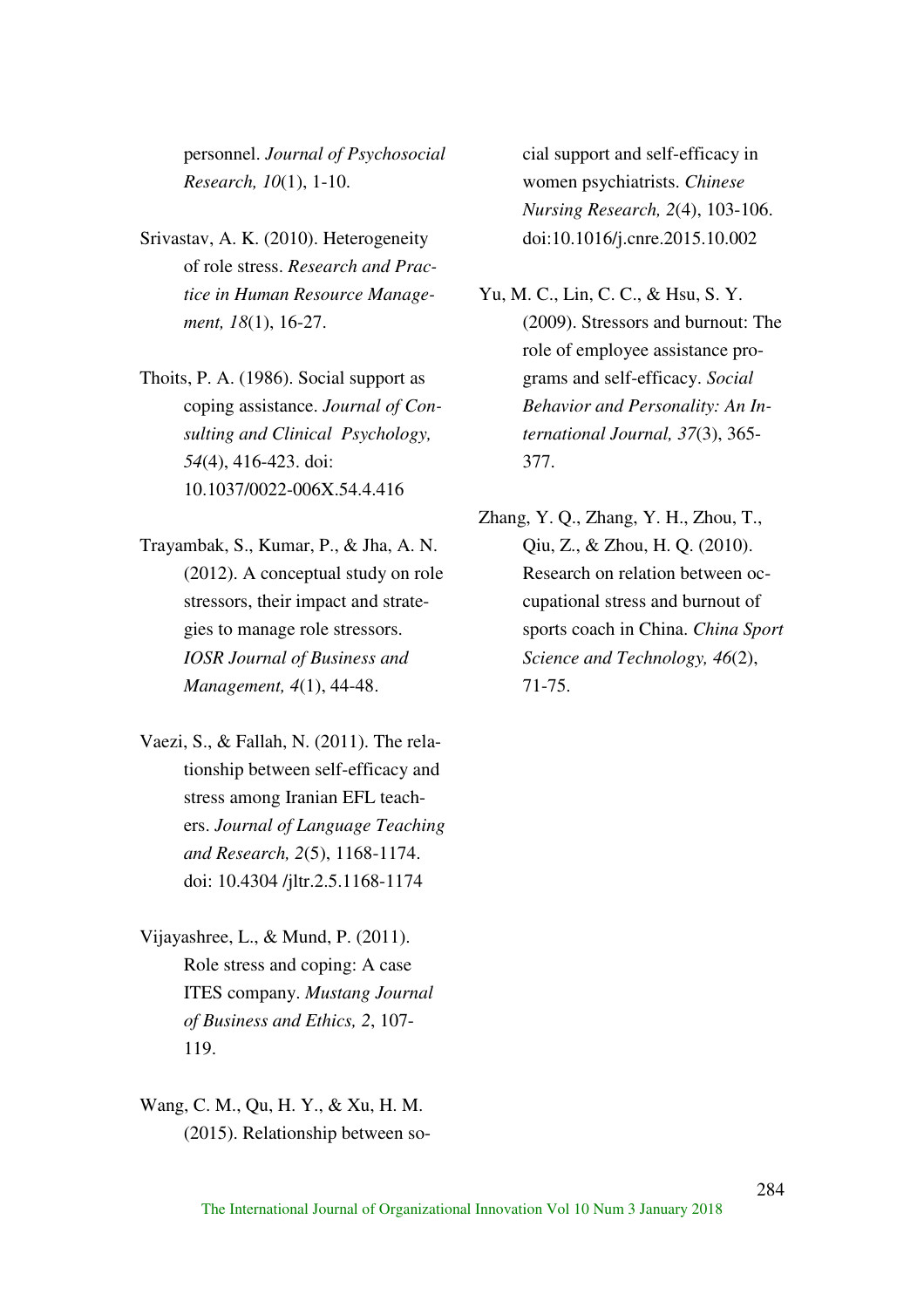**Contractional Journal of** Organizational Innovation

# THE STUDY OF THE INFLUENCING FACTORS FOR ETHICAL BEHAVIOR INTENTION OF HR PROFESSIONALS: THE EVIDENCE FOR THE THEORY OF REASONED ACTION

I-Hui Lee Department of Business Administration, National Yunlin University of Science and Technology, Taiwan ROC

Shang-Ping Lin Department of Business Administration, National Yunlin University of Science and Technology, Taiwan ROC

> \*Chien-Ming Wu Department of Marketing Management, Transworld University, Taiwan ROC \*Corresponding Author: joseph.m.wu@gmail.com

Yu-Chieh Lin Institute of Human Resource Management, National Sun Yat-sen University, Taiwan ROC

Ing-Chung Huang National University of Kaohsiung, Taiwan ROC

#### Abstract

The purpose of this study is to review Professional HR behavioral intentions in work ethics. The collected data is analyzed based on TRA (theory of reasoned action, Ajzen & Fishbien) to explain their work ethic intentions. In other words, the association of their work ethic behavioral attentions between multidimensional ethical cognition and human resource management norms was verified through ethical judgment.

The scale is produced under constructs of multidimensional ethical cognition system, organizing human resource management norms, ethical judgment and ethical behavioral intentions. The model is designed to predict and explain ethical intentions based on the personal multidimensional ethical cognition and organizational HRM norms. The surveys were distributed to 310 HR professionals in Southern Taiwan companies and 305 were returned. The model was tested using SPSS and SmartPLS. The results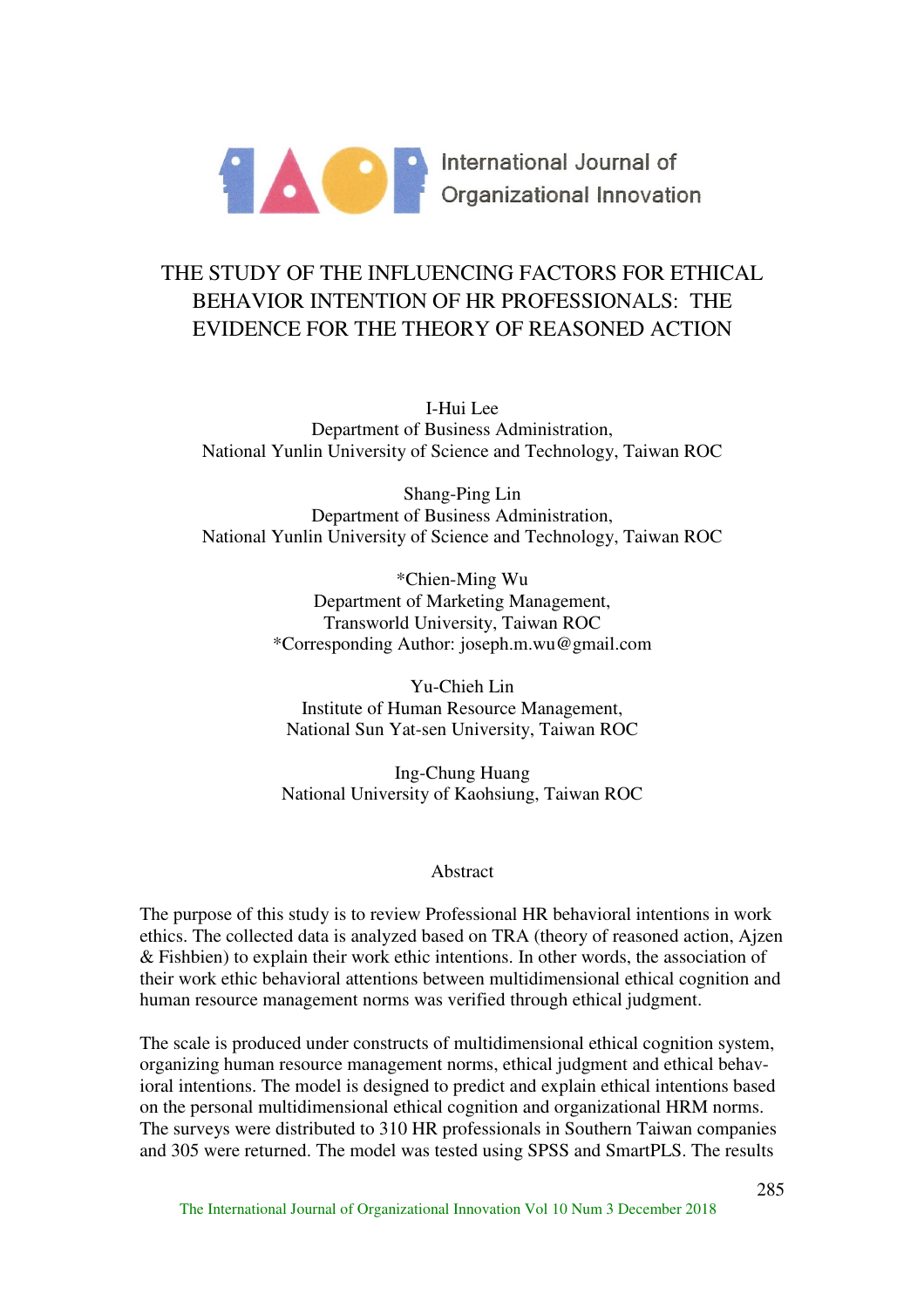indicated that HRM ethical judgment positively contribute to multidimensional ethical cognition and HRM norms significantly and positively impact on ethical behavioral intentions. The findings support the research model and serve the professionals' understanding of the behavioral intention of HRM ethics in Taiwan.

# Keywords: professional ethics, theory of reasoned action, Multidimensional ethical cognition, justice, deontology

*(Editor's Note: See all figures and tables at the end of this article.)* 

#### Introduction

 Professionalization of Human resource management (HRM) has received much attention in the past twenty years. Despite the relevance of professionalism as a construct in all disciplines, HR professionals play an unique role in that they work as employees of an organization as well as counsel for their employers. Elements of professionalism include demonstration of espoused values in doing the right thing and making the right decision. In fact, it is fair to assert that the essence of professionalism today is the act of service. This realization explains why the issue of professional ethics of HRM is becoming increasingly important. Due to the ongoing consideration of the ethical nature of HRM, the recent research has focused on understanding the factors that influence ethical conduct in organizations. Greenwood (2013) argues for a deeper analysis of ethical issues in HRM. Most ethical decision making models propose that ethical conduct is influenced by a combination of contextual factors such as reward systems, rules, and codes, and individual characteristics such as values and ethical cognition (Trevino, 1986; Ferrell, Fraedrich, & Ferrell, 2005 ; Gama, Peticca-Harris, 2012). The theory of reasoned

action (TRA) is the model designed to predict and explain ethical intentions based on an individual's attitudes and norms.

 The TRA places intention as the immediate antecedent of behavior, thus, the stronger the intention is, the more corresponding behavior is likely to occur. Determining intentions are attitudes and subjective norms (Ajzen & Fishbein, 1975, 1985, 1991; Celuch & Dill,2011). The TRA has received support across a range of contexts (Sheppard, Hartwick, & Warshaw, 1988; Celuch & Dill, 2011).

 The collected data is analyzed based on TRA (theory of reasoned action, Ajzen & Fishbien) to explain and predict ethical intentions based on the personal multidimensional ethical cognition and organizational HRM norms.

#### Theory of Reasoned Action

 Fishbein & Ajzen (1975) have described that Theory of Reasoned Action (TRA) predicts the behavior of a person by factors such as beliefs, attitudes, and intentions. Madden, Ellen & Ajzen (1992) pointed out that Fishbein & Ajzen proposed the theory of reasoned action in 1975. This theory provides a framework to study attitudes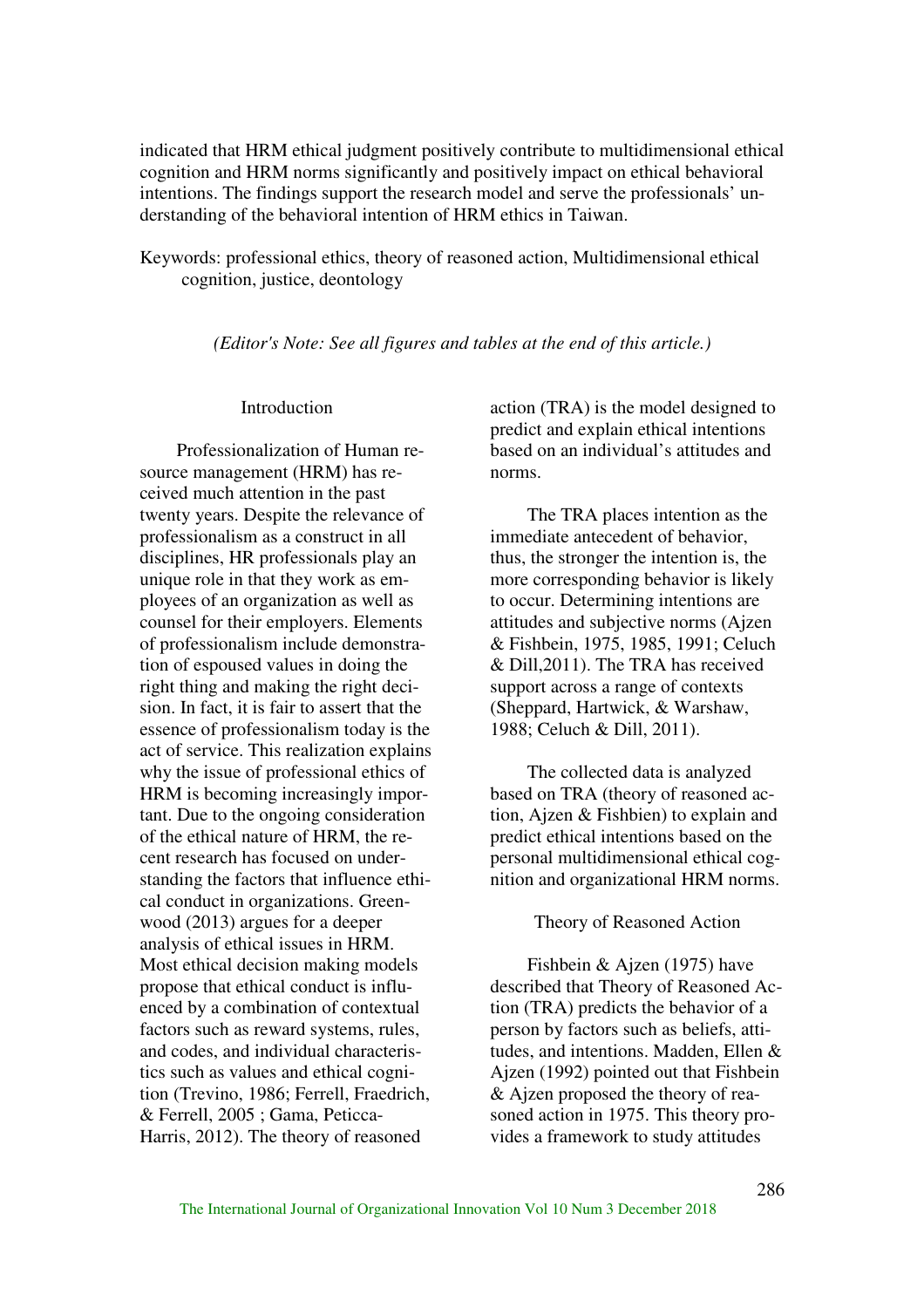toward behaviors. The individual's intention to perform a behavior is a combination of attitude toward performing the behavior and subjective norm. Fishbein & Ajzen (2010) said that in 1975 proposed the theory of reasoned action, personal intent is affected mainly by the individual's nature and reflect the influence of society. Personal factors are primarily about the perception of behavioral intentions that are attitudes. As for the intention, it is the personal feel of the pressure due to instructions. These factors are called norms.

 Celuch & Dill (2011) found a decisive factor in the possibility of promoting the researchers' behavioral intentions and final behavior. One of which incorporated the ethical judiciary into the TRA model, extending the concept of planned behavioral theory for ethical decision making to adaptation and to rational behavior theoretical model. This model combines with the attitude and ethical decision-making framework. In this model, whether to decide to engage in ethical disputes will be affected by the following factors: the attitude of this behavior, the subjective norms of this behavior, behavioral norms and the behavior of these ethical judgments. Attitudes, subjective norms, and behavioral norms are regarded as direct causes of ethical judgment. Ethical judgment, subjective norms and codes of conduct are also identified as directly affecting behavioral intentions.

 Hunt & Vitell's (1986) research model concept is to evaluate the results and the important stakeholder as an ethical judgment. Cherry (2006) found that supportive subjective norms have an influence on the intention. Other

findings also indicate that norms are independent predictors of intent and behavior (Nucifora, Gallois, & Kashima, 1993). In addition, normative effects have also been shown to have an impact on ethical behavior (Chassin, Presson, Sherman, Corty, & Olsavsky, 1984; McAllister, Krosnick, & Milburn, 1984), both of which indicate that norms have a direct impact on ethical intent. Celuch & Dill (2011) extends the understanding and validation model of ethical decision-making through theory of reasoned action (TRA) and other structures. This model includes norms, attitudes, ethical judgment, and intention.

 Celuch & Dill added ethical judgments to the TRA model in the study and found that ethical judgments had a strong predictive power for intent, as did in the Cherry (2006) study. From a practical point of view, TRA provides a leverage that affects intention and behavior. The above mentioned attitude towards behavior is a very strong predictor of ethical judgment.

 Based on prior literature review, this study proposed that multidimensional ethical cognition and HRM norms toward the act would be significantly related to the ethical judgment. The ethical judgment of the act would be significantly related to the behavioral intention. See Figure 1. (Note: See all Figures & Tablesw at the end of this article).

#### Method

#### *Sample and Procedure*

 The surveys were distributed to 310 HR professionals in Southern Tai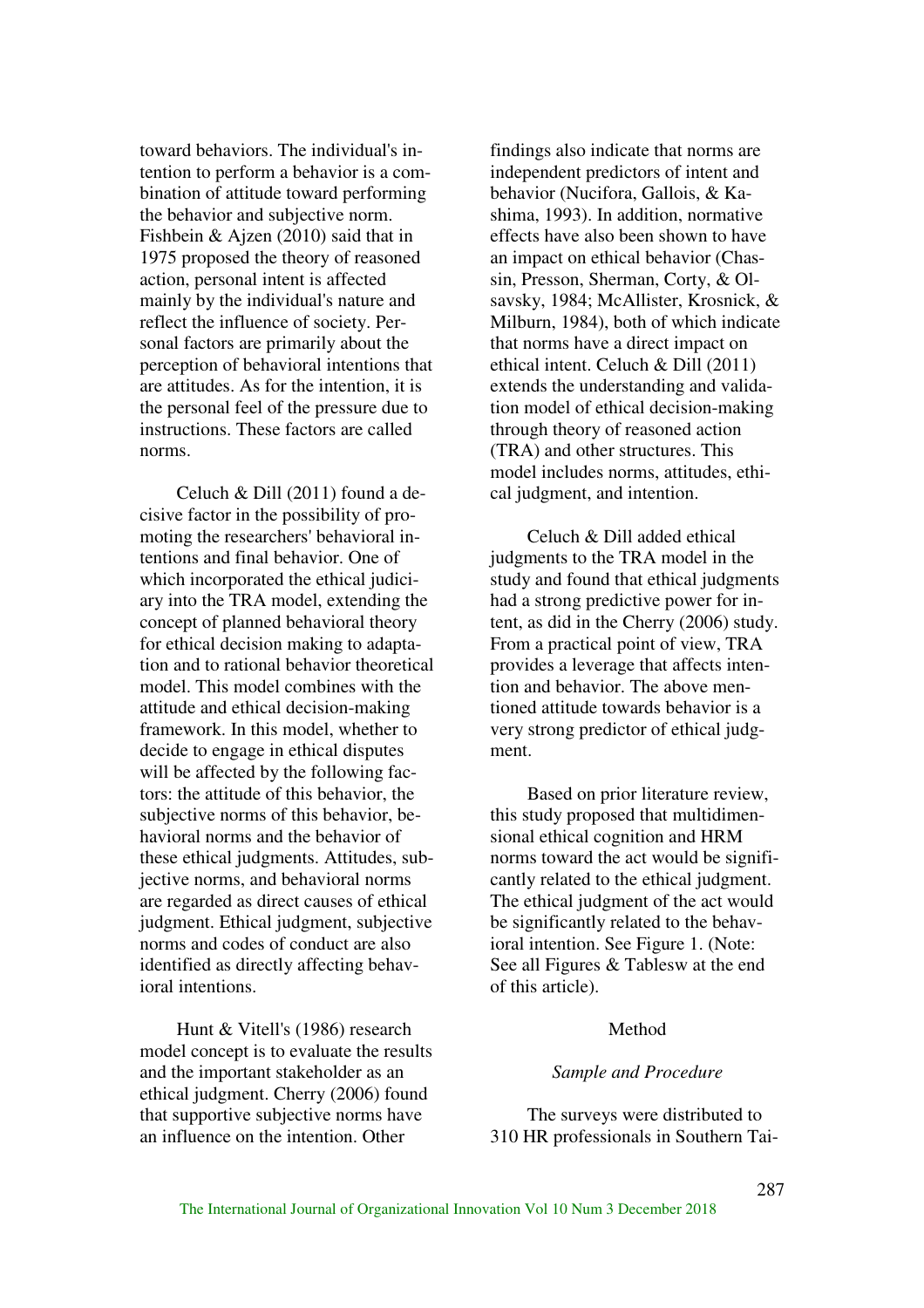wan companies and 305 responses were received from both paper and online forms. HR ethical scenarios and HRM norms were included in the questionnaire. HR ethical scenarios are used in general functions in the HR field and norms reference by Wooten (2001). HR professionals were instructed to read the scenarios and to answer the questionnaires.

#### Measures

 Consistent with the proposed model, measures employed in the questionnaire consisted of scales developed specifically for constructs applicable to the act portrayed in each ethical scenario and HRM norms of questions. The questionnaires included measures related to multidimensional ethical cognition toward the act and HRM norms, ethical judgment of the act, and behavioral intention with respect to the act. In this study, we used multi-item scales for all variables with the exception of ethical behavioral intention.

 Based on the Theory of the Reasoned Action and multidimensional ethical cognition, this study attempted to explore the relationship between the multidimensional cognition ethics, the ethical judgment and ethical behavioral intentions. The quantitative study included the designed questionnaire with the scale compiled construct from multidimensional cognition ethics, ethical judgment and ethical behavioral intentions. With references to the five ethic theories: The Theory of Justice; Relativism; Egoism; Teleology and Deontology from Multidimensional Ethics Scale (MES) developed by Reidenbach & Robin (1990).

 The interview with HR professionals adopted on-site experiences among HR professionals in Taiwan. Thirteen relative ethical dilemma scenarios were drafted to describe the contexts for measuring the ethical cognition of the HR professionals. Following the interview, three scenarios with eighteen items were selected. Then, a survey was conducted with the interviewees with these questions. MES toward the act portrayed in scenario 1 consisted of 18 questions items, with respondents providing perceptions of the likelihood of the possible outcomes and the corresponding importance of those outcomes relating to the behavioral intentions in the questionnaire.

 According to Wooten (2001), ethical dilemmas in human resource management can be seen as multifaceted, involving organizations, personal and professional considerations. Five ethical dilemmas are applied to eight HRM functions to develop the organizational HRM professional ethics scale. HRM norms of 38 items on a scale of 1 to 5, involved respondents providing perceptions of the likelihood of the possible outcomes and the corresponding importance of those outcomes relating to the behavioral intentions in questionnaires.

 After the scale was reviewed by experts and scholars, inappropriate items were deleted and made the scale made the scale more clear. We used SPSS and SEM-PLS to analyze and verify.

#### Results

 In this section, the distribution of effective questionnaires collected from the samples were described as the fol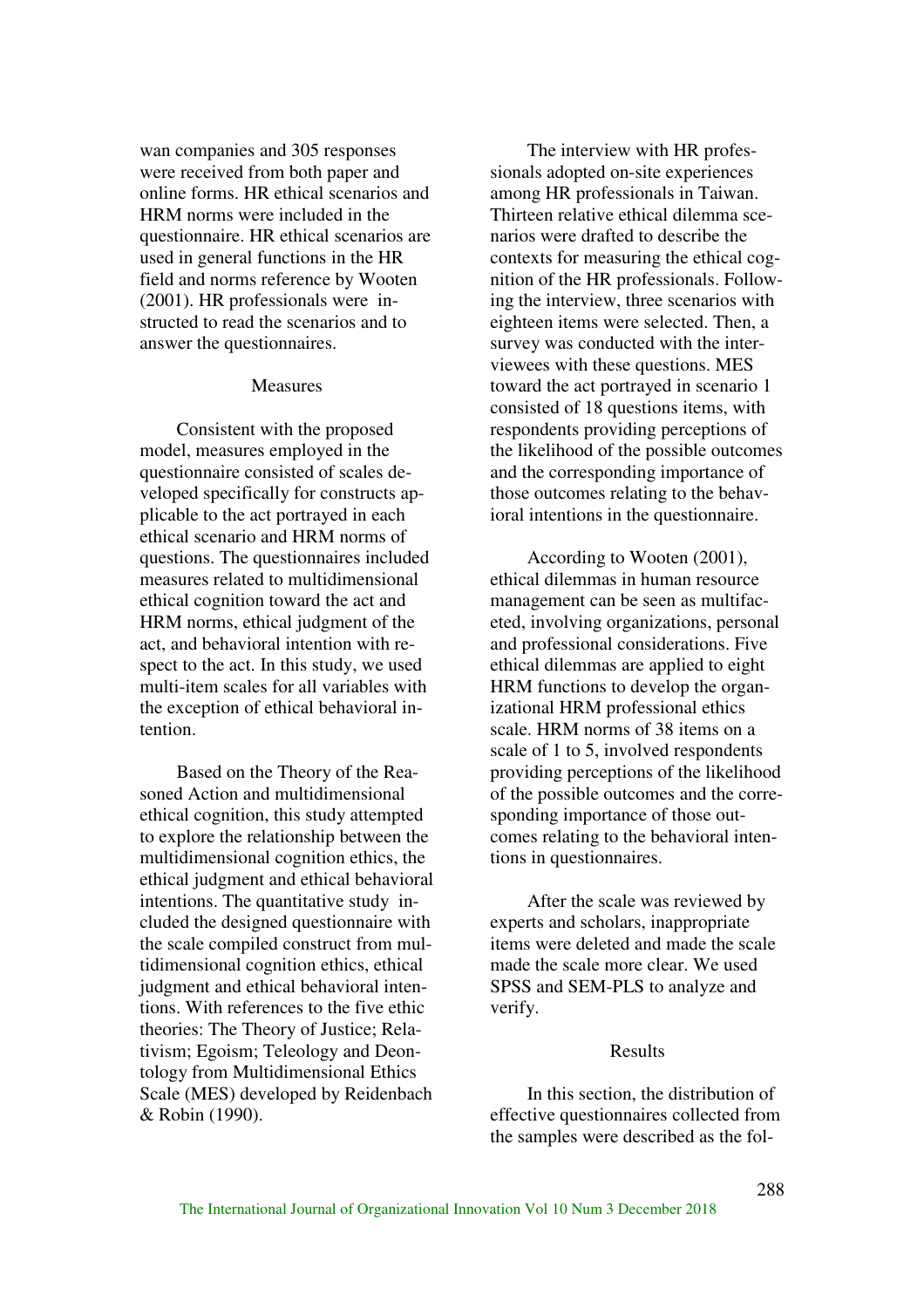lowing: industry, number of employees, academic background of employees, background of the study, years of work of HR, and whether they are licensed workers, also whether they are willing to accept profession-related education and other items after HRM work, such as Table 1 & Table 2. (NOTE: See all Tables and Figures at the end of this article).

#### Reliability and Validity

 The construction of the items is based on the literature review. We explored the relevant research and designed a scale for the ethical dilemma scenarios and HRM norms. After the experts and scholars reviewed the scale, we deleted the inappropriate items and made the scale have a better content validity

 Reliability analysis is the reliability of the measurement results based on the analysis of the Cronbach's α. In this study, the Cronbach's  $\alpha$  of each analyzed items is more than 0.5, which shows that the construct of all the items are acceptable (Nunnally,1978). The average variation of the constructs of number extraction capacity are more than 0.5, which indicates there is a good convergent validity. Reliability and potential structure of reading are more than 0.7. The high reliability consists of the measurement variables that are highly correlated, which constructs the internal variables with good consistency. (see Table 3.)

#### Model Verification

 After conducting SEM-PLS, it is found that, in multi-dimensions ethical cognition, the path coefficient of justice (0.235) and the path coefficient of

deontology (0.736) were significant, revealing that these two theories have significant influence on HRM ethical judgment. And, in HRM ethical Norms, only the path coefficients of misuse of data (0.156) is significant related with HRM ethical judgment, demonstrating that the correct use of HRM data in the HRM specification has an impact on the professional ethics assessment. The path coefficient of ethical judgment and ethical behavioral intentions is (-0.545). The results of the whole model indicated that there is a significant relationship between ethical judgment and behavioral intention. Ethical judgment (R2=0.823) had a high predictive power whereas ethical behavioral intention (R2=0.297) had a predictive power (Figure 2).

 Path coefficient, sample mean, Standard Deviation, t value, P value are presented in Table 4. The path coefficient is a measure of the potential variables that directly affect the external. Potential variables may also be seen through other variables on the dependent variable of potential indirect impact.

 Direct effects and indirect effects, two different effects can be obtained through the path coefficient calculation, and the sum of direct and indirect effects is called the overall Effect (Total Effects).

 In terms of direct effect, the deontology theory (0.736) is the most important direct effect for the theory of justice on the judgment ethics; the second is the deontology (DEO, 0.235). There is no significant correlation among the rest of the organization. The correct use of the HRM norm (0.156) in the organization is the most signifi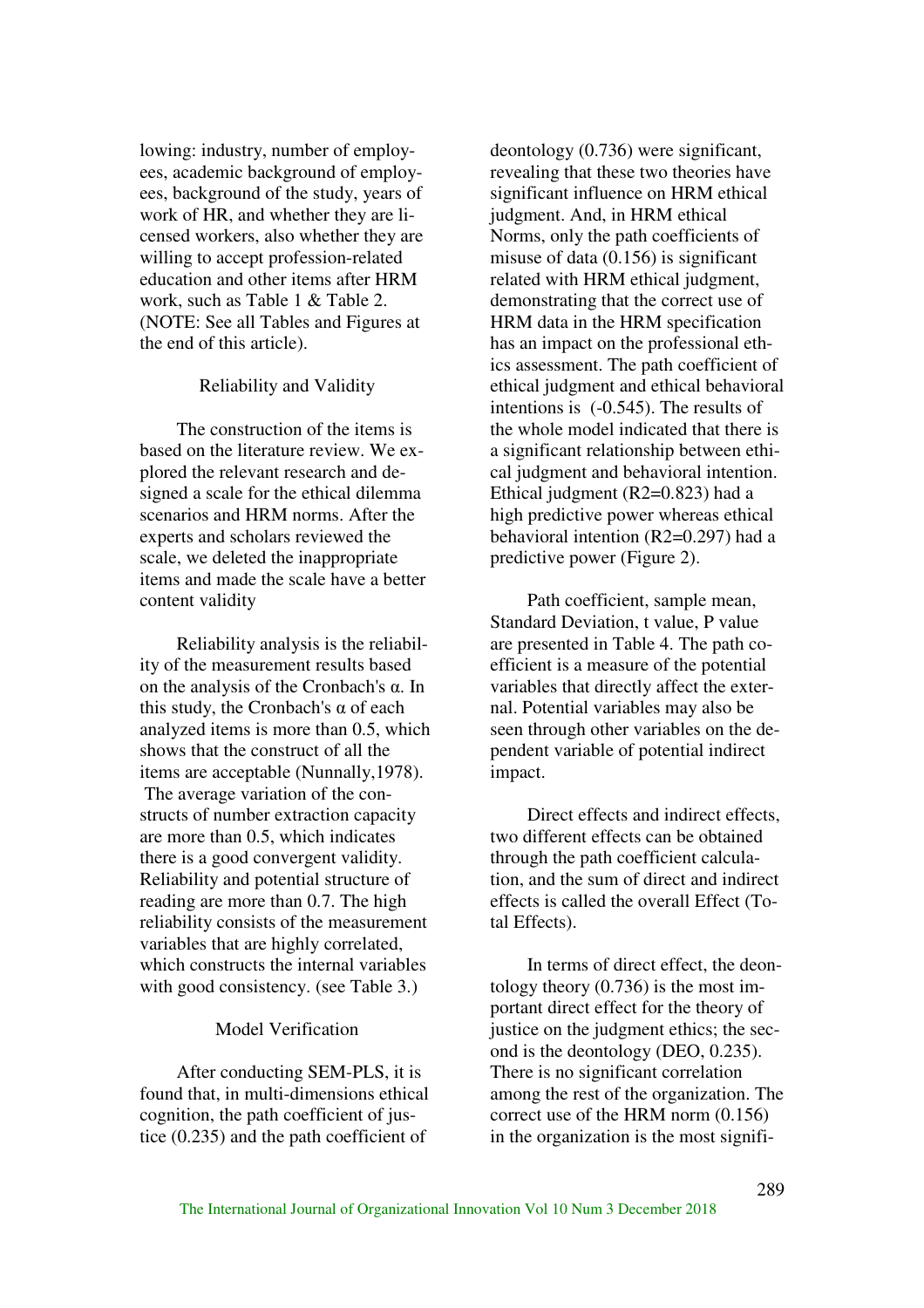cant effect on the evaluation of professional ethics; the rest were not significantly correlated, as shown in Table5

#### Conclusion and Discussion

 The main theoretical contribution of this research has been conducted with the perspectives of Multidimensional Ethical Cognition and theory of reasoned action (TRA). The difference is that the perspectives of ethical judgment included in this research took in a reference of Cleuch & Dill (2011), who included ethical judgment in TRA model and found out that ethical judgment has a strong prediction on intention. Therefore, this study developed multidimensional ethical cognition, organizational HRM norms and professional ethical behavioral intention. Based on the construct, this research discusses the relationship among multidimensional ethical cognition, HRM professional judgment and behavioral intention of HRM ethics. From a practical point of view, TRA plays a role of leverage to influence intentions and behaviors. How an individual makes an ethical or unethical decision has always been an issue that needs attention from business researchers. We hope that this research is able to contribute to future practices in a rational way. We also anticipate that in the near future, related researches could propose delicate insights on the cognition of how individuals make their decisions based on work ethics.

 The purpose of this study is to expand the understandability toward the factors that influence ethical behavior intentions of HRM. We examine

the professional ethics of HRM by drawing on the theory of reasoned action (TRA). Abbott (1983, 1988) pointed out that codes of ethics are the key criteria to the establishments of professional group. Codes of ethics enable professional groups to prevent possibilities of unethical deeds, tie the stand of professionals and promote the trust between reputation of professionals and the public (Frankel, 1989).

 When facing different types of work related ethical situations, according to different ethical cognition and scenarios, people hold different ethical Moreover, the role of HRM is composed of professional administrators to strategy partners, revolutionists of organizations and supporters of employees. It does not settle down professional ethics issues effectively. Therefore, the perspectives as well as decisions should depend on a case-by-case basis rather than a particular perspective that applies for all the issues. There are only a few ethics researches conducted in HRM. This research has proposed the following research directions for future research references: First, the research subjects are HRM specialists in southern Taiwan. This research can be verified that the ethical cognition among HRM specialists with different cultural backgrounds to see if these cultural backgrounds influence their ethical cognition. Second, further studies of Ethics in HRM are necessary. This issue is a sprouting topic and we need more related researches conducted. It is possible to propose related norms to promote the value of HRM ethics within organizations.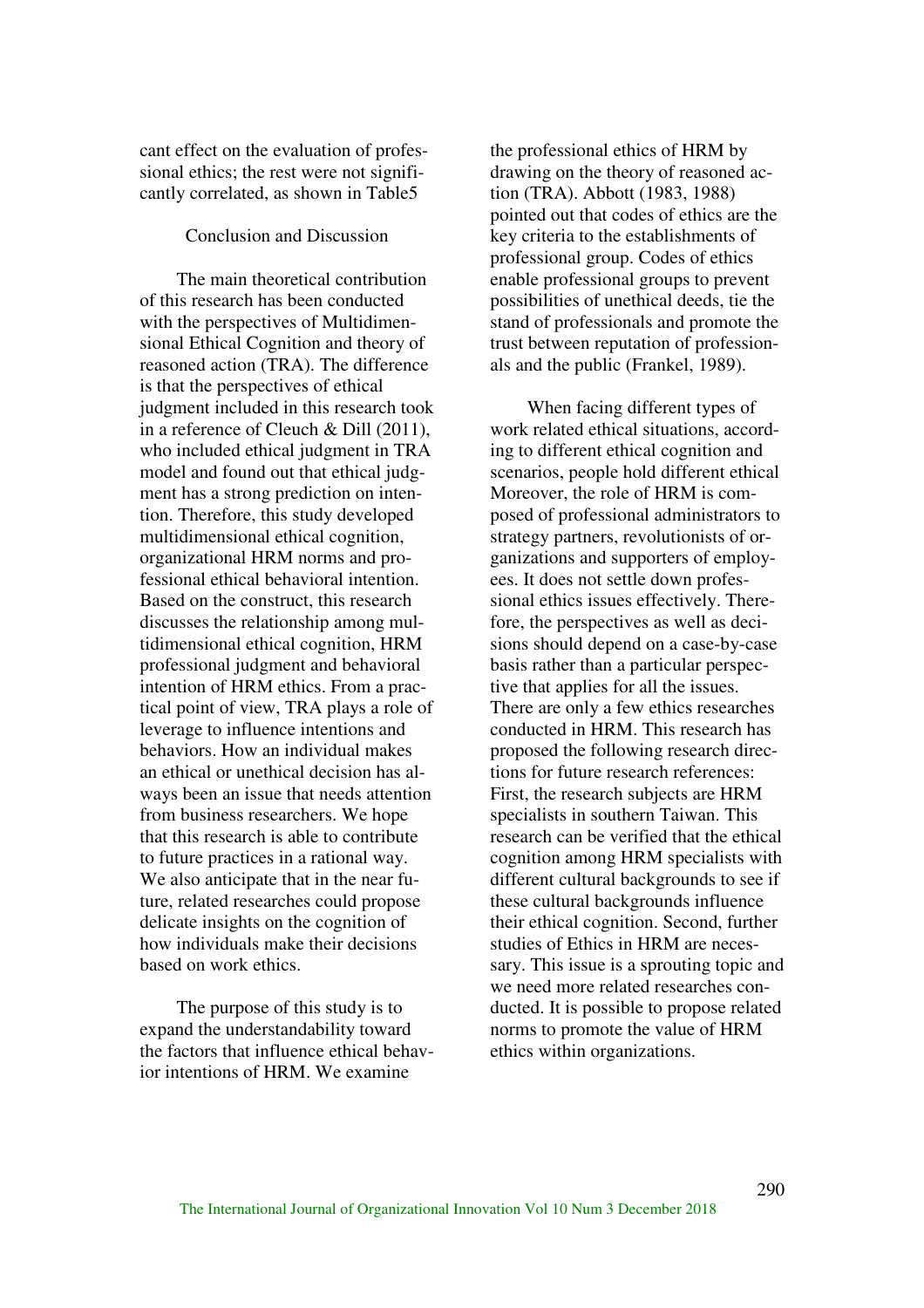#### References

- Ajzen, I.& Fishbein, M. (1975). Belief, attitude, intention, & behavior: An introduction to theory and research. Reading, MA: Addison-Wesley.
- Abbott, A. (1983). Professional ethics, The American Journal of Sociology, 88 (5), 855‐885.
- Ajzen, I. (1985). From intentions to actions: A theory of planned behavior. In J. Kuhl & J. Beckman (Eds.), Action control: From cognition to behavior (pp. 11- 39).Heidelberg: Springer. Abbott, A. (1988). The System of Professions: An Essay on the Division of Expert Labor. Chicago, IL, University of Chicago Press.
- Ajzen, I. (1991). The theory of planned behavior. Organizational Behavior & Human Decision Processes, 50, 179-211.
- Chassin, L., Presson, C.C., Sherman, S. J., Corty, E. & Olsavsky, R. (1984).
- Predicting the onset of cigarette smoking in adolescents: A longitudinal study. Journal of Applied Social Psychology, 14, 224–243.
- Cleuch, K., & Dill, A. (2011). An extension of the theory of reasoned action in ethical decision contexts: The role of normative influence & ethical judgment. Journal of Education for Business, 86,201-207.
- Cherry, J. (2006). The impact of normative influence & locus of control on ethical judgments & inten-

tions: A cross-cultural comparison. Journal of Business Ethics, 68, 113–13.

- Frankel, Mark S. (1989). Professional Codes: Why, How, & with What Impact? Journal of Business Ethics 8: 109-115.
- Ferrell, O. C., Fraedrich, J., & Ferrell, L. (2005). Business ethics: Ethical decision making & cases. Boston, MA: Houghton Mifflin.
- Gama, D. N., McKenna, S., & Peticca-Harris, A. (2012). An alternative approach to ethical HRM through the discourse & lived experiences of HR professionals. Journal of Business Ethics, 111, 97-108.
- Greenwood, M. (2013). Ethical Analyses of HRM: A Review & Research Agenda. Journal Of Business Ethics, 114 (2), 355-366.
- Hunt, S. D., & Vitell, S. (1986). A general theory of marketing ethics. Journal of Macromarketing. 6 (Spring), 5-16.
- McAllister, A. L., Krosnick, J. A., & Milburn, M. A. (1984). Causes of adolescent cigarette smoking: Tests of a structural equation model. Social Psychology Quarterly, 47, 24–36.
- Madden, M. J., Ellen, P. S., Ajzen, I. (1992). A comparison of the theory of Planned Behavioral & the Theory of reasoned Action. Personality & Social Psychology Bulletin, 18 (1), 3-9.
- Nunnally, J. C. (1978). Psychometric Theory. New York: McGraw-Hill.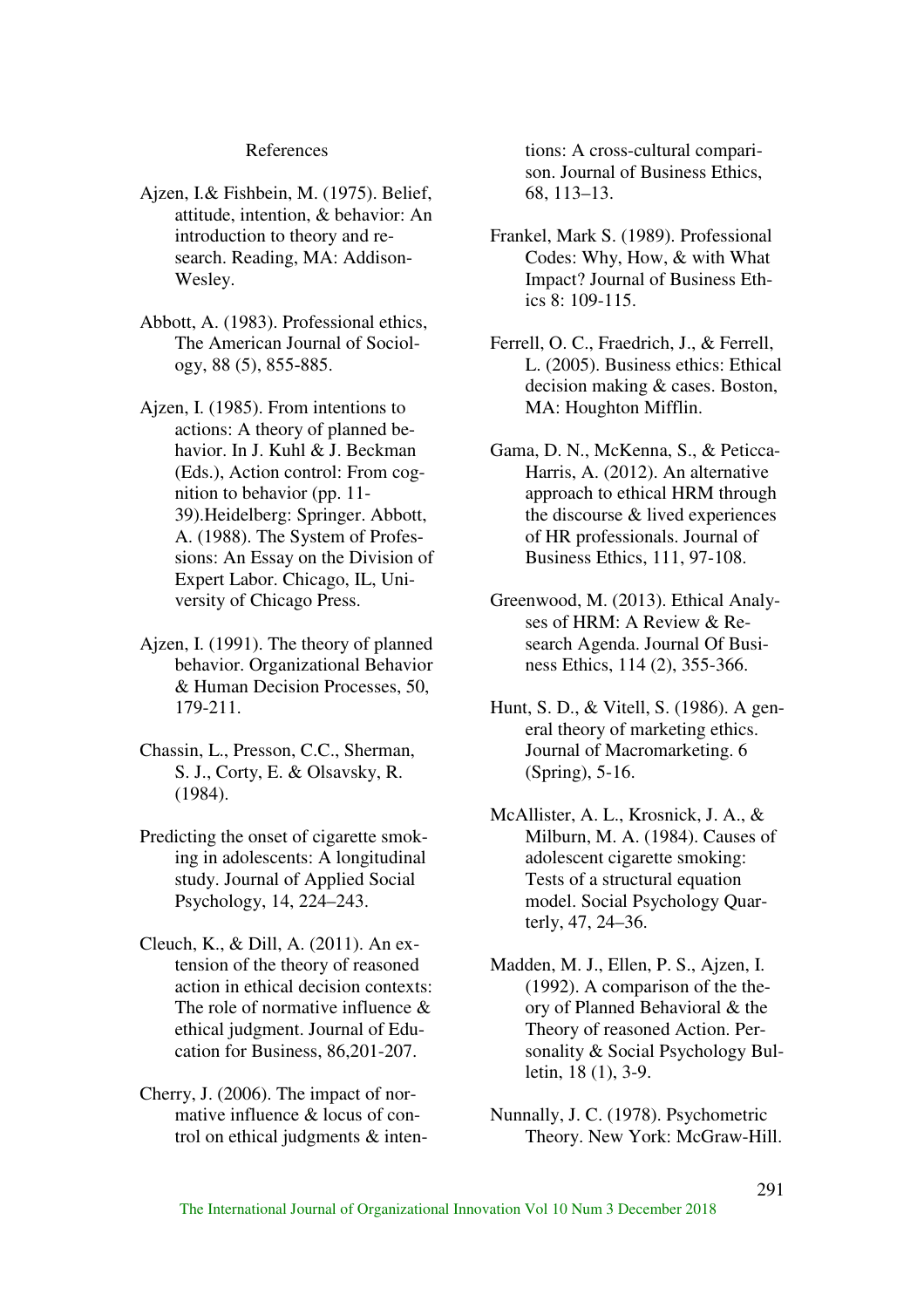- Payne, S. L. (1994). Epistemological and ethical development for human resource professionals. Business and Professional Ethics Journal, 13, 33-56.
- Nucifora, J., Gallois, C.,& Kashima, Y. (1993). Influences on condom use among undergraduates: Testing the theories of reasoned action and planned behavior. In D. J. Terry, C. Gallois, & M. McCamish (Eds.), The theory of reasoned action: Its application to AIDS- preventive behavior. (pp. 41–64). Oxford, England: Pergamon.
- Reidenbach, R. E., & Robin, D. P. (1990). Toward the development of a multidimensional scale for improving evaluations of business ethics. Journal of Business Ethics, 7, 871-879.
- Sheppard, B. H., Hartwick, J., & Warshaw, P. R. (1988). The theory of reasoned action: A meta-analysis of past research with recommendations for modifications and future research. Journal of Consumer Research, 15, 325-343.
- Trevino, L. K. (1986). Ethical decision-making in organizations: A person situation interactionist model. Academy of Management Review, July,601–617.
- Wooten, C. K. (2001). Ethical dilemmas in human resource management an application of a multidimensional framework, a unifying taxonomy, & applicable codes. Human Resource Management Review, 11, 159-175.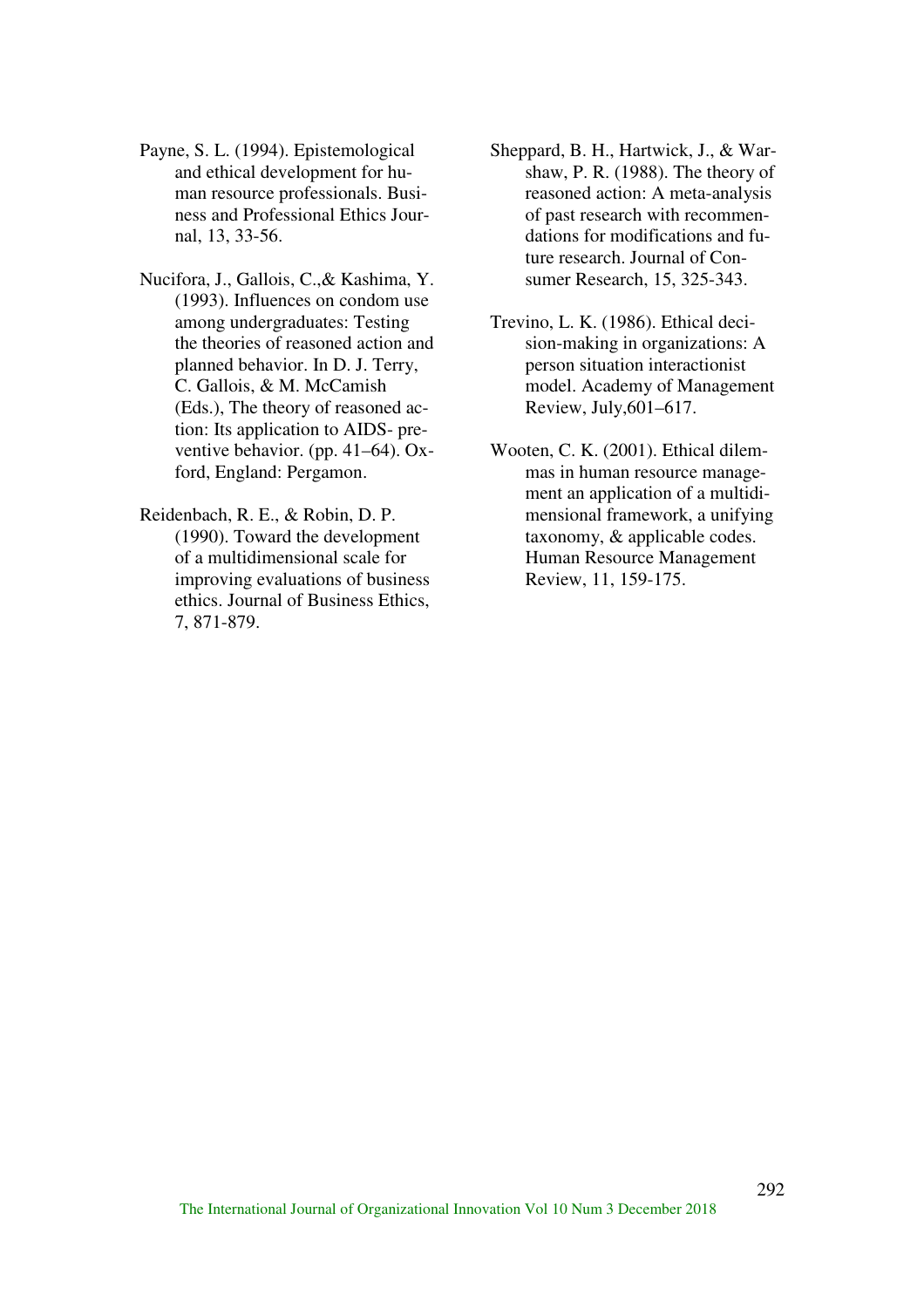

FIGURE 1. The Research Model Of The Ethical Behavioral Intention Of Professional HR

293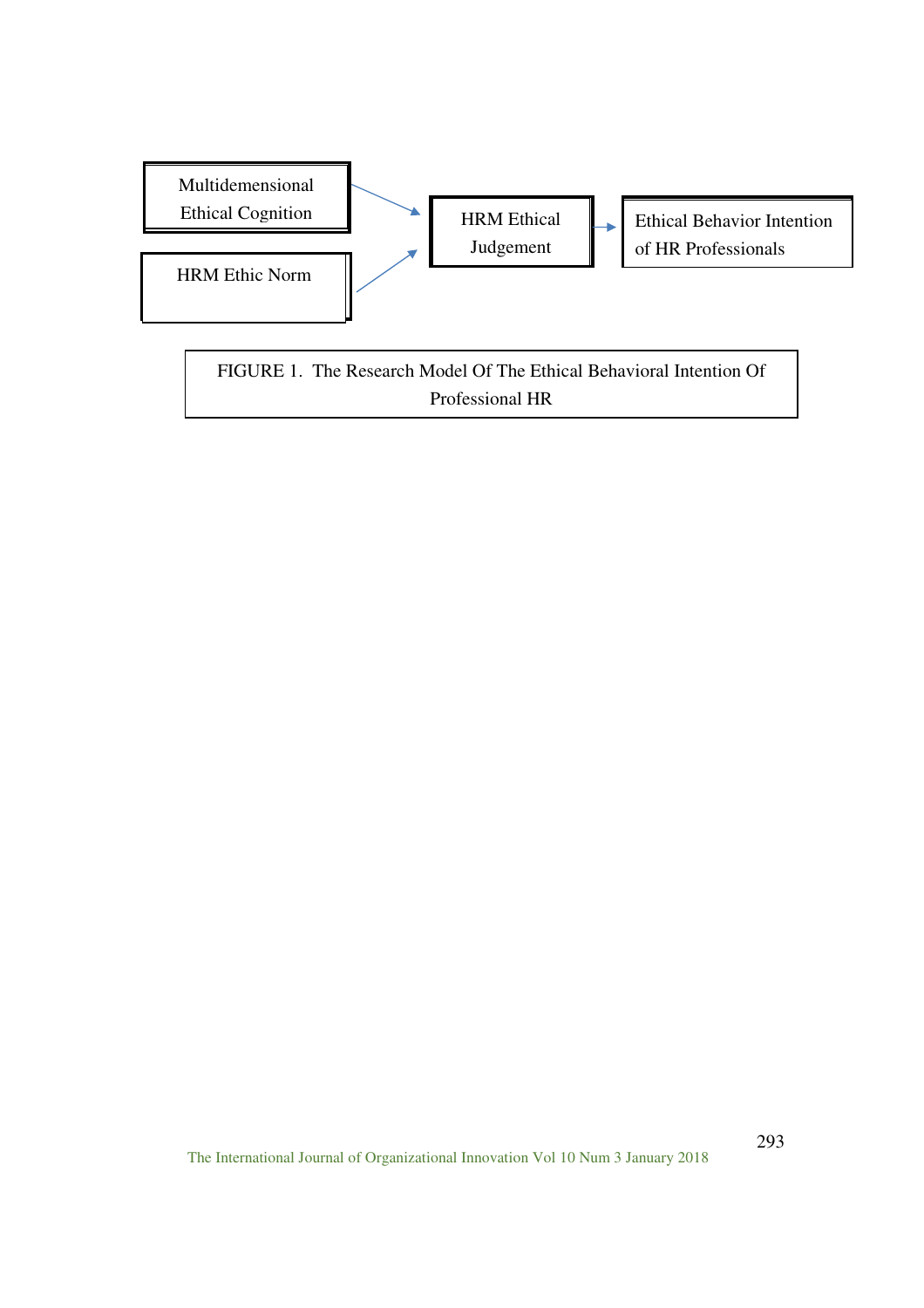

Figure 2. Based On The Theory Of Reasoned Action (TRA), The HRM Professionals' Ethical Intentions Are Determined By The Multidimensional Ethical Cognition And HRM Norms.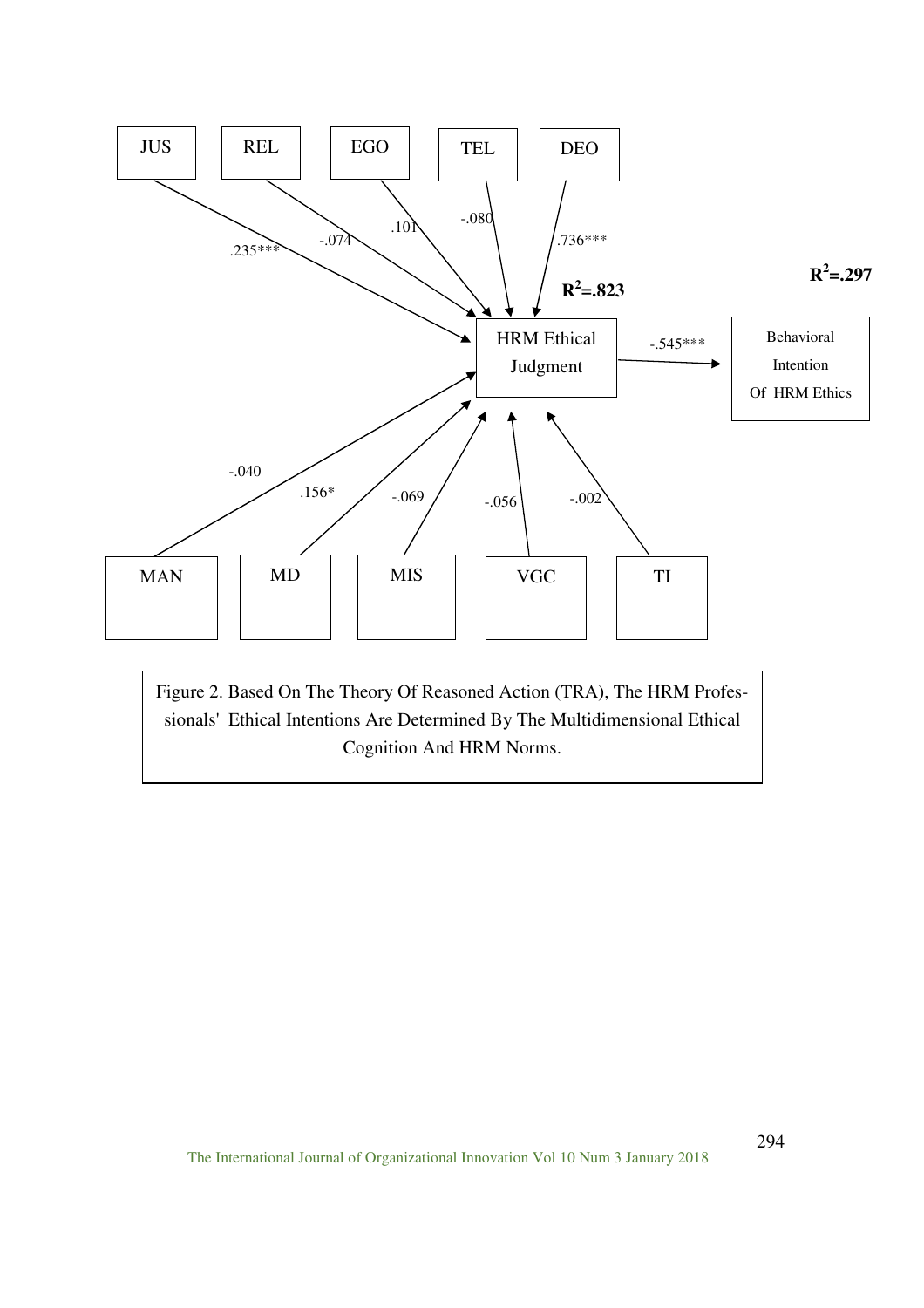|                                                                                                              | Items                     | rable 1. Sample Description<br><b>Numbers</b> | Percent |
|--------------------------------------------------------------------------------------------------------------|---------------------------|-----------------------------------------------|---------|
|                                                                                                              | Traditional manufacturing | 109                                           | 35.7    |
| Industry                                                                                                     | Electronic industry       | 50                                            | 16.4    |
|                                                                                                              | Service industry          | 46                                            | 15.1    |
|                                                                                                              | Machinery industry        | 29                                            | 9.5     |
|                                                                                                              | chemical industry         | 18                                            | 5.9     |
|                                                                                                              | Others                    | 52                                            | 17      |
|                                                                                                              | 100 and below             | 95                                            | 31.1    |
| Number of<br>employees                                                                                       | $101 - 200$               | 46                                            | 15.1    |
|                                                                                                              | $201 - 500$               | 54                                            | 17.7    |
|                                                                                                              | 500 and above             | 105                                           | 34.4    |
| $\begin{array}{c} \rm{ac} \rm{ademic} \\ \rm{back} \rm{ground} \\ \rm{of} \,\rm{empty} \text{-} \end{array}$ | <b>High school</b>        | $\overline{57}$                               | 18.7    |
|                                                                                                              | Colleague                 | 133                                           | 43.6    |
|                                                                                                              | Master                    | 107                                           | 35.1    |
|                                                                                                              | PhD                       | $\overline{4}$                                | 1.3     |
|                                                                                                              | HRM, LR                   | 141                                           | 46.2    |
| of the study<br>packground                                                                                   | business                  | 100                                           | 32.8    |
|                                                                                                              | Science and engineering   | 36                                            | 11.8    |
|                                                                                                              | Others                    | 26                                            | 8.5     |
|                                                                                                              | 5years and below          | 76                                            | 24.9    |
|                                                                                                              | $5 - 10$ years            | 68                                            | 22.3    |
| years of                                                                                                     | $10 - 15$ years           | 74                                            | 24.3    |
| work of HR                                                                                                   | 15 years and above        | 81                                            | 26.6    |

Table 1. Sample Description

Total sample number  $N = 305$ ; Sample statistics below  $N = 305$  items, because the subjects based on personal privacy or other factors did not answer.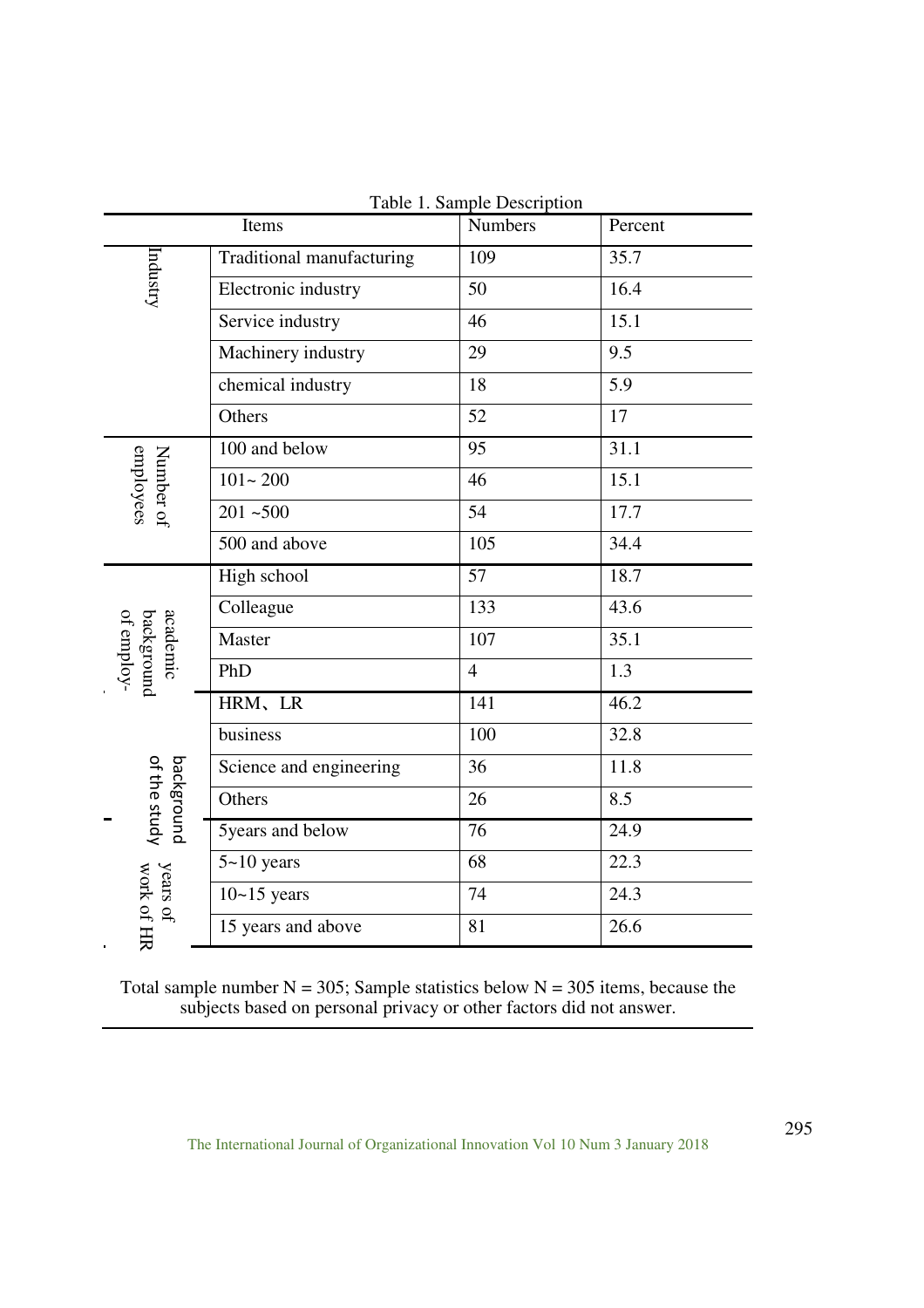|                     |                |        |           | $\rm ME$<br>$\operatorname{HN}$ |              |            |            |            |            |           |            |            |              |           |    |
|---------------------|----------------|--------|-----------|---------------------------------|--------------|------------|------------|------------|------------|-----------|------------|------------|--------------|-----------|----|
|                     | construct Mean |        | <b>SD</b> | <b>JUS</b>                      | <b>REL</b>   | EGO        | TEL        | <b>DEO</b> | <b>MAN</b> | MD        | <b>MIS</b> | <b>VGC</b> | TI           | JU        | BI |
|                     | <b>JUS</b>     | 5.319  | 1.050     |                                 |              |            |            |            |            |           |            |            |              |           |    |
| $\overline{\rm ML}$ | REL            | 4.719  | 1.072     | $.757***$                       | $\mathbf{1}$ |            |            |            |            |           |            |            |              |           |    |
|                     | EGO            | 4.797  | 1.021     | $.759***$                       | .788***      | 1          |            |            |            |           |            |            |              |           |    |
|                     | TEL            | 4.410  | 1.010     | $.632***$                       | $.726***$    | $.830***$  |            |            |            |           |            |            |              |           |    |
|                     | <b>DEO</b>     | 5.181  | 1.008     | $.807***$                       | $.742***$    | $.763***$  | $.695***$  | -1         |            |           |            |            |              |           |    |
|                     | <b>MAN</b>     | 4.175  | 0.621     | .041                            | .107         | .064       | .062       | .099       | -1         |           |            |            |              |           |    |
|                     | MD             | 4.314  | 0.638     | .048                            | .094         | .069       | .040       | $.117*$    | $.897***$  | 1         |            |            |              |           |    |
|                     | <b>MIS</b>     | 4.323  | 0.636     | $.168**$                        | $.130*$      | $.137*$    | .077       | $.182**$   | $.740***$  | .779***   | -1         |            |              |           |    |
| $\overline{\Xi}$    | ${\rm VGC}$    | 4.249  | 0.690     | .055                            | .089         | .057       | .038       | .103       | $.839***$  | $.867***$ | $.715***$  | -1         |              |           |    |
|                     | TI             | 4.219  | 0.602     | .019                            | .093         | .063       | .043       | .080       | $.876***$  | $.865***$ | $.679***$  | $.828***$  | $\mathbf{1}$ |           |    |
|                     | JU             | 5.433  | 1.041     | .797***                         | .666***      | $.716***$  | .596***    | .889***    | .069       | .097      | $.150**$   | .078       | .050         |           |    |
|                     | BI             | 35.135 | 19.254    | $-.552***$                      | $-.524***$   | $-.578***$ | $-.542***$ | $-.584***$ | $-.062$    | $-.075$   | $-.127*$   | $-.107$    | $-.060$      | $-562***$ |    |

Table 2. Descriptive Statistics And Correlations

P.S: JUS (Justice)¸REL(Relativism),EGO (Egoism ),TEL (Teleology ), DEO (deontology), MAN(Mispresentation and Collusion(MAN), MD(Misuse of data),

MIS (Manipulation and coercion),VGC(Value and goal conflict), TI (Technical ineptness), JU (Ethical Judgment),BI (Behavioral Intention)

ME(Multidimensional Ethics), HN(HRM Norms)

The International Journal of Organizational Innovation Vol 10 Num 3 January 2018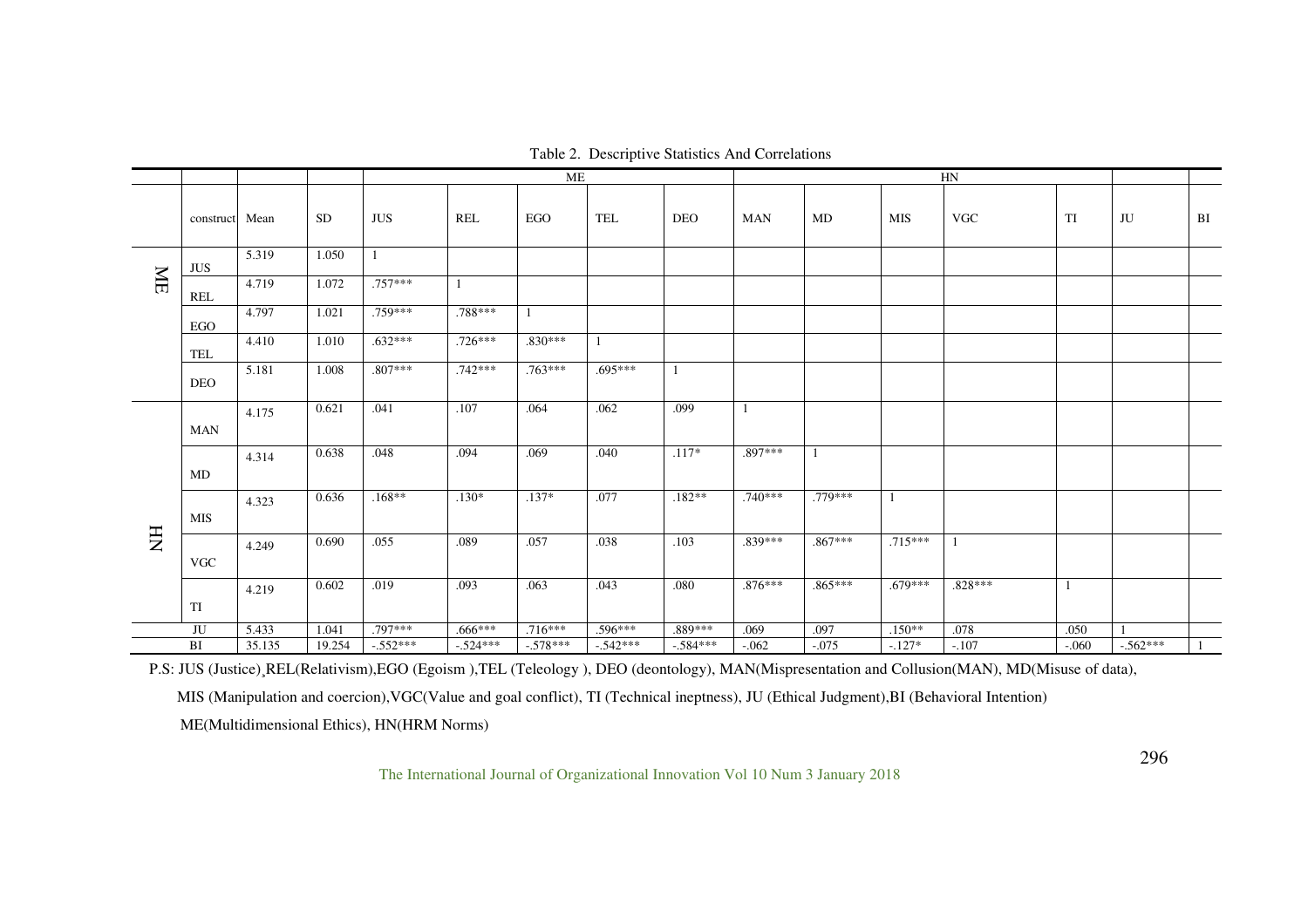|                  | Construct                                | <b>CR</b> | <b>AVE</b> | Cronbach's |
|------------------|------------------------------------------|-----------|------------|------------|
|                  |                                          |           |            | $\alpha$   |
|                  | Justice (JUS)                            | 0.949     | 0.862      | 0.920      |
| <b>Ethics(ME</b> | Relativism (REL)                         | 0.915     | 0.729      | 0.881      |
|                  | Egoism (EGO)                             | 0.893     | 0.736      | 0.822      |
| Multidimensional | Teleology (TEL)                          | 0.944     | 0.850      | 0.913      |
|                  | Deontology (DEO)                         | 0.919     | 0.791      | 0.868      |
| <b>HRM Norms</b> | Mispresentation and Col-<br>lusion (MAN) | 0.762     | 0.520      | 0.564      |
|                  | Misuse of data (MD)                      | 0.897     | 0.597      | 0.884      |
|                  | Manipulation and coer-<br>cion (MIS)     | 0.885     | 0.526      | 0.867      |
|                  | Value and goal conflict<br>(VGC)         | 0.876     | 0.640      | 0.837      |
|                  | Technical ineptness (TI)                 | 0.901     | 0.535      | 0.892      |
|                  | <b>JU</b> (Ethical Judgment)             | 0.760     | 0.516      | 0.525      |
|                  | BI (Behavioral Intention)                | 0.793     | 0.561      | 0.610      |

Table 3. Reliability and Validity

\*\*\* p<0.001, \text{ \*\* p<0.01, \text{ \* p<0.05}}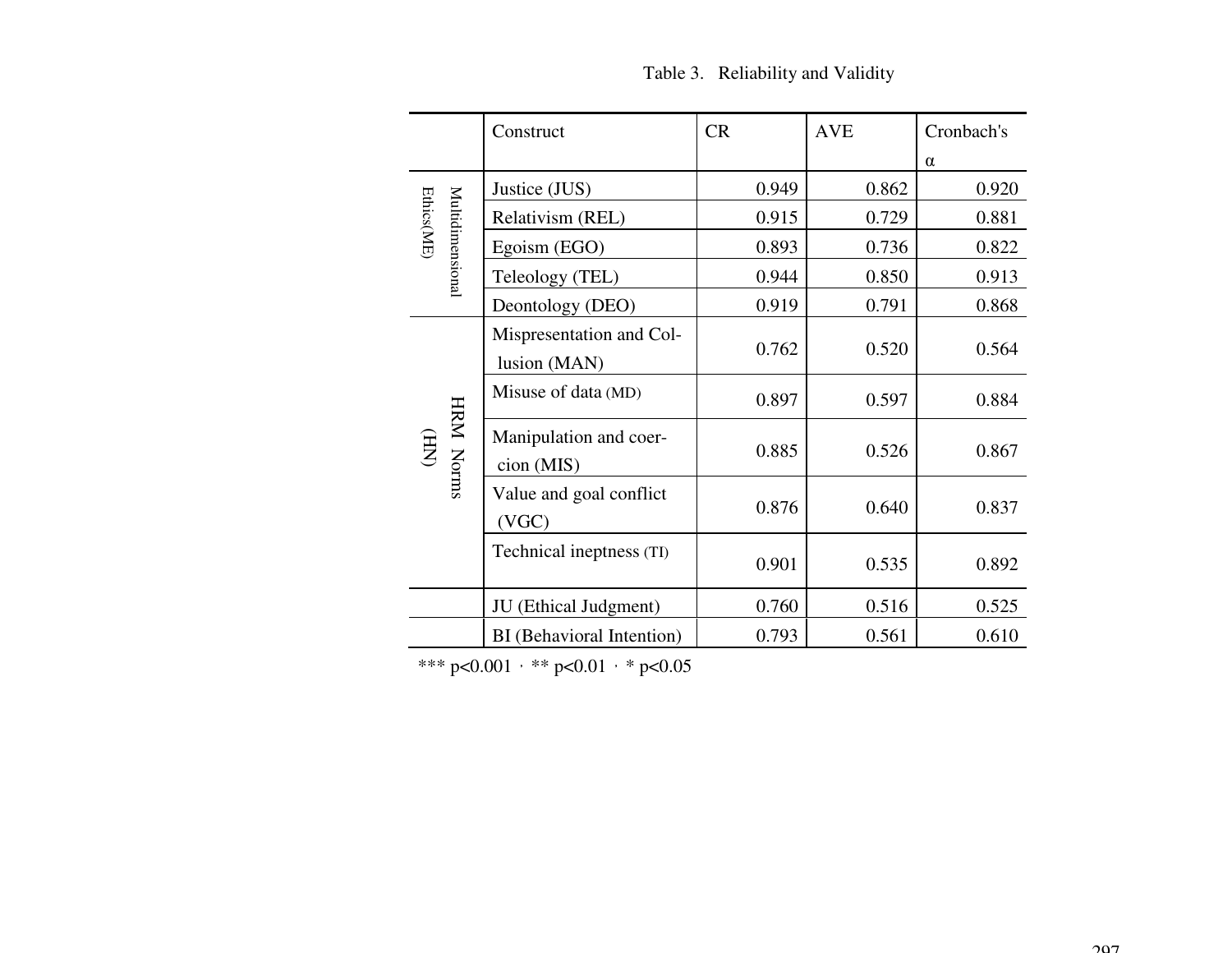|                  |                      | Original Sample<br>(0) | Sample Mean<br>(M) | <b>STDEV</b> | T value | P value     | R2    |
|------------------|----------------------|------------------------|--------------------|--------------|---------|-------------|-------|
| $\sum$           | $JUS - JU$           | 0.235                  | 0.231              | 0.065        | 3.604   | $0.000$ *** | 0.823 |
|                  | $REL$ -> $JU$        | $-0.074$               | $-0.075$           | 0.061        | 1.207   | 0.228       |       |
|                  | $EGO \rightarrow JU$ | 0.101                  | 0.105              | 0.070        | 1.450   | 0.147       |       |
|                  | $TEL$ -> $JU$        | $-0.080$               | $-0.080$           | 0.049        | 1.653   | 0.098       |       |
|                  | $DEO \rightarrow JU$ | 0.736                  | 0.734              | 0.061        | 12.093  | $0.000$ *** |       |
| $\overline{\Xi}$ | $MAN - JU$           | $-0.040$               | $-0.015$           | 0.053        | 0.763   | 0.446       |       |
|                  | $MD$ -> JU           | 0.156                  | 0.112              | 0.078        | 2.007   | $0.045*$    |       |
|                  | $MIS \rightarrow JU$ | $-0.069$               | $-0.057$           | 0.045        | 1.543   | 0.123       |       |
|                  | $VGC$ -> $JU$        | $-0.056$               | $-0.037$           | 0.052        | 1.070   | 0.285       |       |
|                  | $TI$ -> $JU$         | $-0.002$               | $-0.007$           | 0.062        | 0.027   | 0.978       |       |
|                  | $JU \rightarrow BI$  | $-0.545$               | $-0.549$           | 0.043        | 12.666  | $0.000***$  | 0.297 |

Table 4. Path Coefficients

\*\*\*p<0.001,\*\*p<0.01,\*p<0.05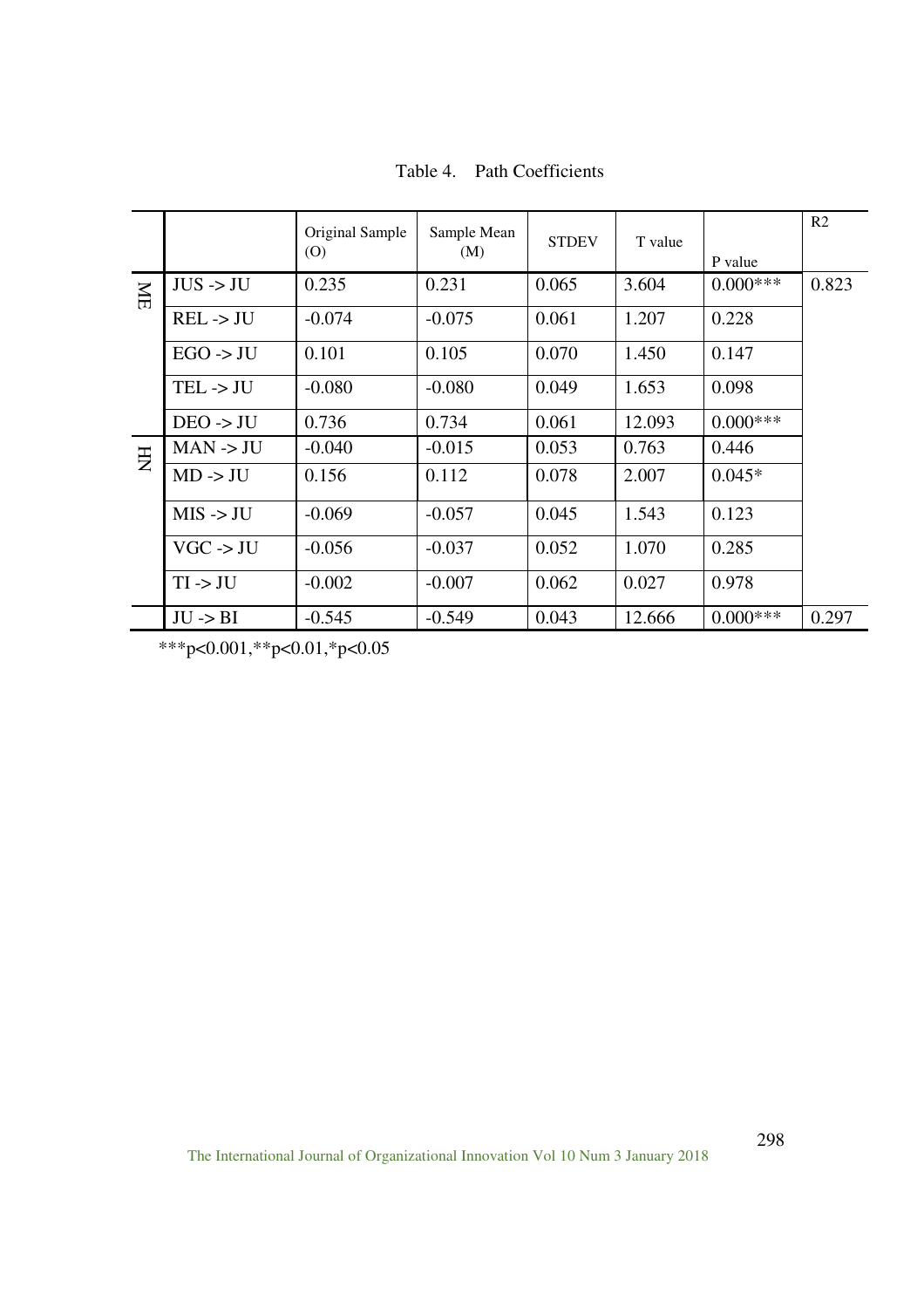|          |            |            | Direct   | Indirect | Total Ef- |
|----------|------------|------------|----------|----------|-----------|
| Variable |            | Variable   | effects  | effects  | fects     |
|          |            | <b>JUS</b> | 0.235    | N/A      | 0.235     |
|          |            | <b>REL</b> | $-0.074$ | N/A      | $-0.074$  |
|          |            | <b>EGO</b> | 0.101    | N/A      | 0.101     |
|          | NE         | <b>TEL</b> | $-0.080$ | N/A      | $-0.080$  |
|          |            | <b>DEO</b> | 0.736    | N/A      | 0.736     |
| E        |            | <b>MAN</b> | $-0.040$ | N/A      | $-0.040$  |
|          |            | <b>MD</b>  | 0.156    | N/A      | 0.156     |
|          | E          | <b>MIS</b> | $-0.069$ | N/A      | $-0.069$  |
|          |            | <b>VGC</b> | $-0.056$ | N/A      | $-0.056$  |
|          |            | TI         | $-0.002$ | N/A      | $-0.002$  |
| EI       |            | <b>JUS</b> | N/A      | $-0.128$ | $-0.128$  |
|          |            | <b>REL</b> | N/A      | 0.040    | 0.040     |
|          | <b>NIE</b> | <b>EGO</b> | N/A      | $-0.055$ | $-0.055$  |
|          |            | <b>TEL</b> | N/A      | 0.044    | 0.044     |
|          |            | <b>DEO</b> | N/A      | $-0.401$ | $-0.401$  |
|          |            | <b>MAN</b> | N/A      | 0.022    | 0.022     |
|          |            | <b>MD</b>  | N/A      | $-.085$  | $-0.085$  |
|          | E          | <b>MIS</b> | N/A      | 0.038    | 0.038     |
|          |            | <b>VGC</b> | N/A      | 0.031    | 0.031     |
|          |            | TI         | N/A      | 0.001    | 0.001     |
|          |            | JU         | 0.545    | N/A      | $-0.545$  |

Table 5. Research Model Effects of Direct, Inditect and Total

The International Journal of Organizational Innovation Vol 10 Num 3 January 2018

299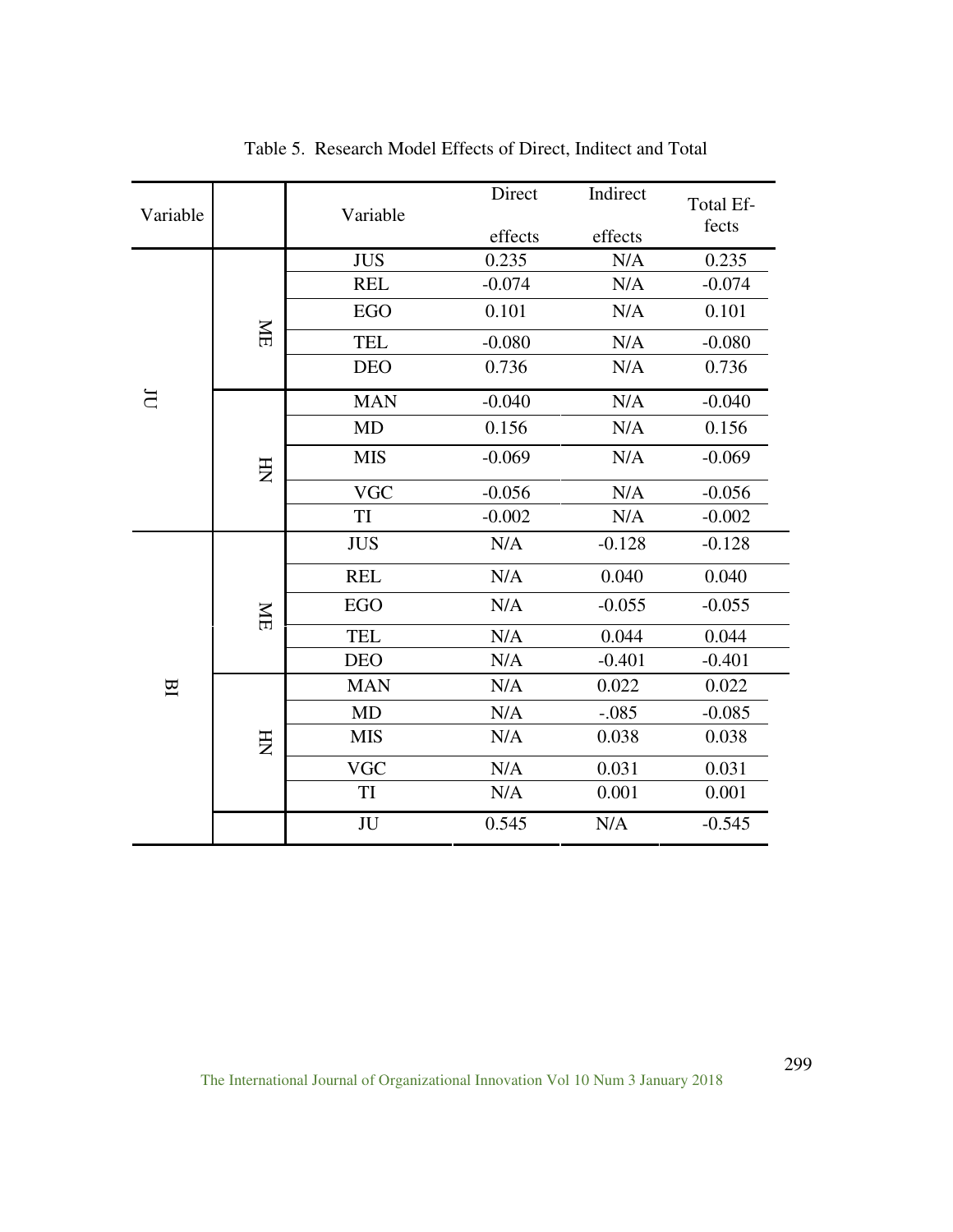

# AUTONOMY AND CREATIVITY OF PROFESSIONAL TELE-WORKERS: THE MEDIATING ROLE OF CREATIVE SELF-EFFICACY

Shashika Naotunna\* <sup>1</sup>PhD Student, School of Management, Huazhong University of Science & Technology, Wuhan, P.R. China, 430074 <sup>2</sup> Faculty of Management Studies Sabaragamuwa University of Sri Lanka, Belihuloya, Sri Lanka \*Corresponding Author: shashinaotunna@ymail.com

Erhua Zhou Professor, School of Management, Huazhong University of Science & Technology, Wuhan, P.R. China, 430074

#### Abstract

Telework as a new and flexible form of working is becoming increasingly popular among professional employees. Notwithstanding the rapid growth of telework among the professional employees, their creativity is surprisingly under explored. Following this gap the present study was intended to examine the effect of autonomy on creativity of professional teleworkers through creative self-efficacy. We conducted a web survey with a self-administered questionnaire among the professional employees engage in telework in software developing companies, Sri Lanka. The survey resulted in 132 effective responses. The results showed that the positive and significant impact of autonomy on creativity of professional teleworkers. Creative self-efficacy fully mediated the effect of autonomy on creativity. This study extends the views of componential theory and self-regulation theory in the context of telework. We discuss the implications of the findings as well.

Key words: creativity, autonomy, creative self-efficacy, telework, professional teleworkers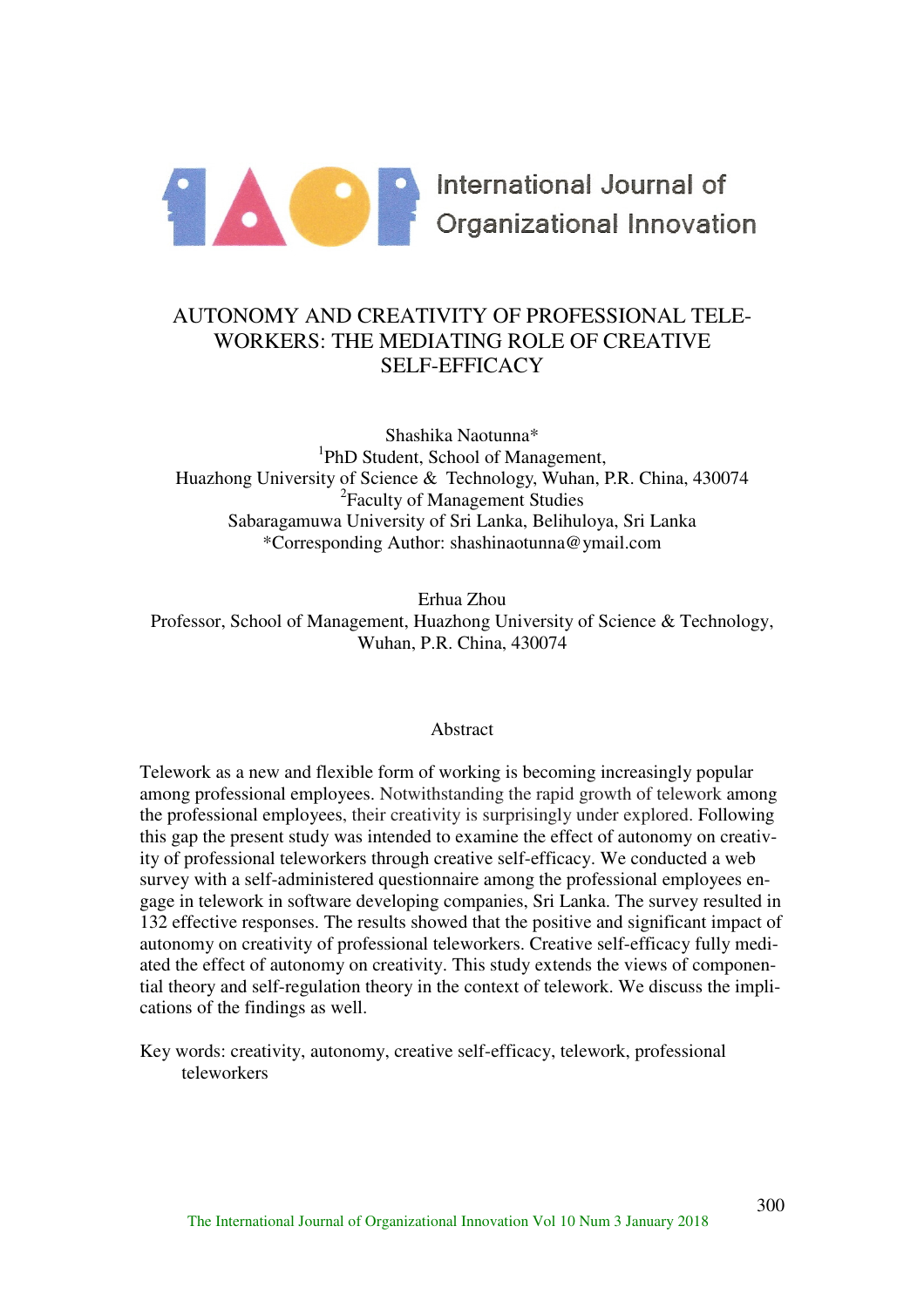#### **Introduction**

 Organizations ability to unleash employees' creativity is concerned as a key to success in dynamic environment. Creativity refers to "products, ideas, or procedures that satisfy two conditions; (1) they are novel or original and (2) they are potentially relevant for, or useful to, an organization" (Oldham & Cummings, 1996, p. 608). The individual creativity is at the heart of subsequent organizational innovations (Oldham & Cummings, 1996; Shalley & Gilson, 2004). In recognizing the critical role of individual creativity, there have been studies that examined creativity at individual level (e.g., Gong, Huang, & Farh, 2009; Perry-Smith and Shalley, 2003; Liu, Jiang, Shalley, Keem, & Zhou, 2016; Shalley, Gilson, & Blum, 2009; Volmer, Spurk, & Niessen, 2012).

 Telework has become a popular form of working due to the widespread usage of computers and internet. Telework refers to ''an alternative work arrangement in which employees perform tasks elsewhere that are normally done in a primary or central workplace, for at least some portion of their work schedule, using electronic media to interact with others inside and outside the organization'' (Gajendran & Harrison, 2007, p. 1525). At present many professional employees engage in telework (Taskin & Bridoux, 2010). Creativity is "particularly [important] for the professional worker who uses unseen and unobservable inputs like intellect, the ability to incorporate unique and effective twists should help him or her stand out from the crowd" (Perry-Smith & Shalley, 2003, p. 89). Given the importance of creativity for the professional employees, it is worth

to examine the creativity of professional employees who engage in telework. Accordingly, the objective of this study is to examine the creativity of professional teleworkers.

#### Literature Review

#### *Autonomy at Telework and Creativity*

 Teleworkers perceive greater autonomy than non-teleworkers (Gajendran & Harrison, 2007). According to job enrichment perspective professional employees experience more autonomy at telework (Olson & Primps, 1984). Succinctly, telework instrumental job autonomy is a key theme that repeatedly appears in telework literature (Gajendran & Harrison, 2007; Gajendran, Harrison, & Delaney-Klinger, 2015).

 Amabile's (1983) componential theory is considered as a dominant model of creativity. Componential theory describes stimulants of creativity. According to componential theory, autonomy is a crucial stimulant of creativity. Job autonomy "refers to the extent to which an employee can determine the pace, sequence, and methods to accomplish tasks" (Volmer et al., 2012, p.458). Jobs with more autonomy foster creativity since it encourages risk taking and alternative thinking when compared to less autonomous jobs (Oldham & Cummings, 1996). Job autonomy is vital for creativity specifically when people engage in complex jobs (Shalley & Gilson, 2004). Therefore, the greater autonomy experienced at telework can enhance the creativity of professional teleworkers. Consequently, the following hypothesis is developed.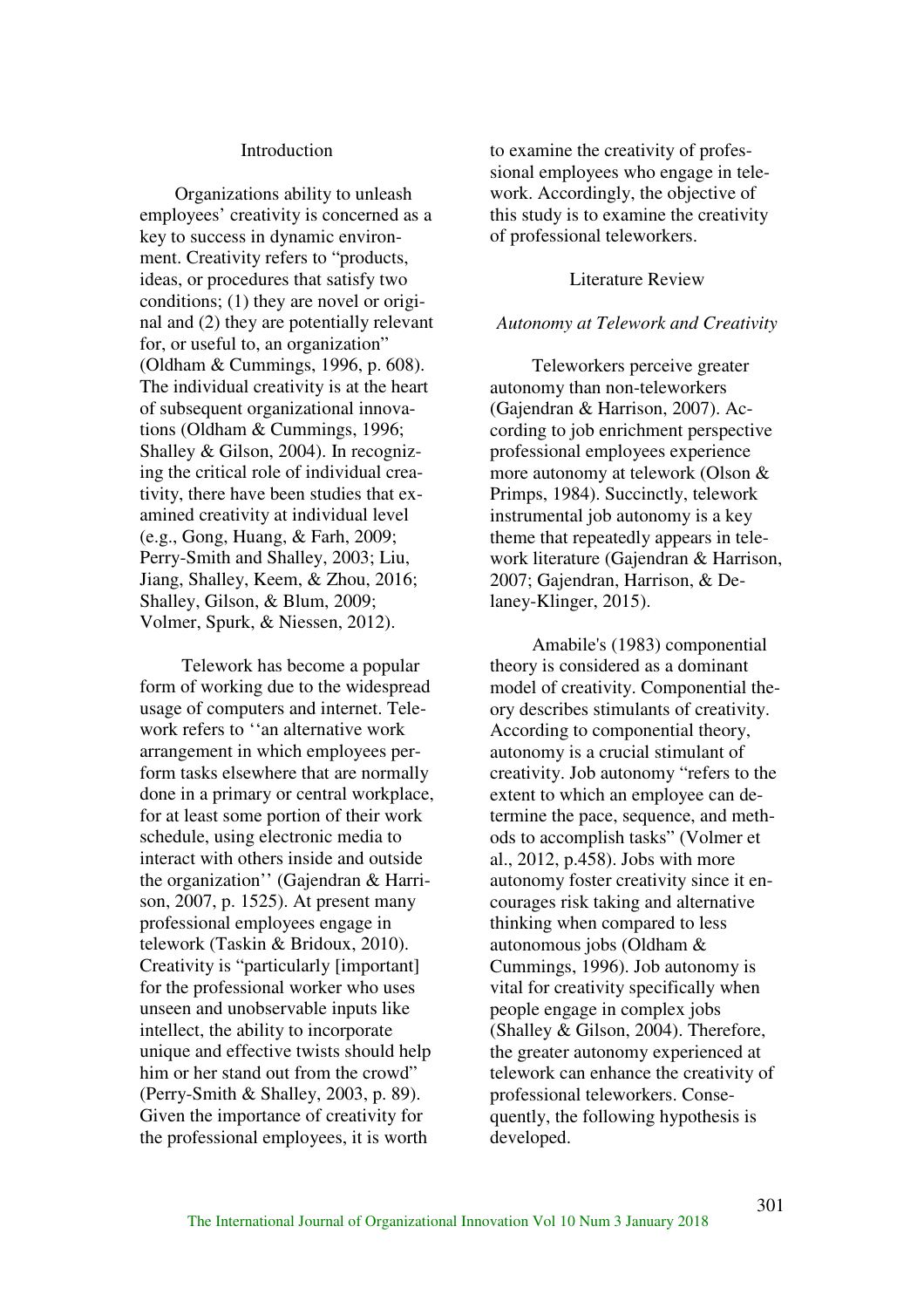H1: Autonomy positively impacts on creativity of professional teleworkers

## *Creative Self-efficacy as a Mediator in between Autonomy and Creativity*

 According to social cognitive theory, human behaviour is extensively regulated by ongoing exercise of selfinfluence (Bandura, 1991). Doing so, self-efficacy plays a vital role as a selfregulation mechanism. Self- efficacy is "people's belief about their capabilities, to exercise control over their own level of functioning and over events that affect their lives" (Bandura, 1991, p.257). Succinctly, self- efficacy is considered as a more central and pervasive self- regulation mechanism (Bandura, 1991). Drawing the insights of Bandura's social cognitive theory, Tierney and Farmer (2002) tested and validated the construct of creative selfefficacy. Creative self- efficacy is "the belief one has the ability to produce creative outcomes" (Tierney & Farmer, 2002, p. 1138). Moving ahead in highly uncertain and complex creative journey requires a necessary belief of self-confidence as initially shown by Bandura (1991) and then extended to creative self-efficacy by Tierney and Farmer (2002). Employees those who report high creative self-efficacy keep them strongly and persistently attached towards the creative target amidst the difficulties. As such creative selfefficacy was found to be a more overarching variable that nourishes creativity (Gong et al., 2009). Therefore, creative self- efficacy serves as an important precursor for creativity (Tierney & Farmer, 2002; Gong et al., 2009).

Creative self-efficacy is a state-

like construct that can be enhanced by contextual factors (Mathisen, 2011). Autonomy is a job related contextual factor which can enhance the creative self-efficacy (Liu et al., 2016; Mathisen, 2011). Creative-self efficacy was found to be a mediator in the relationship between transformational leadership and creativity (Gong et al. 2009). Also, Liu et al. (2016), found that creative self-efficacy as a mediator between autonomy and creativity. These evidences show that the creative self-efficacy as a mechanism through which autonomy impacts on creativity. Therefore, based on the above discussion, we propose;

H2. Creative Self Efficacy mediates the effect of autonomy on creativity of professional teleworkers.

#### **Methods**

 We conducted a web based survey with a self-administered questionnaire. A cross sectional data collection was done during the period of March-May 2017. We adopted convenience and referral sampling techniques to select respondents. The survey link was sent and shared among the professional teleworkers in software developing companies in Sri Lanka. The participants were assured the anonymity of the data. A total of 132 professional employees those who engage in telework in software developing companies completed our survey.

 The sample comprised of 78 software engineers, 33 system analysts and 21 project managers. In the sample 103 (78%) were male and 29 (22%) were female. 31 (24%) of the participants were 18-24 years old, 77 were 25-34 (58%) and 24 (18%) were more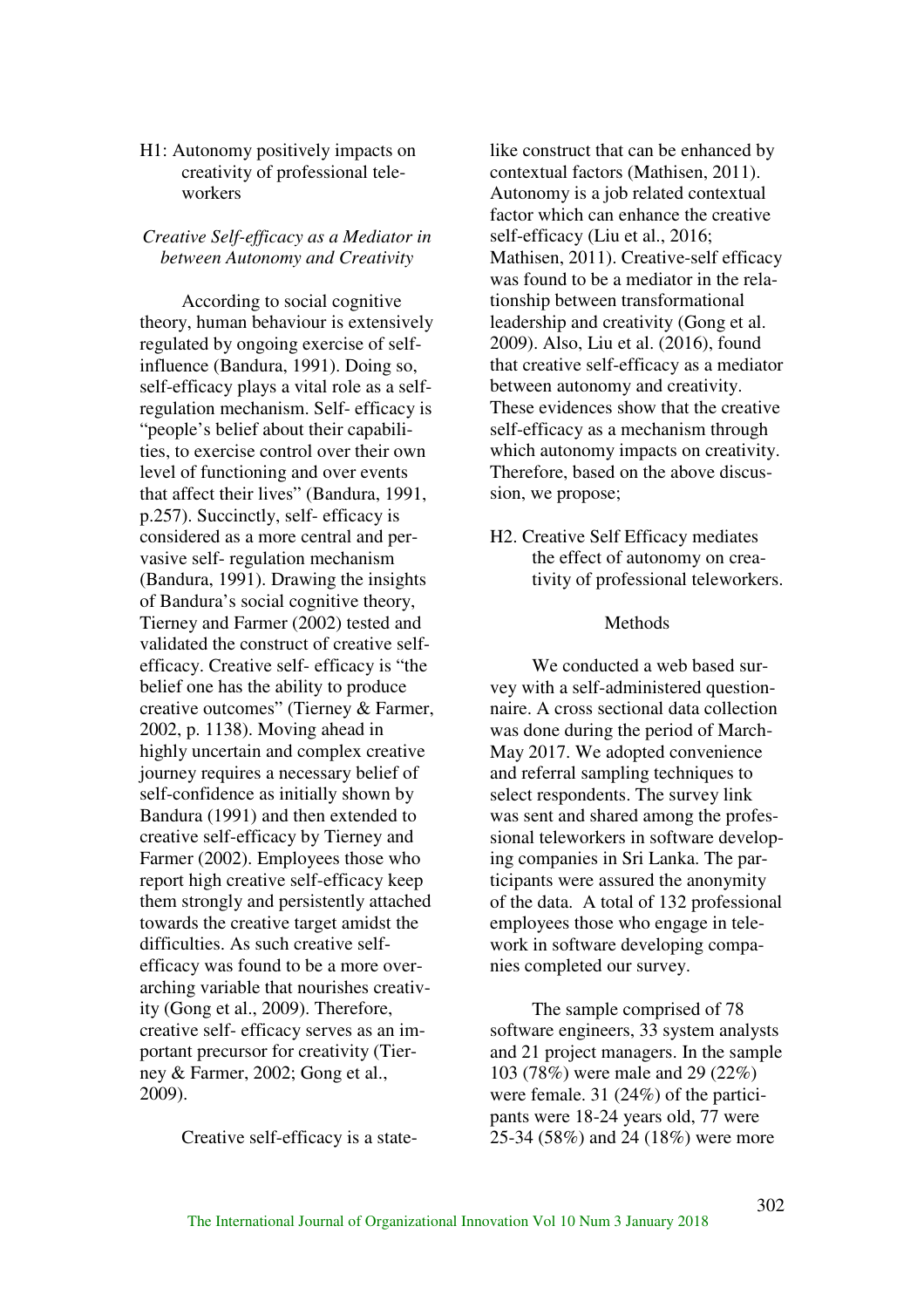than 35. Within the sample 16 (12%) participants worked in the organization for less than 1 year, 62 (47%) for 2-3 years, 33 (25%) for 4-5 years, and remaining 21 (16%) worked more than 5 years.

#### *Measurements*

 All of the constructs of the present study were measured by using 7 point Likert scale ranging from  $1 =$ very strongly disagree to  $7 = \text{very}$ strongly agree. Creativity was measured by using three items ("The work I produce is creative", "The work I produce is original", and "The work I produce is novel") developed by Oldham and Cummings (1996). Participants rated how they feel the level of originality and creativity of the outcome that they produced. Following previous studies, we also used self-reported creative performance (e.g., Shalley et al., 2009). Self-reported creativity is more suitable since the focal person is the one who really feels his/her own creativity (Shalley et al., 2009).

 Job autonomy was measured by using three item autonomy/self- determination scale (e.g., "I have significant autonomy in determining how I do my job") developed by Spreitzer (1995). Creative self-efficacy was measured using three items (e.g., "I have confidence in my ability to solve problems creatively") developed by Tierney and Farmer (2002).

#### Results

 Table 1 presents the Cronbach's alpha coefficient, means, standard deviations, and correlations of the constructs. The Cronbach's alpha coefficients for all of the constructs were

higher than 0.7 proving the reliability of measurement scales.

# *Results of Confirmatory Factor Analyses*

 The present study employed confirmatory factor analyses (CFA) and path analysis by using Amos 16.0 to assess the proposed model. We evaluated the model with RMSEA and  $\chi^2$ /df. As a threshold level, RMSEA below 0.08 and  $\chi^2$ /df less than 2 indicate an acceptable fit. RMSEA of the model was 0.07 and  $\chi^2$ /df was 1.6. Further, the model was evaluated with relevant fit indices (i.e., NFI, CFI, TLI, and IFI). The above fit indices greater than .9 indicate a good fit. The present model reported  $NFI = 0.93$ ,  $CFI =$ 0.97, TLI =  $0.96$ , IFI =  $0.97$ , indicating that the model adequately fit the data.

#### *Results of Hypotheses Tests*

 H1 proposed that autonomy positively impacts on creativity. Results revealed a positive effect of autonomy on creativity before entering creative self-efficacy ( $\beta$  = .22,  $p < 0.05$ ). Therefore, the H1 was supported. H2 proposed that creative self-efficacy mediates the effect of autonomy on creativity of professional teleworkers. First, there was a positive effect of autonomy on creative self-efficacy (β = .21, *p* < 0.05). Second, creative self-efficacy had a positive impact on creativity  $(\beta =$ .32,  $p < 0.01$ ). Once creative selfefficacy was entered as the mediator, the direct impact of autonomy on creativity was turned to insignificant  $(\beta =$ .15,  $p = 0.06$ ). Therefore, creative selfefficacy serves as a full mediator between autonomy and creativity. Thus,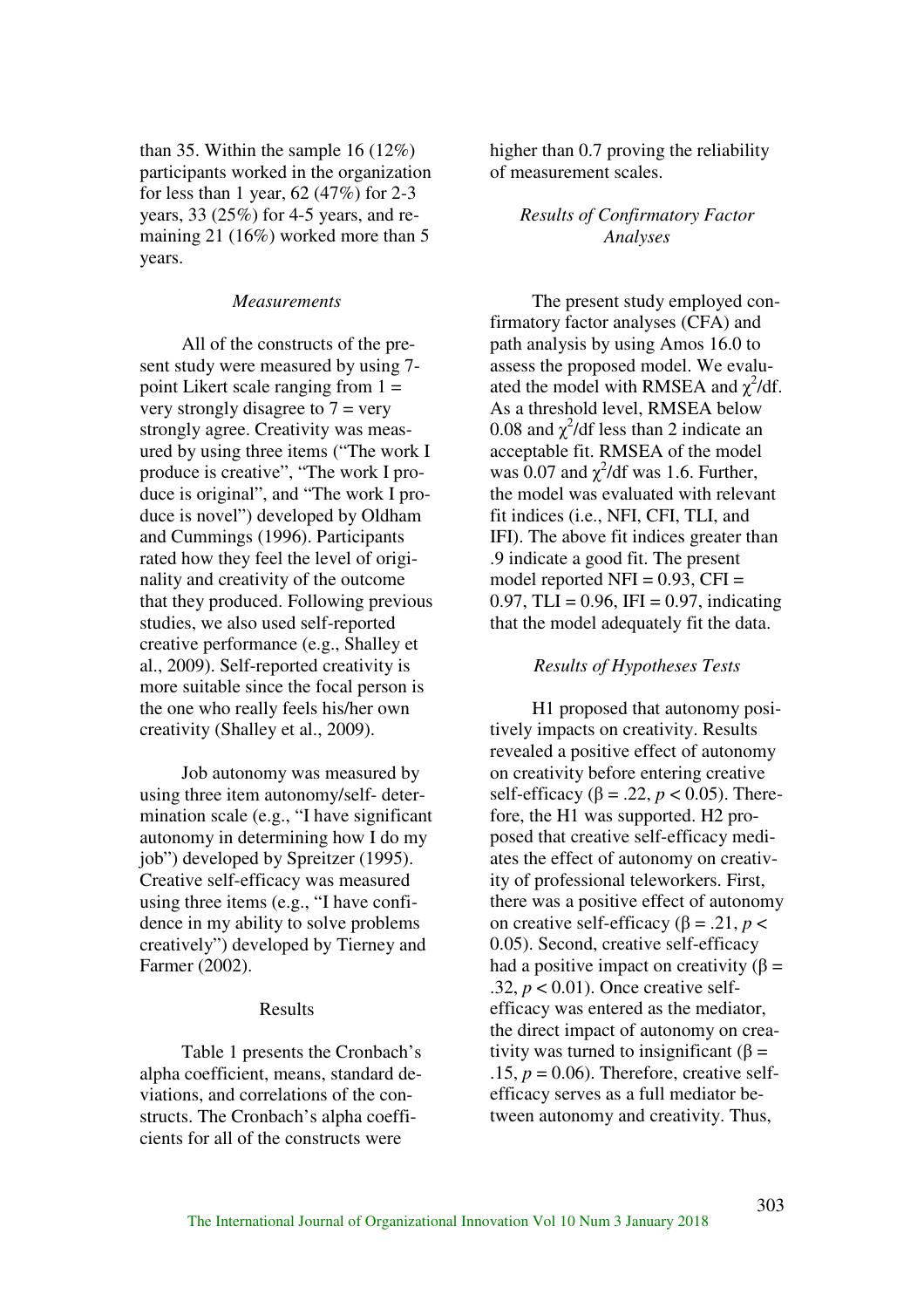|                           |          | the variables |           |        |          |
|---------------------------|----------|---------------|-----------|--------|----------|
| Variable                  | $\alpha$ | M             | <b>SD</b> |        |          |
| 1. Autonomy               | 0.82     | 5.05          | .83       |        |          |
| 2. Creative self-efficacy | 0.79     | 5.59          | .70       | $.21*$ |          |
| 3. Creativity             | 0.91     | 5.04          | .95       | $22^*$ | $.35***$ |

Table 1. Reliabilities, means, standard deviations and correlations among

Note.  $\binom{4}{1}$  < 0.01;  $\binom{4}{1}$  < 0.05 (2- tailed)



Figure 1. Research Model  $\binom{4}{1}$  < 0.01;  $\binom{4}{1}$  < 0.05)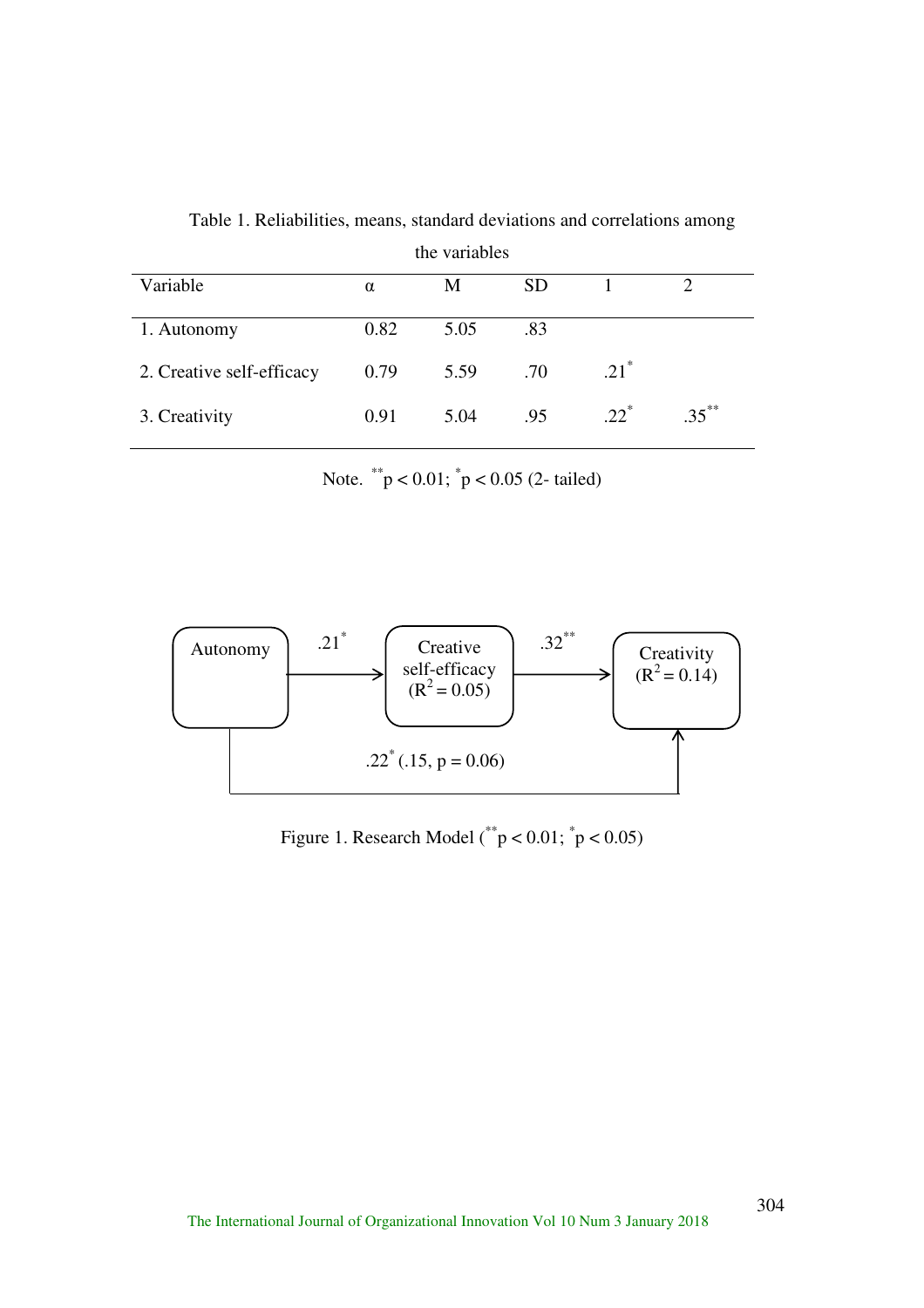H2 was supported. These results are reported in Figure 1 above.

#### Discussion

 This study intended to examine the creativity of professional teleworkers. The results of the path analysis provided basic support to the appropriateness of autonomy (i.e., views of componential theory) and creative self-efficacy (i.e., views of social cognitive theory) in understanding the creativity of professional teleworkers of Software developing companies in Sri Lanka. First, the findings of the present study highlight the importance of telework with regard to creativity of professional employees. In contrast to the office environment, telework environment has reduced informal communication and trimmed down social interactions other than the communication mediated by technologies. In particular, the greater autonomy associate with telework helps to enhance the creativity of professional employees. Second, creative self-efficacy fully mediated the effect of autonomy on creativity. This finding confirms creative selfefficacy as a mediator in between the direct variable and creativity (Mathisen, 2011: Liu et al., 2016). Social cognitive theory (Bandura, 1991) provides the basis for answering the question as to why employee becomes creative when he or she receives autonomy at telework. In accordance with the views of social cognitive theory our study confirmed creative self- efficacy as a reason behind the creativity of professional employees when they receive higher autonomy at telework.

#### Limitations and Implications

 Some limitations exist in the present study. First, we collected data from professional teleworkers of the software developing companies in Sri Lanka. Hence, generalizability of the findings in other contexts can be limited. Thus, future research can replicate the present study in other contexts. Second, this study employed cross sectional research design. Hence, this might hinder the assumption of causality. In order to establish causality, future research may embark on longitudinal studies. Third, selfreport method might reduce the validity of the data due to the common source bias. Future research can avoid such biases through collecting data from multiple sources.

 In spite of these limitations, the present study has important implications. First, still both employees and managers believe the physical presence in the organization regardless of the benefits associated with telework. The present study provides some fresh evidence to alter such negative perceptions. Second, in the developed context telework is becoming increasingly popular. However, the popularity is not equal across the globe. The present study was conducted in Sri Lanka, which is considered as a developing country. This study brought empirical evidence to support the appropriateness of telework in fostering creativity. Hence, our study would be an eye opener for both practitioners and researchers to rethink on telework, particularly in developing context.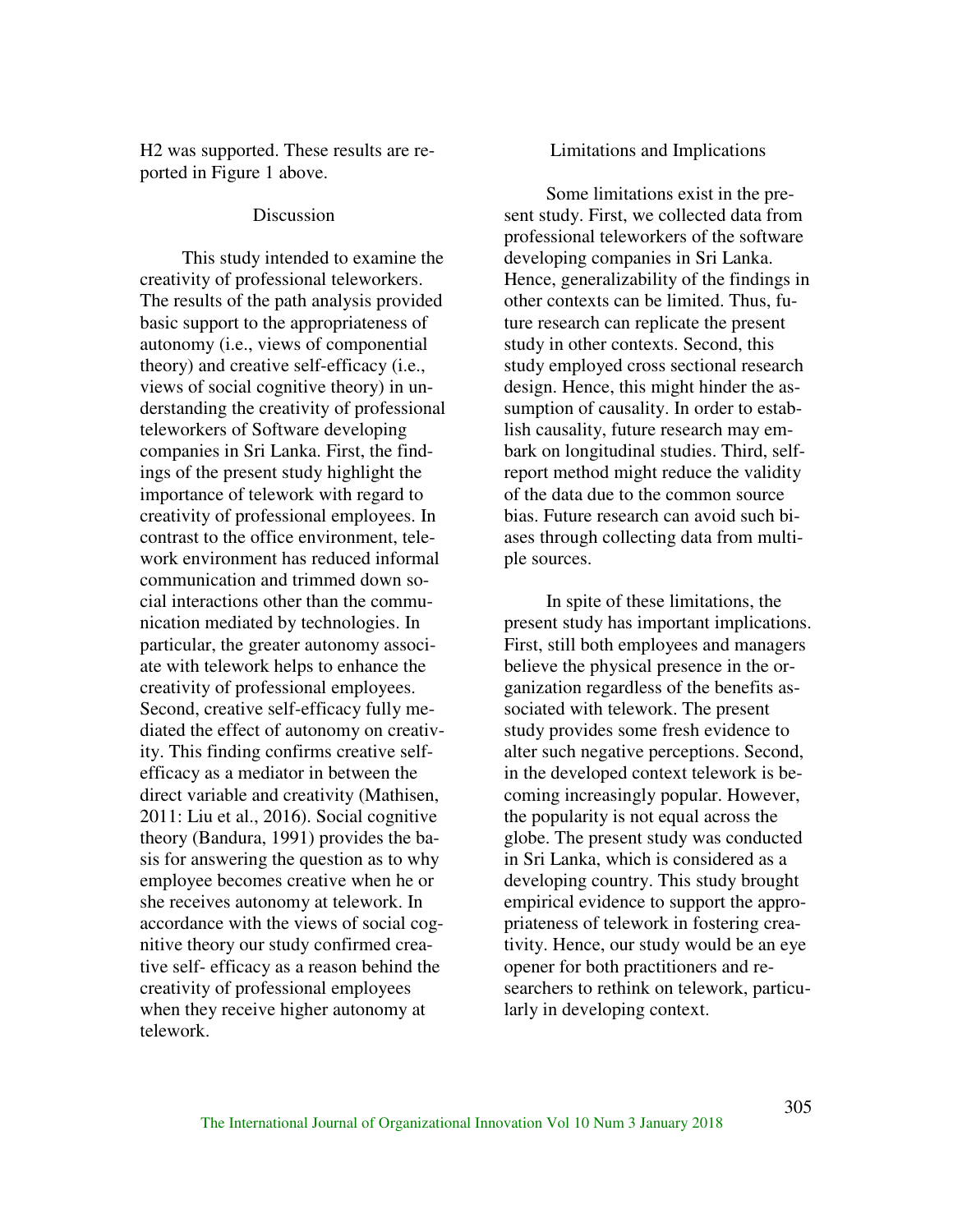#### References

- Amabile, T. M. (1983). The social psychology of creativity: A componential conceptualization. *Journal of Personality and Social Psychology*, 45(2), 357–376.
- Bandura, A. (1991). Social cognitive theory of self-regulation. *Organizational Behavior and Human Decision Processes*, 50(2), 248– 287.
- Gajendran, R. S., & Harrison, D. A. (2007). The good, the bad, and the unknown about telecommuting: meta-analysis of psychological mediators and individual consequences. *The Journal of Applied Psychology*, *92*(6), 1524–1541.
- Gajendran, R. S., Harrison, D. A., & Delaney-Klinger, K. (2015). Are telecommuters remotely good citizens? Unpacking telecommuting's effects on performance via i-deals and job resources. *Personnel Psychology*, 68, 353–393.
- Gong, Y., Huang, J. C., & Farh, J. L. (2009). Employee learning orientation, transformational leadership, and employee creativity: The mediating role of employee creative self-efficacy. *Academy of Management Journal*, *52*(4), 765– 778.
- Liu, D., Jiang, K., Shalley, C. E., Keem, S., & Zhou, J. (2016). Motivational mechanisms of employee creativity: A meta-analytic examination and the-oretical extension of the

creativity literature. *Organizational Behavior and Human Decision Processes*, 137, 236–263.

- Mathisen, G. E. (2011). Organizational Antecedents of Creative Self-Efficacy. *Creativity & Innovation Management*, 20(3), 185–195.
- Oldham, G. R., & Cummings, A. (1996). Employee Creativity: Personal and Contextual Factors at Work. *The Academy of Man-agement Journal*, 39(3), 607–634.
- Olson, M. H., & Primps, S. B. (1984). Working at home with computers: Work and nonwork issues. *Journal of Social Issues*, 40(3), 97-112.
- Perry-Smith, J., & Shalley, C. (2003). The social side of creativity: A static and dynamic social network perspective. *The Academy of Management Review*, 28(1), 89– 106.
- Shalley, C. E., & Gilson, L. L. (2004). What leaders need to know: A review of social and contextual factors that can foster or hinder creativity. *Leadership Quarterly*. 15(1), 33-53.
- Shalley, C. E., Gilson, L. L., & Blum, T. C. (2009). Interactive Effects of Growth Need Strength, Work Context, and Job Complexity on Self-Reported Creative Performance. *Academy of Management Journal*, 52(3), 489–505.
- Spreitzer, G.M. (1995). Psychological Empowerment in The Workplace:

The International Journal of Organizational Innovation Vol 10 Num 3 January 2018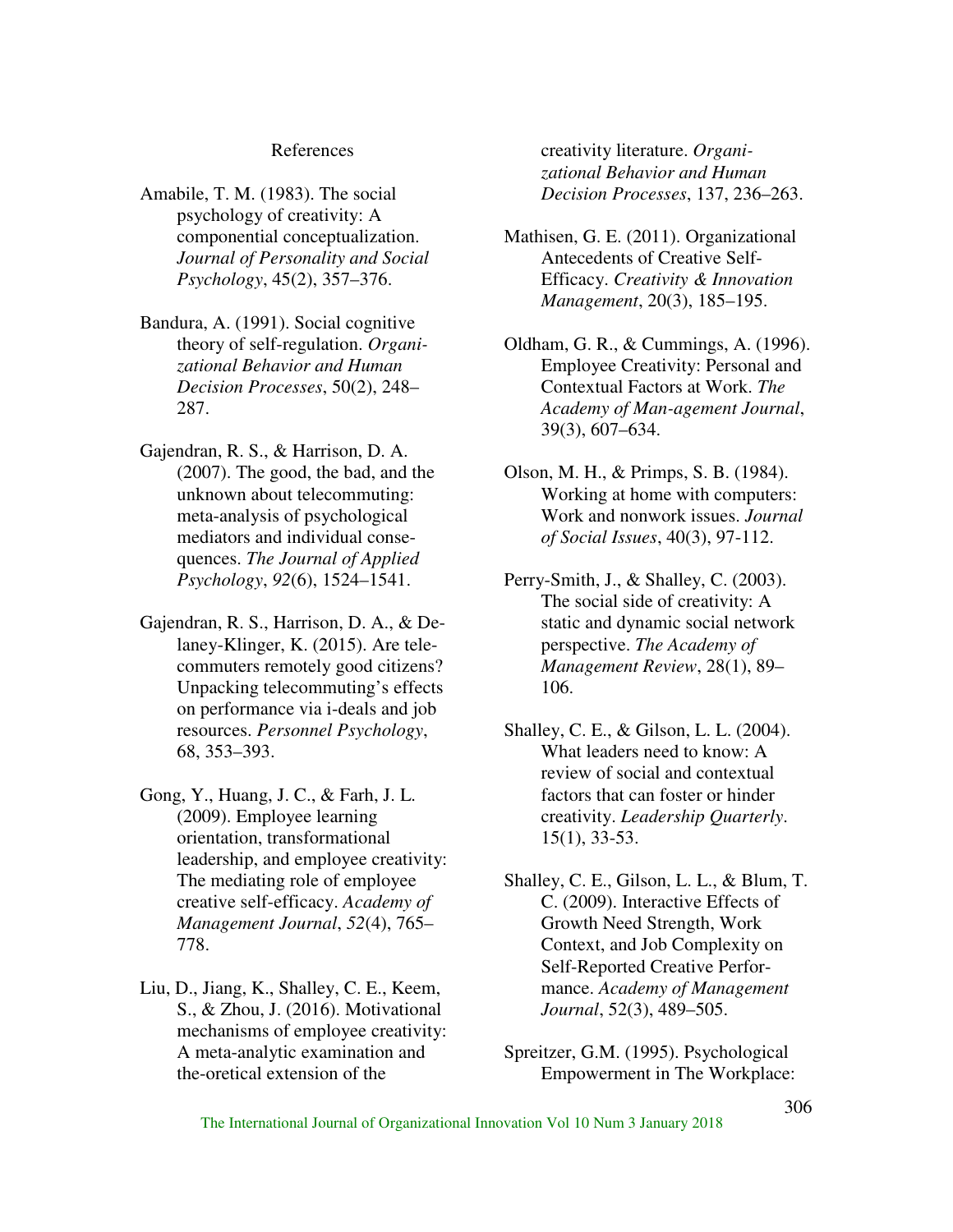Dimensions, Measurement, And Validation. *Academy of Management Journal*, 38,1442-1465.

- Taskin, L., & Bridoux, F. (2010). Telework: a challenge to knowledge transfer in organizations. *The International Journal of Human Resource Management*, 21(13), 2503–2520.
- Tierney, P., & Farmer, S. M. (2002). Creative self-efficacy: Its poten-tial antecedents and relationship to creative performance. *Academy of Management Journal*, 45(6), 1137– 1148.
- Volmer, J., Spurk, D., & Niessen, C. (2012). Leader-member exchange (LMX), job autonomy, and creative work involvement. *Leadership Quarterly*, 23(3), 456–465.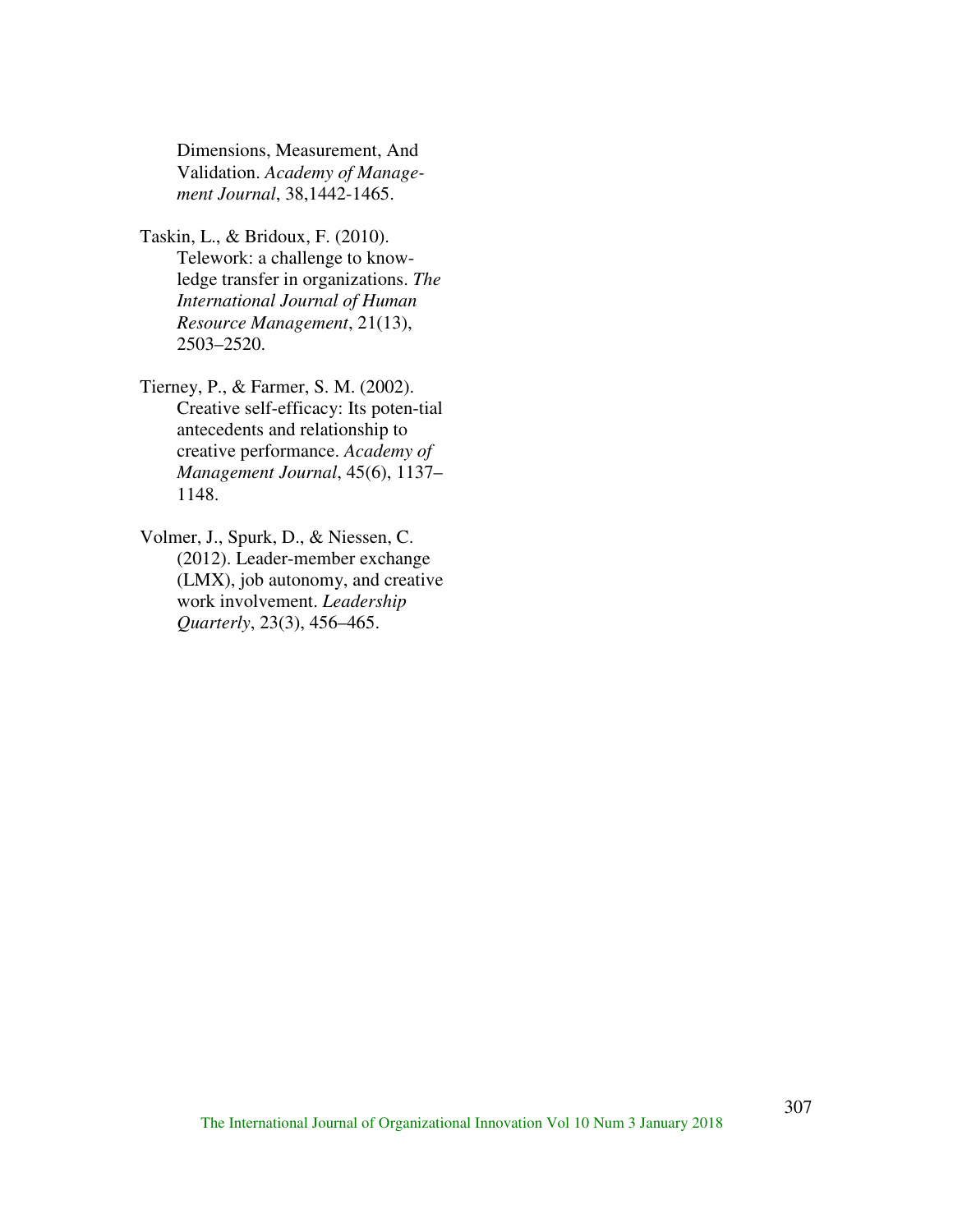This page left purposely blank.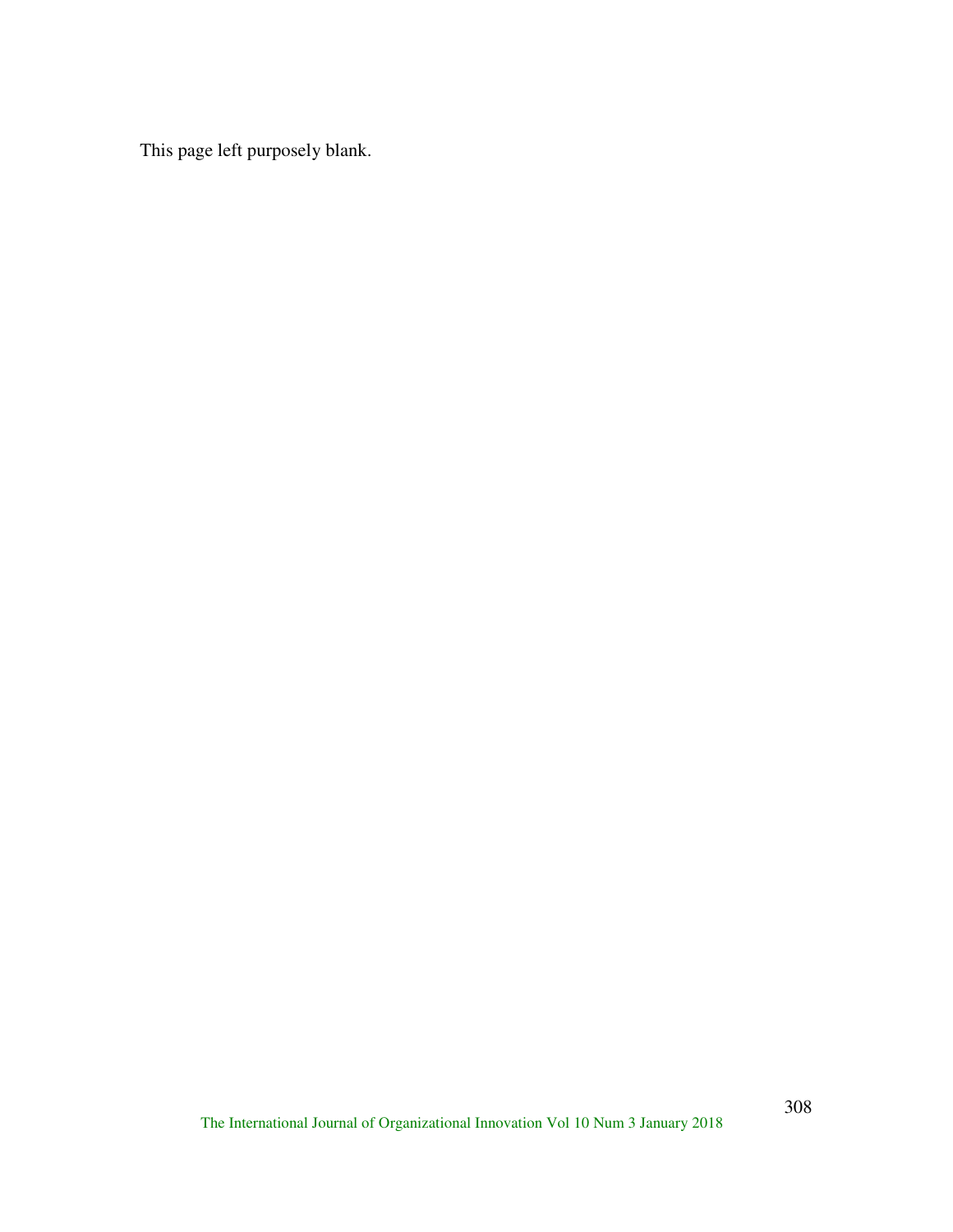

# TO EXPLORE THE ENVIRONMENTAL MANAGEMENT, RAISING PROCESSES AND MARKETING CHANNELS OF AQUACULTURE THROUGH PARTICIPATION OBSERVATION AND DEPTH INTERVIEW: A CASE STUDY OF BARRAMUNDI IN TAINAN, TAIWAN

Shu-Fang Hsu Department of Food and Beverage Management, Far East University, Taiwan, R.O.C. h99582004@gmail.com

### Abstract

Taiwan has a wealth of aquatic resources and with a very deep potentiality for fisheries production due to the island is surrounded by the sea. In response to consumer awareness of aquatic quality and market demand, fishery cultivation skill has been continued to progress in recent years in Taiwan. It is relatively important, therefore, on ecological farming plan, integrate ecological management of environmental management, breeding process and logistic access. In this study, an ecological farmer, Mr. Dingxin Wang (hereinafter referred to as "Mr. Wang"), in Tainan, Taiwan, as a case. With using observation and interview method to explore the marketing channel, environmental management, aquaculture process of ecological aquaculture for barramundi. Mr. Wang used to take "wholesale purchase" as his logistic and sale channel. To be purchased by the wholesaler. The quality of environmental management will be affected by the marketing model such as fishery oxygen content, hygienic management, etc. In other words, those factors will affect the fish meat, the smell of fish and other quality. Therefore, the study showed that it is relative important on aquaculture process and method for barramundi.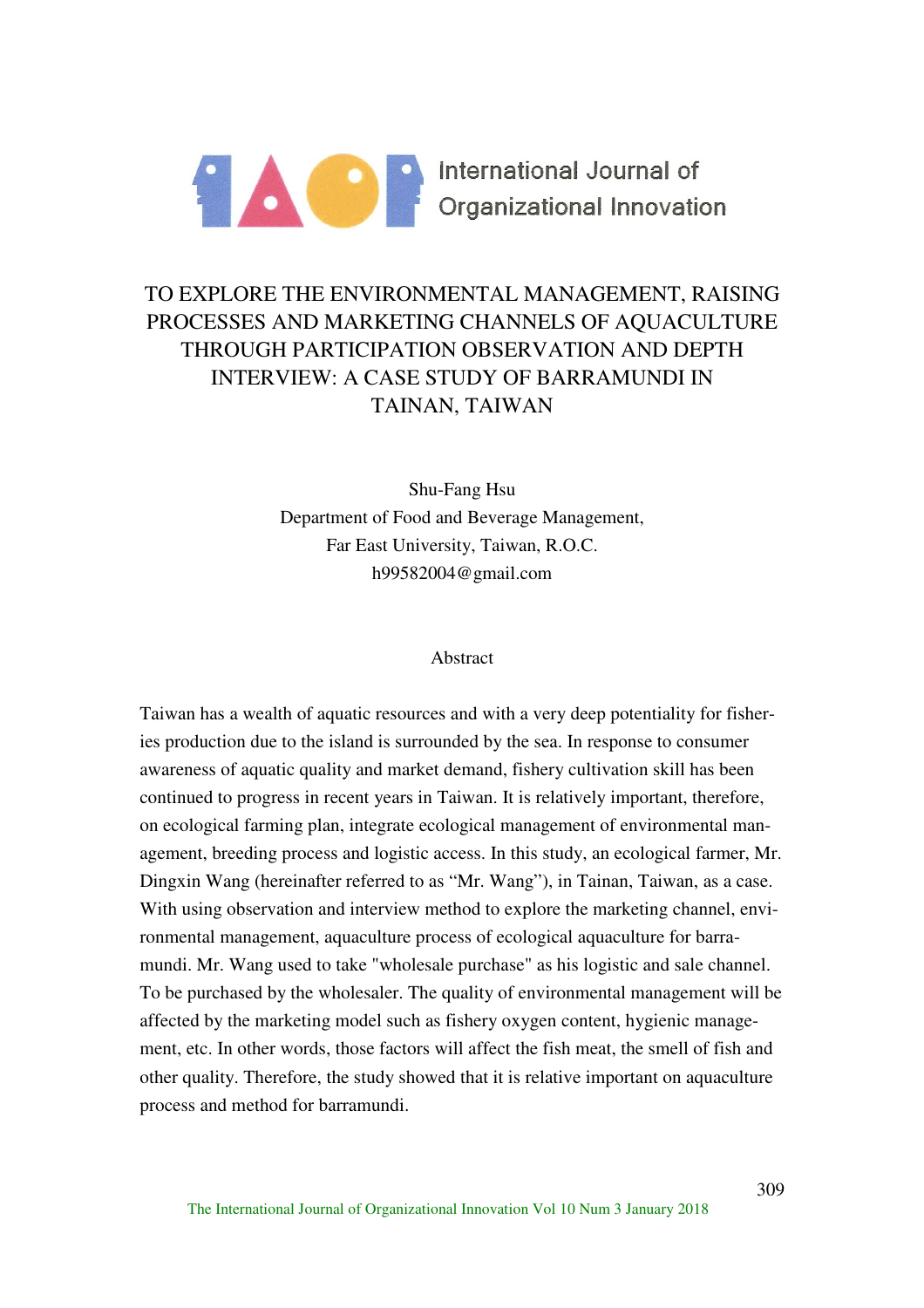### Keywords: Barramundi, Market Channel, Ecological Aquaculture, Depth Interview

### Introduction

# *Research Background and Motivation*

 The growth of fish farming technology, usually are required by the high temperature, for subtropical Taiwan is very mature, such as barramundi which with short raising time and the high rate of meat, are more popular by aquaculture producer. The price of barramundi is inexpensive, and its quality is poor. Although it can grow fast under the low salinity, the meat is relatively loose. This has a considerable impact on the barramundi aquaculture industry in Taiwan. Moreover, some professional on barramundi aquaculture industries are not seeking sophisticated.

 The fact was that the aquaculture producer sold a large number of barramundi to the wholesaler with low prices to increase their profits as long as the fish as less bitter and algae taste. However, the consumers began to love the high quality value fish followed by the economic take-off and the increased income.

 Mr. Dingxin Wang (hereinafter referred to as Mr. Wang), an aquaculture producer in this case study, has begun his aquaculture in 2003. His father was also an aquaculture worker, so Mr. Wang contacted with aquaculture when he was in childhood. Due to his siblings had no ambition to take aquaculture industry, Mr. Wang decided to return home to take over it and transformed his way from professional aquaculture to ecological aquaculture because he was lack of huge capital. Mr. Wang committed to raise the barramundi with fleshy and without the algae smell.

 Barramundi is very popular in Taiwan cuisine, it also a general nutritional supplements for Taiwan people. But less quality, fleshy loose and poor taste, barramundi was often bought by the consumers in a not so good taste comparing with the wild barramundi. This study explored the concept of "ecological aquaculture", if barramundi raised at the aquaculture farm, with solid fleshy and without the algae smell, could be able to match the wild perch. And summer is the most suitable raising time for barramundi, it shall be in 6 months to raise the adult barramundi.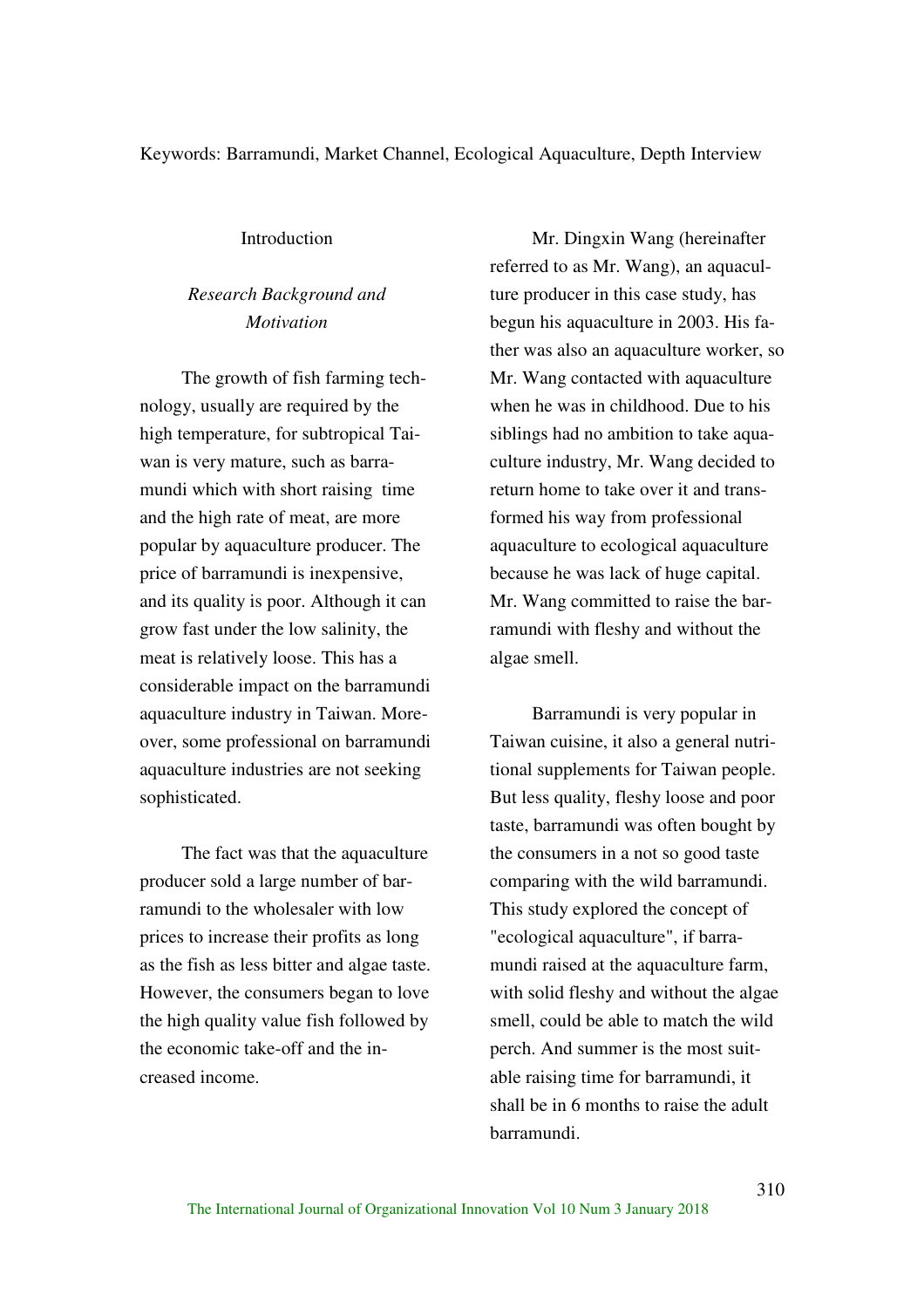Mr. Wang has continually adjusted both in raising and environmental management and he did not care about the time cost due to the barramundi could not be raised throughout the whole year. Mr. Wang also sold his fish to the traditional market and developed the home delivery channel by himself in addition to the wholesale purchase. The process of his efforts and results are the motivations of this study.

The Scope and Purpose

 This study required the real interviews and observations due to the lack of relevant literatures on the ecological management and raising record in Taiwan. More in-depth aquaculture results could be found during the interviews. The study selected an ecological aquaculture of barramundi in southern Taiwan to conduct the field observation and visiting, and to participate the actual raising process, aquaculture methods and understanding the sale channels.

### Literature Review

# *Survey of Barramundi Aquaculture of Taiwan*

 The major raising areas of barramundi in Taiwan are under the south of Chiayi where the higher temperature could be suitable for the barramundi fish. The rapid growth and less sickness had made the barramundi amount to reach the peak in 1992 to 1995. But the domestic market could not meet the excess production. The fish prices even had been fallen to the edge of the cost, making a lot of fishers lose money, because of imbalance in production and marketing, many barramundi producers had been withdrawn the market after 1998. Barramundi industry was in a bottom condition in 2000, export companies actively found a new way out for the industry. The barramundi aquaculture skill has been improved under the consumers demand in recent years. Nowadays, barramundi aquaculture has become a common raising species (Dai, 2016).

 The statistics of the Agriculture Commission of the Executive Yuan (2015) pointed out that Taiwan's barramundi was still dominated by lateolabrax japonicas. The data showed that lateolabrax japonicas easily live whatever in tropical, subtropical, fresh water, brackish water and the whole sea water. However, barramundi is tropical species, which is a wide salty fish and intolerant low temperature, only suitable for raising in southern Taiwan. Meanwhile, barramundi is unable to have the mass production throughout the year, so the yield was less than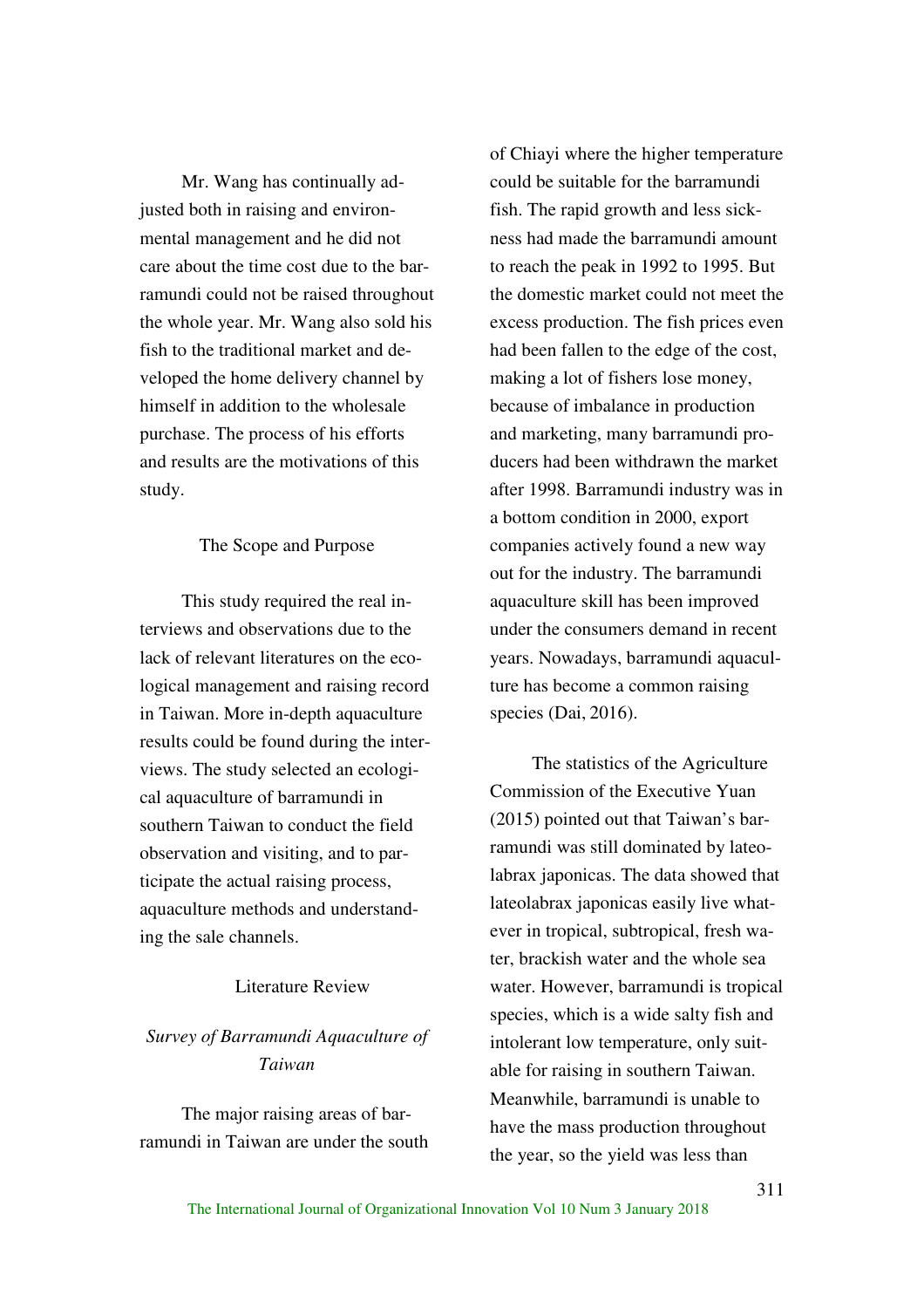lateolabrax japonicas. The study from Zhao and Guo (2012) showed that the barramundi is a carnivorous fish, that is, artificial raising will be followed for domesticated barramundi when the fries grow up to meet the demand of aquaculture field. Therefore, the domesticated barramundi has been fully accepted with artificial feeding. The study also pointed out that barramundi grow faster under the low salinity environment, however, it was easier to produce smelly flavor and soft meat if in the freshwater condition. Xu (2007) defined that as long as no damage to the environment, do not discharge the untreated wastewater, no antibiotics, etc., can be named as ecological aquaculture. Some aquaculture experts are biased to restore the past farming and animal husbandry. Huang and Liu (2011) studied that most aquaculture producer used of freshwater aquaculture, water depth of 1.5 to 2 meters, each stock of 5,000 to 12,000 from the 2-inch fry. Adult fish risk is lower, and the higher water temperature, the faster the fish growth, the general yield of about 70% to 80%. The range of salinity suitable for barramundi is from freshwater to 10 ppt, where ppt is the salt concentration unit. In other word, barramundi grows faster in low salt environments. But the same size of freshwater barramundi is heavier than the brackish one. And the stocking

density of saltwater aquaculture is lower than that of freshwater aquaculture. In fact, about 80% of the Taiwanese aquaculture industries are engaged in freshwater to salinity 10 ppt (Guo, 2001).

# *Channels for Aquaculture Market Segmentation*

 Lin, Huang and Liao (2011) considered that aquaculture producers usually grew their own fish from fries, then, to be purchased by the wholesale or processing plant after meeting the market specifications. As for domestic consumer market, it usually access via the auction of fishing market or logistic channel from wholesaler. While, export products are exported after processing. He pointed out that it was different between domestic consumer market and export markets according to fish size. It can be divided into four types of aquaculture, and also there are the different distributors: (1) To supply the domestic market demand, raising time of about 5 to 7 months, smaller size, higher price than export about 10- 20 percent; (2) more than 1 kg, raising time of more than nine months, larger size than domestic market, large acquisitions, less price than domestic market (3). To enhance the aquaculture density in the early stage, nearly 6 months, first sale to domestic market, then, sale the remaining till raising to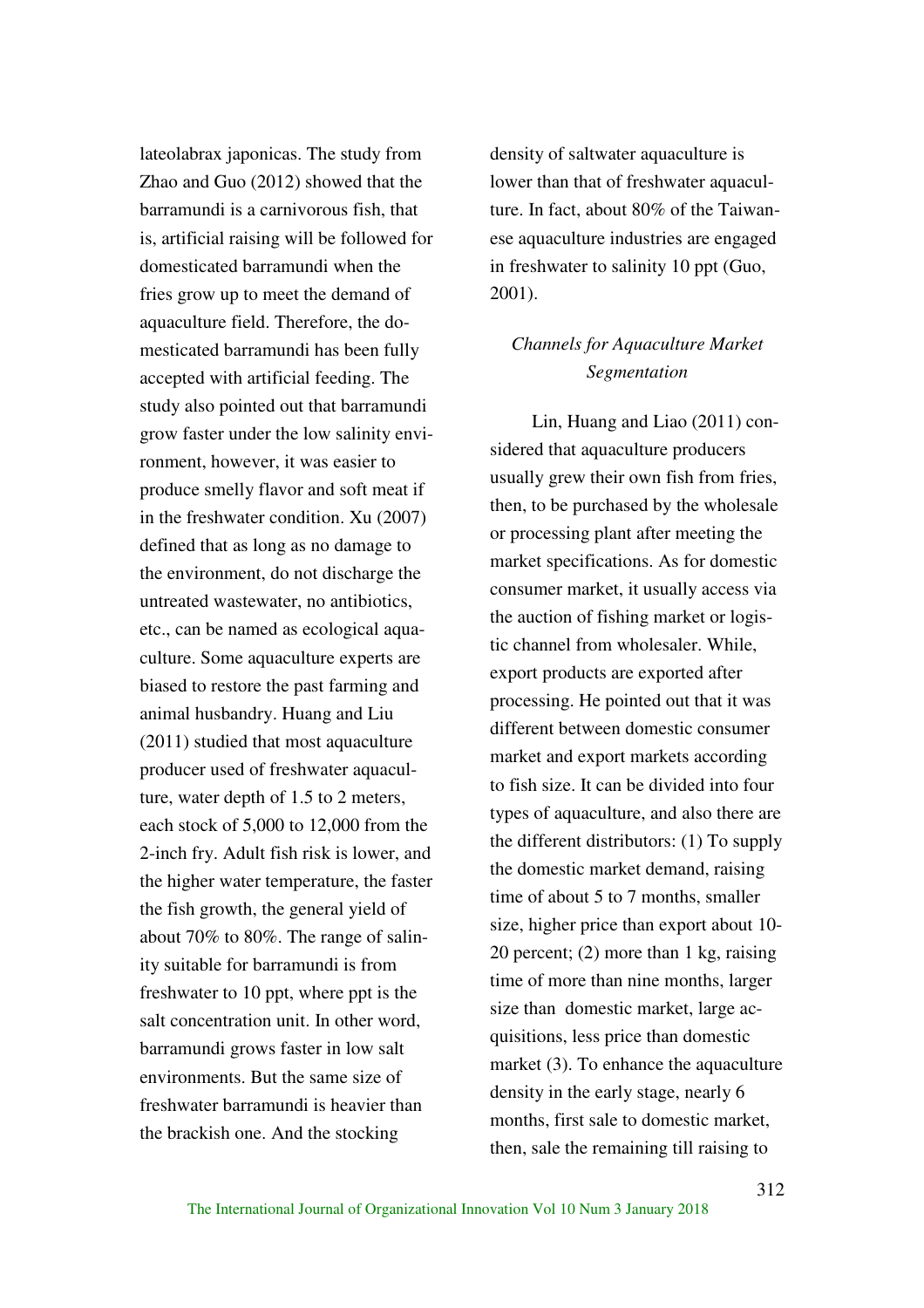the export size (4)The raising time of more than 2 years, more than 4 kg, the increasing in the purchase price, however, the capital investment was quite amazing, the relative risk of natural disasters also increased.

#### Study Method

 Eisenhardt (1989) argued that case studies focus on the dynamic state of a single context and was particularly applicable to the field of new research topics. He studied that the case study method was established by linking, comparison, and induction of multiple databases. The sources of these materials are combined with practice, from which the assumptions and theories are more feasible. Yin (1994) considered that the definition of case studies was a practical way of investigating, when the line between the phenomenon and the real life was not so clear, the study needed to verify the status quo through a variety of evidence. Yu (1995) thought that participatory observation was an interdisciplinary approach such as sociology, medicine and pedagogy as well. And the different definitions were given due to there are crosscutting research characteristics. Wan (2004) argued that the in-depth interviews were to explore the real thoughts of respondents and got more real information. Its purpose was to dial through the real insider interview, the

real meaning, the impact, future development and solution.

 Figure 1 shows the major study framework of this study. It was to explore the aquaculture method and aquaculture environment management, and raised out of each 1 kg of barramundi fish. Be purchased by wholesaler was the major market channel for barramundi producer, and sale on the market by self and home delivery was the secondary access. Therefore, this study was divided into "before depth interview" and "formal depth interview". First, the researcher participated 4 times of barramundi management at the aquaculture field including the daily work and process before depth interviews. As for "formal in-depth interviews", the official interview time and the number were as shown in the Table 1 interview schedule.

#### Data Analysis

# *Introduction of Case of Aquaculture Field*

 A total of 6 hectares of aquaculture field, a total of 12 pools for 0.5 hectares each pool, annual rent of NT\$150,000-. The basic equipments consist of electric boxes, cables, windmills, pumps, automatic feeding machine. The overall cost was more than NT\$1million. The breeding fishes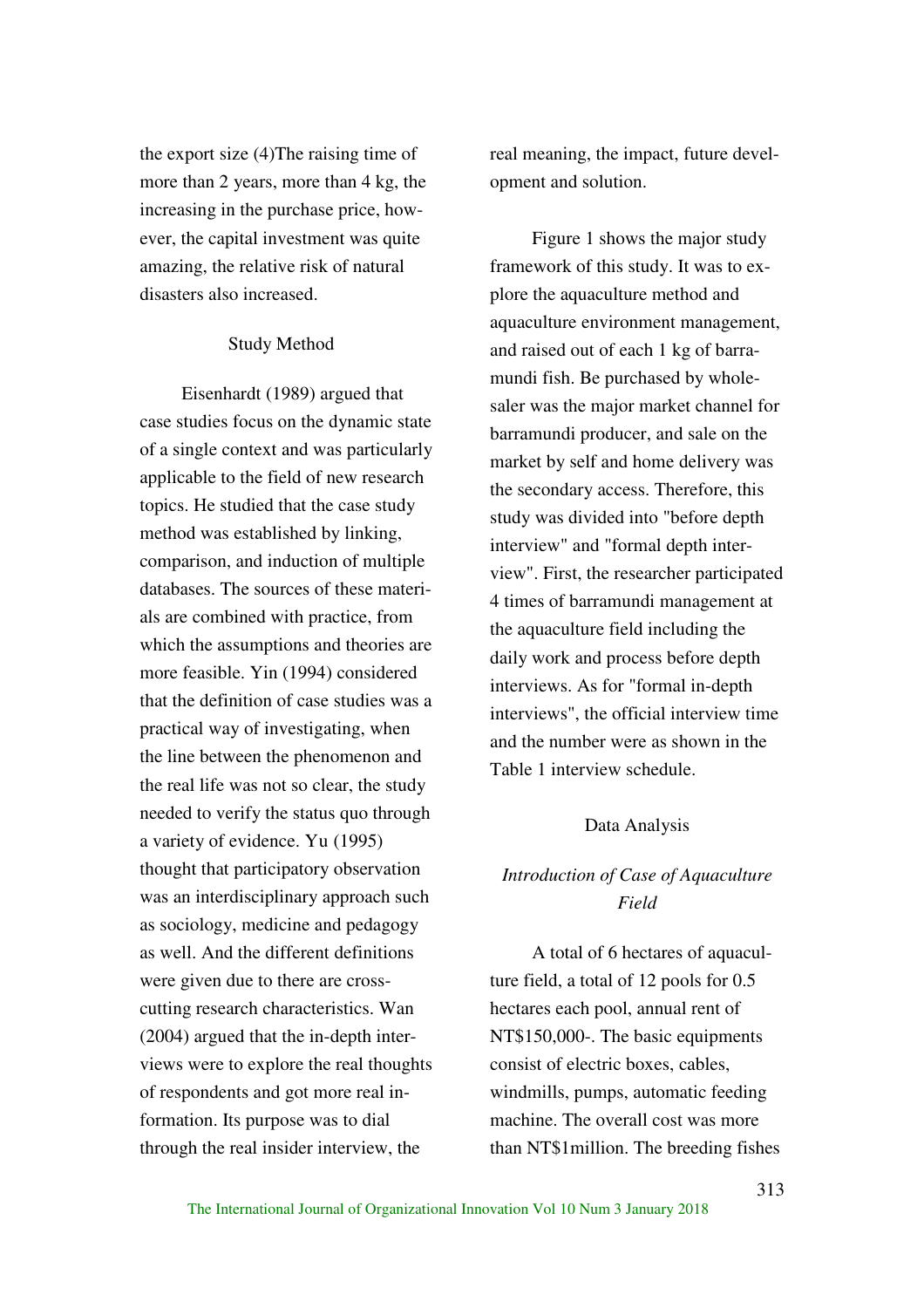contents gentian grouper, grouper, bass and milkfish as well. One of the pools is the mixed one of gentian grouper, grouper and bass. Grouper and bass are with small fish or shrimp as for their food. The similar size will not eat or attack each other, so they could be raised together.

 It prefers the whole barramundi in Taiwan cuisine. Usually, the regular size of barramundi, about 1kg, is dominated by domestic sales selling restaurants, traditional markets or supermarkets. "No selling, no money", the producer can decide what kind of fish to raise, and how size to be raised to sell after the market access is cleared.

 The fish price will be determined by the fish breeding rate. Some other factories such as typhoons, sudden drop in temperature and other natural disasters will cause a big damage even lose money. As for distributors, there are two kinds of wholesaler for selling 0.6kg and 1.8kg.

# *The Actual Aquaculture of Barramundi*

 According to the contract, all the fish in the pool is owned by the wholesaler. First, the wholesaler takes away 5,400kg on the base of 6,000kg in a fish pool, the wholesaler then takes the remaining 600kg fish away after the pool water was totally released.

 If there is no contract, the producer will take the remaining 500kg fish to sell on the market by producer after being taken away 4,800kg from a fish pool. The producer's, Mr. Wang, views on his own ecological aquaculture is as follows:

# *Mr. Wang:*

*"Others can raise 24,000kg, I can only raise 6,000kg at the same aquaculture area and the same raising costs, 24,000 kilograms fish can earn NT\$200,000 if 0.6kg fish can earn NT\$5. But, I can only earn NT\$50,000- . Economic benefit is poor here, so, I don't have the competitiveness."* 

 The most concerning for the wholesaler about the fish is if there is soil smell or not, they do not care about whether the fish is in good condition or not. In general, with the soil smell is higher under freshwater. Actually, it is not the same fish feed comparing to raise with 40,000 fish and with 10,000 fish under the same raising area and water. It needs 120 bags of fish feed for 6,000kg fish and 500 bags of fish feed for 24,000kg fish. More fish feed causes more fish feces.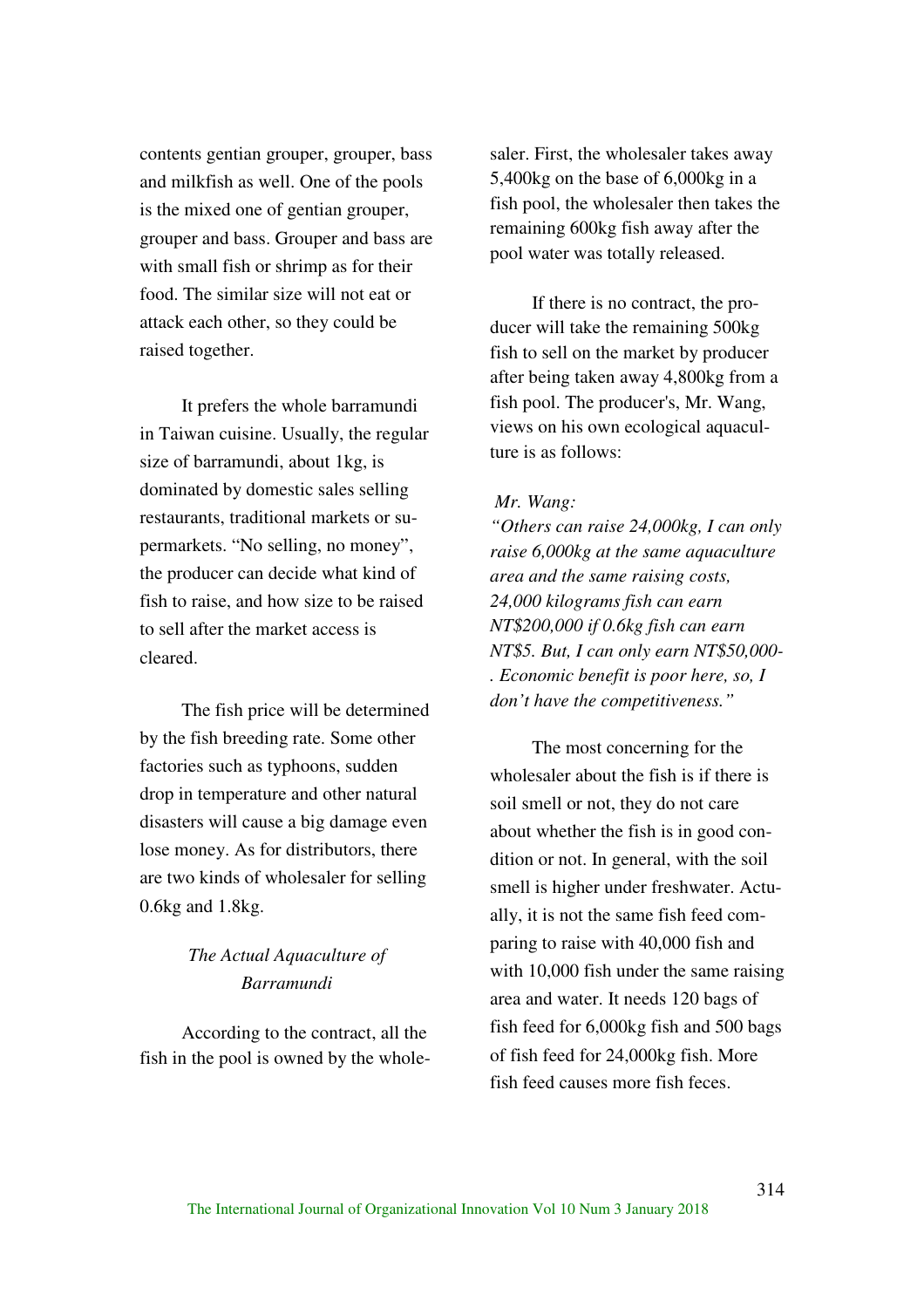

Figure 1. Study Framework

Table 1. Interview Schedule

| Items          | First time | Second time | Third time | Fourth time |
|----------------|------------|-------------|------------|-------------|
| Interview Time | 11/21/2015 | 12/5/2015   | 1/1/2016   | 1/30/2016   |
| Record Time    | 60 Minutes | 120 Minutes | 90 Minutes | 60 Minutes  |

Then, the more fish feces make the higher oxidation under the same aquaculture area and water, which is the major reason for the smell of soil. The aquaculture producer will inform the wholesaler when fish is raised to meet the required weight. Later, the wholesaler will confirm the size of fish, and bring one fish away to taste if there is soil smell or not, the relevant work flows will be arranged, including the exact date and time to collect the fish, after making sure the fish quality. Finally, the wholesaler will select the workers to collect the fish, and the wages are usually paid by the aquaculture producer. The remaining fish will be sold to traditional market or home

delivery by the producer. The weekly sales are about 50 to 80 fish. In addition, it could be sold more than 200 fish monthly by home delivery service through the introduction by friends or relatives. The producer can only earn NT\$10 for each fish from raising to sell, however, the wholesaler can have NT\$40 profits for each fish and he is just for resale.

# *Mr. Wang*:

*"The cost for raising each fish is NT\$50, and sell to the wholesaler may be only NT\$55 to 60, but the wholesaler may sell up to NT\$100 to consumers for each fish. I work very hard and only NT\$10 profits, but the wholesaler just resale and NT\$40 profits for*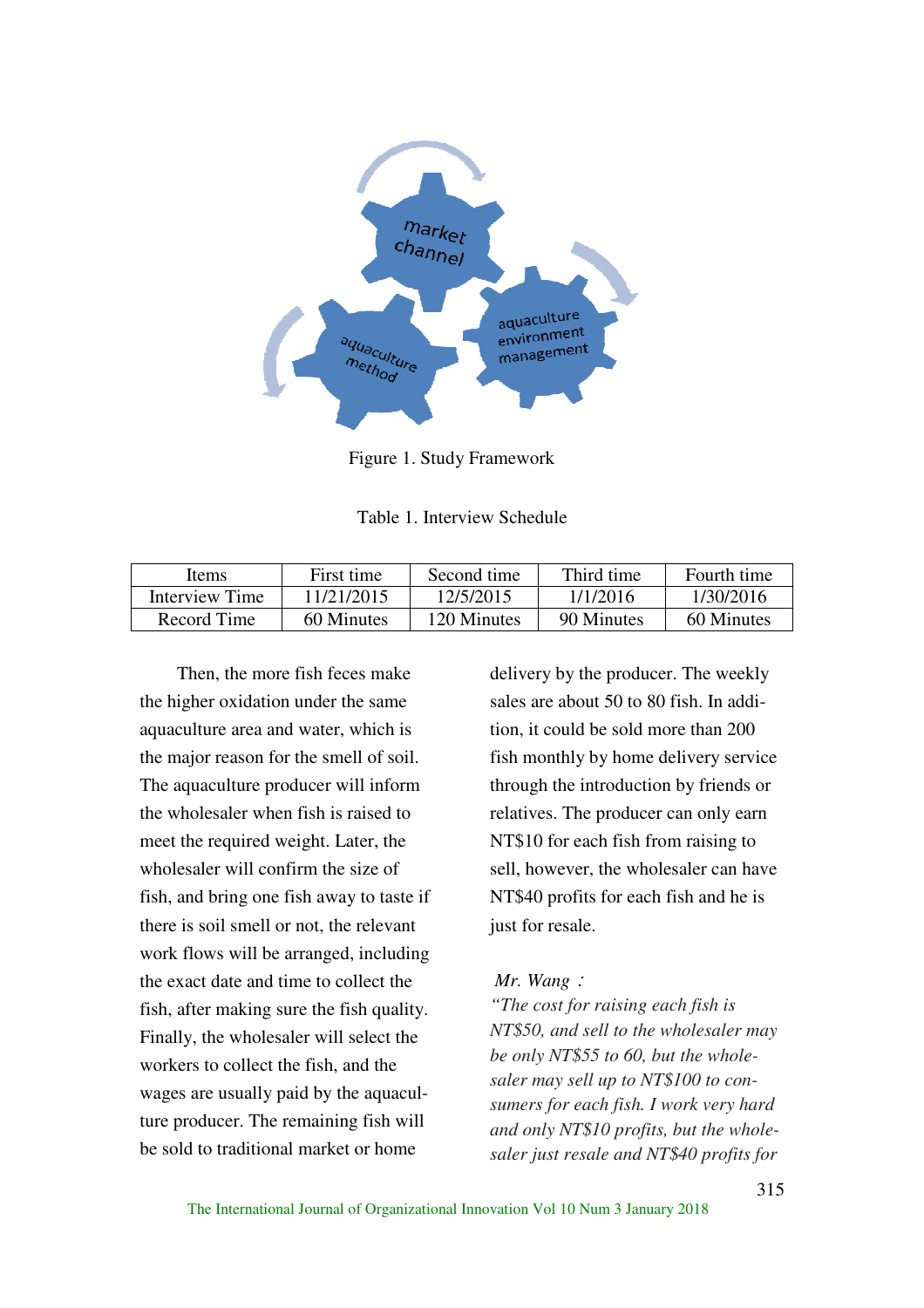*per fish. This is what I think is unreasonable, if so, as I sell by myself. I do my business slowly if I have the ability to handle."* 

*"If the fish is not sold out completely by the end of this year, it is necessary to move them to the mixed pool such as bass and grouper. The longer raising, the more delicious, but, the higher cost. If you do not care about the cost, the acceptance will be higher on retail market. "* 

 Because the wholesaler won't collect the overweight fish, the fish continue to raise if more than 0.6 kg. The producer needs to find another wholesaler if the fish is over 1.8kg. The overweight fish will be cut into fillet and export. The export fish usually has to raise more than 1.8kg, because a fish is usually cut into 2 fleshy boneless pieces of meat. The other reason is the removed head, bones and internal organs almost weight 0.6kg, so it is necessary to have more than 1.6kg for export process. The quality of aquaculture products will be judged by the consumers. The longer raising time, the increasing risk and cost will be followed. The aquaculture producer does not care about the raising time, because he is very confident to his own aquatic products.

 The aquaculture producer handles by himself in both raising and sales. In order to promote the access, the producer deals with home delivery orders from Monday to Thursday and sells his fish on the market on weekend or holiday. The aquaculture producer wants to develop the network market access, but he is not good at online community operation and shopping for his own aquatic products.

# *Aquaculture Environmental Management of Barramundi*

Aquaculture environment is very important for fish's growing up. First, to cleanup fish pond, then start to raise the fish after dry and clean water quality. It should be ruled out the hidden algae inside the fish pond, and sterilization through the sunburn is also necessary, otherwise the algae will affect the difficulty of purification of water quality. Fish can start to raise after the pond is cleaned Usually, and water purification is good.

Usually, a windmill can take care of the amount of oxygen required for 1,500kg fish. The numbers of windmills for each fish pond will be determined by the fish amount. In general, it is about 10,000 barramundi fish in a pool. And the fries will release into the fish pond during spring and summer and can be harvested in autumn, because the barramundi will not grow up in winter. The feeding time for barramundi is three hours before dawn and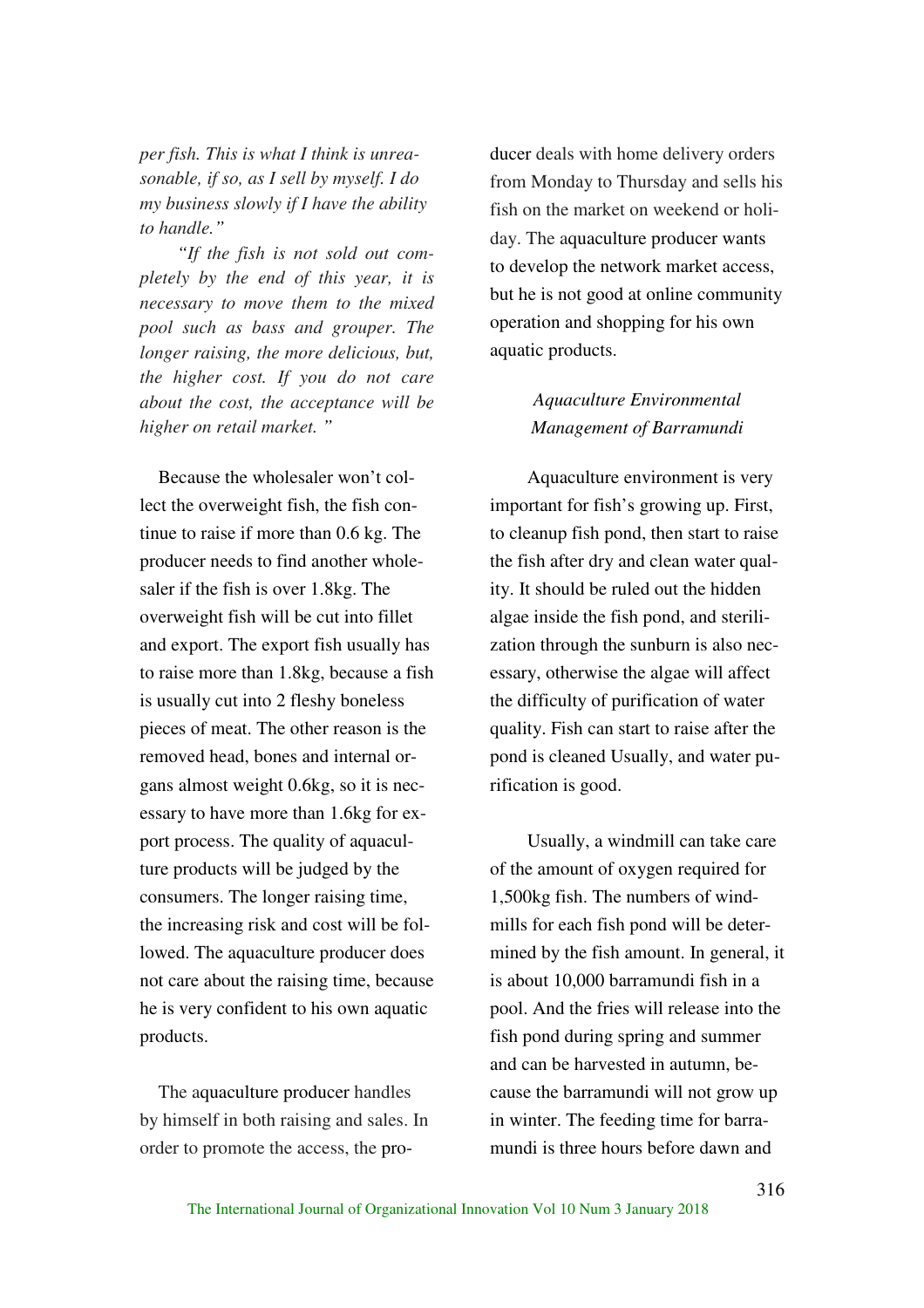three hours before dusk, and the using of automatic feeding machine can reduce the manpower. Producer owns a total of 12 ponds, feeding fish at least one hour every day, and patron the fish pond once in the morning and in the evening respectively. A pool contents of about 10,000 fish, the normal one is 40,000 fish in a pool, but the breeding work will not be reduce due to the less fish. Moreover, because the salty fish pool is not suitable to raise the density fish amount. The saltier water will be less oxygen content. The insufficient oxygen content will cause the soft meat of barramundi. June and July are the proper time to feed barramundi. The weather is hotter, the easier to feed fish and vice versa. The so-called "Feed Conversion Rate, FCR" refers to the food transferred into muscle. FCR for barramundi is about 0.7 to 0.8 kg of feed into 0.6kg of flesh, so the FCR is about 80%.

#### *Mr. Wang:*

*"30 kg fish feed for NT\$1500 equals to 1 kg fish feed for NT\$50. So raise 0.6kg barramundi will cost NT\$40 (NT\$50 × 0.8 FCR = NT\$40). A fry is NT\$5, add the electricity pay and wages, so the cost of a barramundi is at least NT\$50. This is the lowest cost, add the medication, or breeding rate is not good, the cost will be higher."* 

Fish meat depends on the breeding density. High density creates the less space for fish and vice versa. The fish meat is more delicious under the enough space. The aquaculture field must install the basic equipment such as windmill in addition to the upgrading of aquaculture techniques and management. Further, the fish feed manufacturer often asks to cash transactions, because the fear of dead fish or debt, so the price of feed can't afford to offer any discount even buy a lot. Due to the consumers insist on the healthy and good taste of fish, to prepare the medicine for the sick fish or to avoid being infected to the whole pool of fish is necessary and this creates an extra expenditure for the producer. Infrastructure and feed require to pay by cash to form the financial pressure.

#### Conclusion

 Ecological aquaculture is based on low-density aquaculture, a pool for 10,000 fish, unlike high-density aquaculture. The pressure source comes from its infrastructure and cash expenditure for feed fee. It has a great cost gap comparing with high-density aquaculture, but the quality is higher than the latter. Ecological aquaculture has made the barramundi taste extremely delicious. When the harvest, the wholesales buy the adult fish which makes the producer has a fixed income